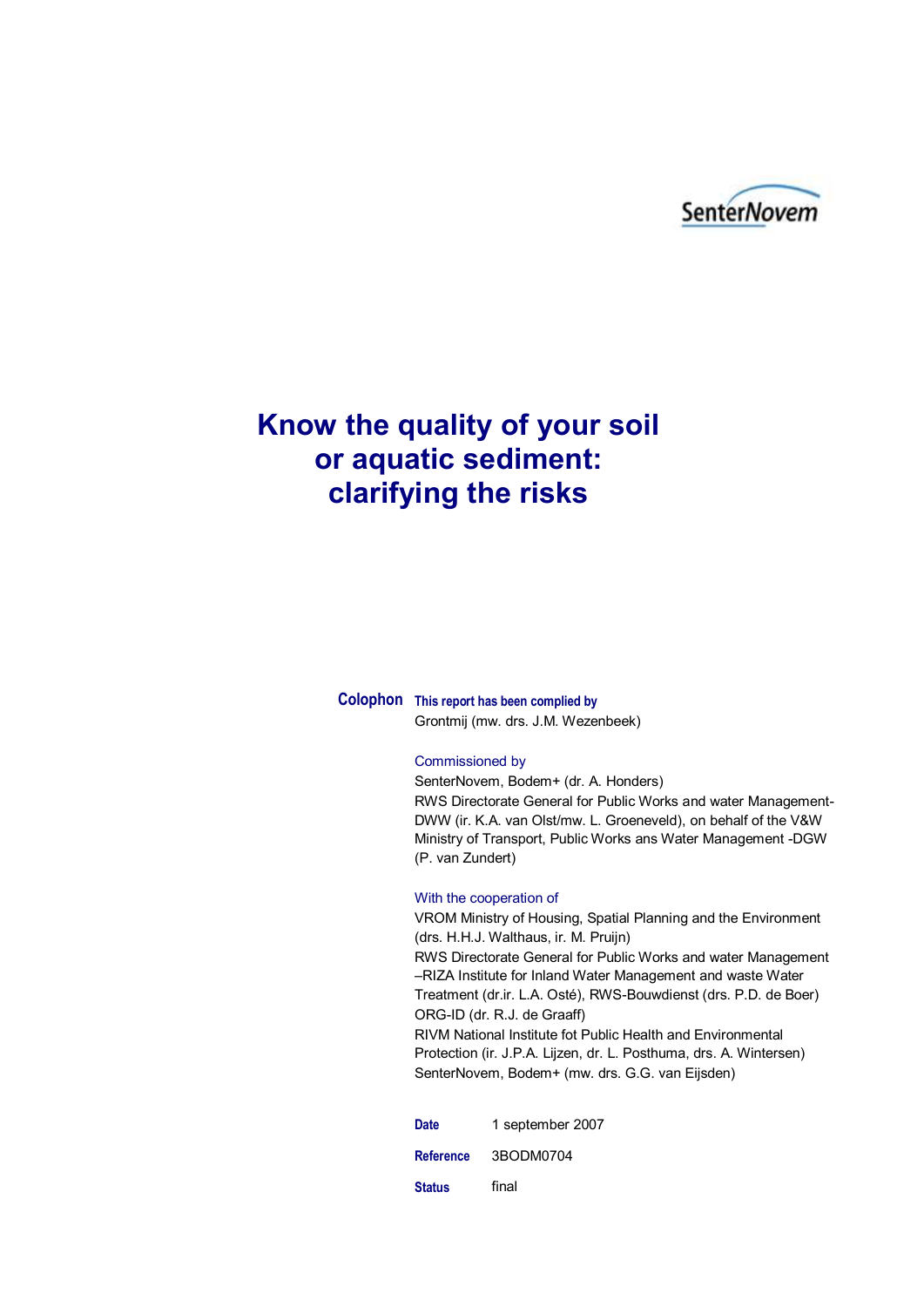# **Contents**

| 1.1            |                                                                                                                      |  |  |  |  |
|----------------|----------------------------------------------------------------------------------------------------------------------|--|--|--|--|
| 1.2            |                                                                                                                      |  |  |  |  |
| 1.3            |                                                                                                                      |  |  |  |  |
| 1.4            |                                                                                                                      |  |  |  |  |
| 1.5            |                                                                                                                      |  |  |  |  |
| 1.6            |                                                                                                                      |  |  |  |  |
|                |                                                                                                                      |  |  |  |  |
|                |                                                                                                                      |  |  |  |  |
| 2.1            |                                                                                                                      |  |  |  |  |
| 2.2            |                                                                                                                      |  |  |  |  |
| 2.3            |                                                                                                                      |  |  |  |  |
| 2.3.1          |                                                                                                                      |  |  |  |  |
| 2.3.2          |                                                                                                                      |  |  |  |  |
| 2.4            |                                                                                                                      |  |  |  |  |
| 2.4.1          |                                                                                                                      |  |  |  |  |
| 2.4.2          |                                                                                                                      |  |  |  |  |
| 2.4.3          |                                                                                                                      |  |  |  |  |
| 2.5            |                                                                                                                      |  |  |  |  |
| 2.6            |                                                                                                                      |  |  |  |  |
| 2.7            |                                                                                                                      |  |  |  |  |
|                | 3 The main thread: the relationship between the kind of soil management and the underpinning of the soil standards19 |  |  |  |  |
|                |                                                                                                                      |  |  |  |  |
| 3.1            |                                                                                                                      |  |  |  |  |
| 3.2            |                                                                                                                      |  |  |  |  |
| 3.3            |                                                                                                                      |  |  |  |  |
| 3.4            | Re 2: level of protection and hazard ranking systems for the application of excavated soil and dredged material20    |  |  |  |  |
| 3.5            |                                                                                                                      |  |  |  |  |
| 3.6            |                                                                                                                      |  |  |  |  |
| 3.7            |                                                                                                                      |  |  |  |  |
|                |                                                                                                                      |  |  |  |  |
|                |                                                                                                                      |  |  |  |  |
| 4.1            |                                                                                                                      |  |  |  |  |
| 4.2            |                                                                                                                      |  |  |  |  |
| 4.2.1          |                                                                                                                      |  |  |  |  |
| 4.2.2<br>4.2.3 |                                                                                                                      |  |  |  |  |
| 4.2.4          |                                                                                                                      |  |  |  |  |
| 4.3            |                                                                                                                      |  |  |  |  |
| 4.4            |                                                                                                                      |  |  |  |  |
| 4.5            |                                                                                                                      |  |  |  |  |
| 4.5.1          |                                                                                                                      |  |  |  |  |
| 4.5.2          |                                                                                                                      |  |  |  |  |
| 4.5.3          |                                                                                                                      |  |  |  |  |
| 4.5.4          |                                                                                                                      |  |  |  |  |
| 4.6            |                                                                                                                      |  |  |  |  |
| 4.6.1          |                                                                                                                      |  |  |  |  |
| 4.6.2          |                                                                                                                      |  |  |  |  |
| 4.6.3          |                                                                                                                      |  |  |  |  |
| 4.6.4          | Assessment of dispersion risks to surface water with the Remediation criterion for aquatic sediment 30               |  |  |  |  |
| 4.6.5          | Assessment of dispersion risks to groundwater with the Remediation criterion for aquatic sediment 30                 |  |  |  |  |
|                |                                                                                                                      |  |  |  |  |
|                |                                                                                                                      |  |  |  |  |
| 5.1            |                                                                                                                      |  |  |  |  |
| 5.2            |                                                                                                                      |  |  |  |  |
| 5.3            |                                                                                                                      |  |  |  |  |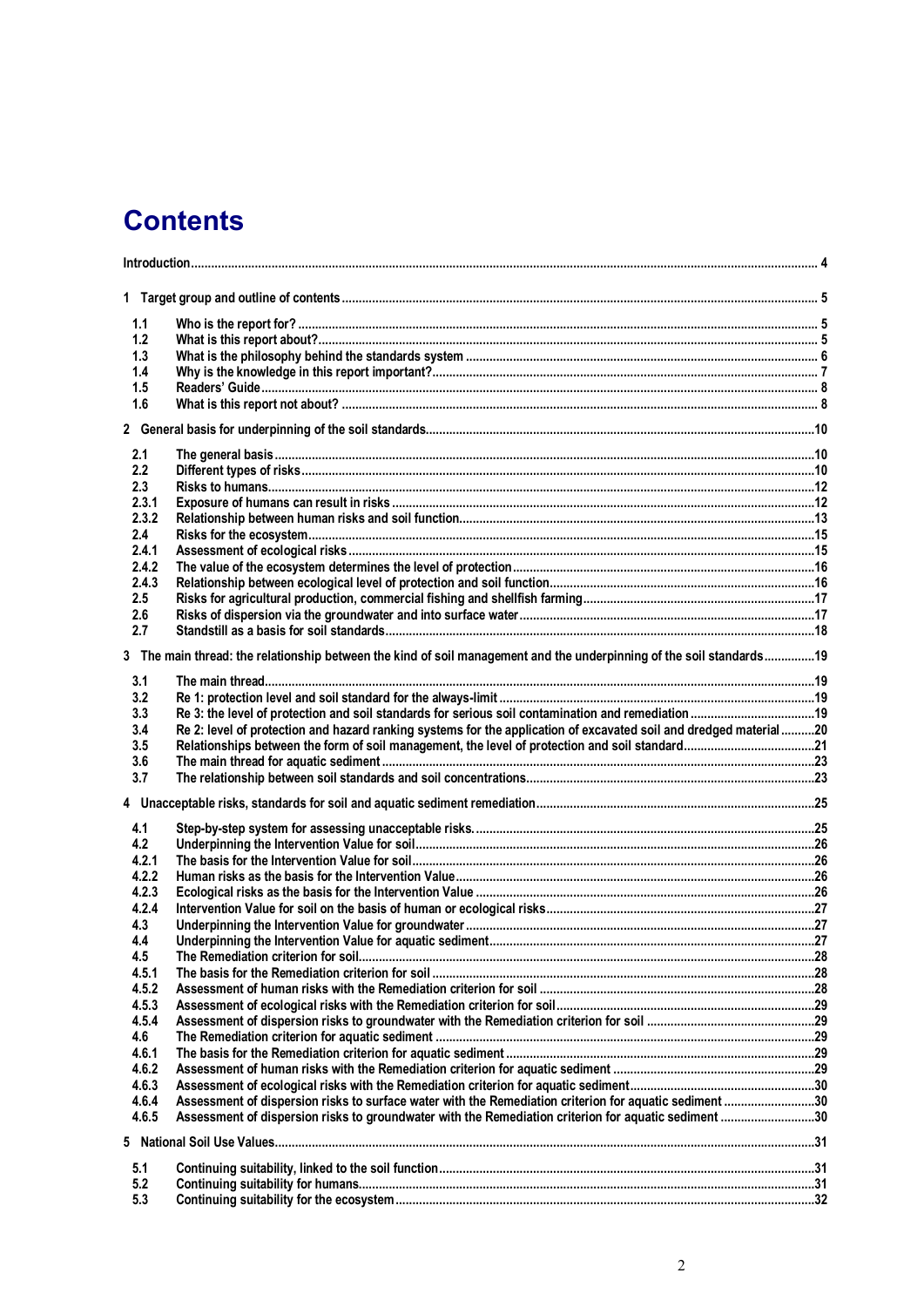| 5.4<br>5.5 |                                                                                                             |  |
|------------|-------------------------------------------------------------------------------------------------------------|--|
|            |                                                                                                             |  |
|            |                                                                                                             |  |
| 6.1        |                                                                                                             |  |
| 6.2        |                                                                                                             |  |
| 6.3        |                                                                                                             |  |
| 6.3.1      |                                                                                                             |  |
| 6.3.2      |                                                                                                             |  |
| 6.3.3      |                                                                                                             |  |
| 6.3.4      |                                                                                                             |  |
|            |                                                                                                             |  |
| 7.1        |                                                                                                             |  |
| 7.2        |                                                                                                             |  |
| 7.3        |                                                                                                             |  |
| 7.4        |                                                                                                             |  |
|            |                                                                                                             |  |
| 8.1        |                                                                                                             |  |
| 8.2        | Underpinning the National Soil Use Value for the spreading of dredged material in fresh surface water45     |  |
| 8.3        | Underpinning the National Soil Use Value for the spreading of dredged material in brackish surface water 46 |  |
| 8.4        |                                                                                                             |  |
|            |                                                                                                             |  |
| 9.1        |                                                                                                             |  |
| 9.2        |                                                                                                             |  |
|            |                                                                                                             |  |
| 10.1       |                                                                                                             |  |
| 10.2       |                                                                                                             |  |
| 10.2.1     |                                                                                                             |  |
| 10.2.2     |                                                                                                             |  |
|            |                                                                                                             |  |
|            |                                                                                                             |  |
|            |                                                                                                             |  |
|            |                                                                                                             |  |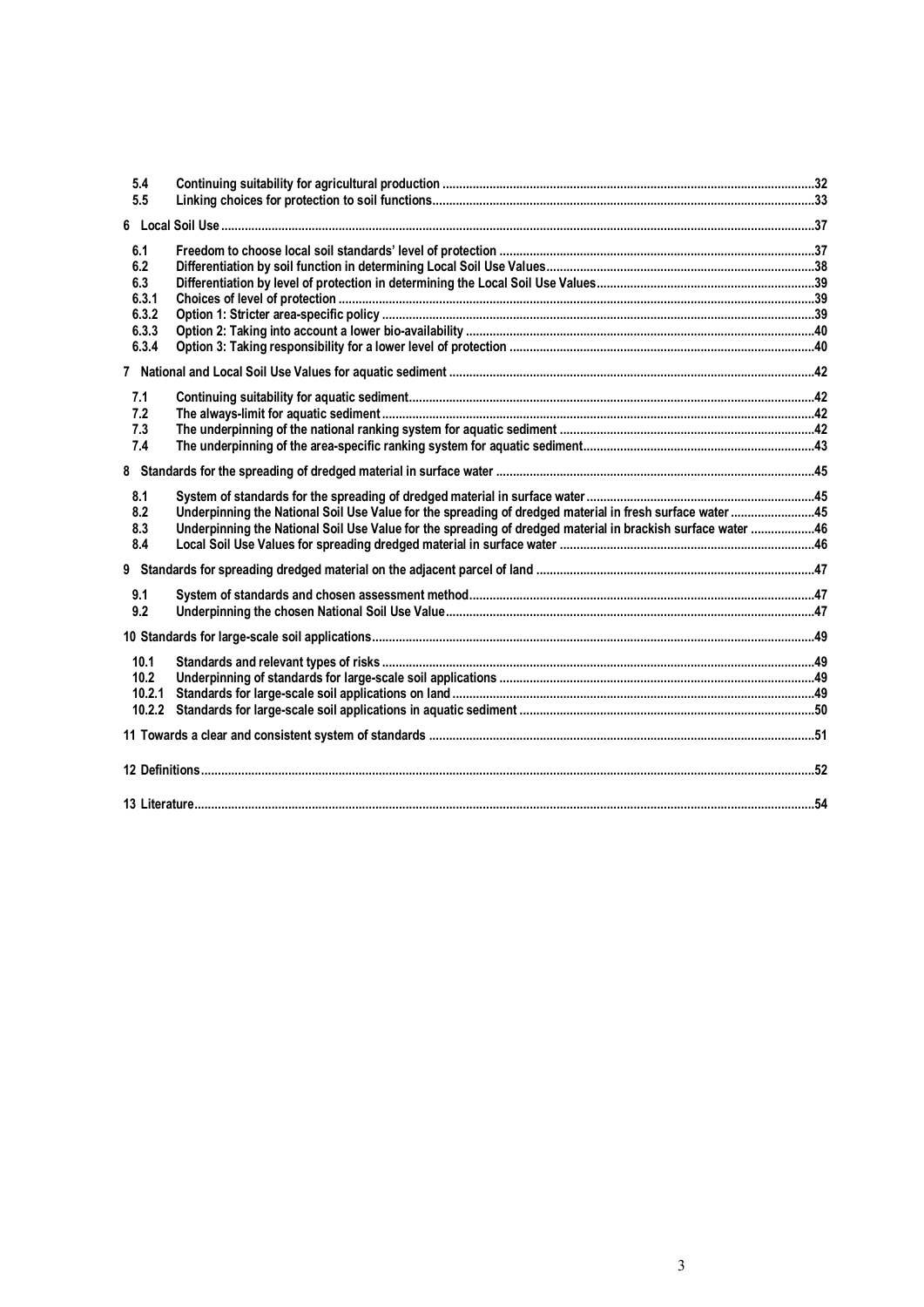### **Introduction**

The entry into force of the Soil Quality Decree makes it easier to deal with excavated soil, dredged material and building materials in a responsible way. The Decree guarantees an unequivocal policy on sustainable soil management. The new Decree endeavors to achieve a balance between man and the environment and to allow scope for social developments. To balance a healthy living environment with the use of the soil for various purposes; for housing, work, leisure and to grow crops and more. Sound standards and assessment systems are of crucial importance in the endeavor to achieve this balance.

This report presents an overview of the underpinning of all the standards and assessment systems for the chemical quality of the soil, aquatic sediment, excavated soil and dredged material. These are the standards in the Decree and Regulation on Soil Quality, the 2006 Circular on soil remediation and the 2007 Circular on aquatic sediment remediation. Never before has such a complete overview been presented. It can be regarded as a milestone on the way towards a clear and consistent set of standards for the soil and aquatic sediment.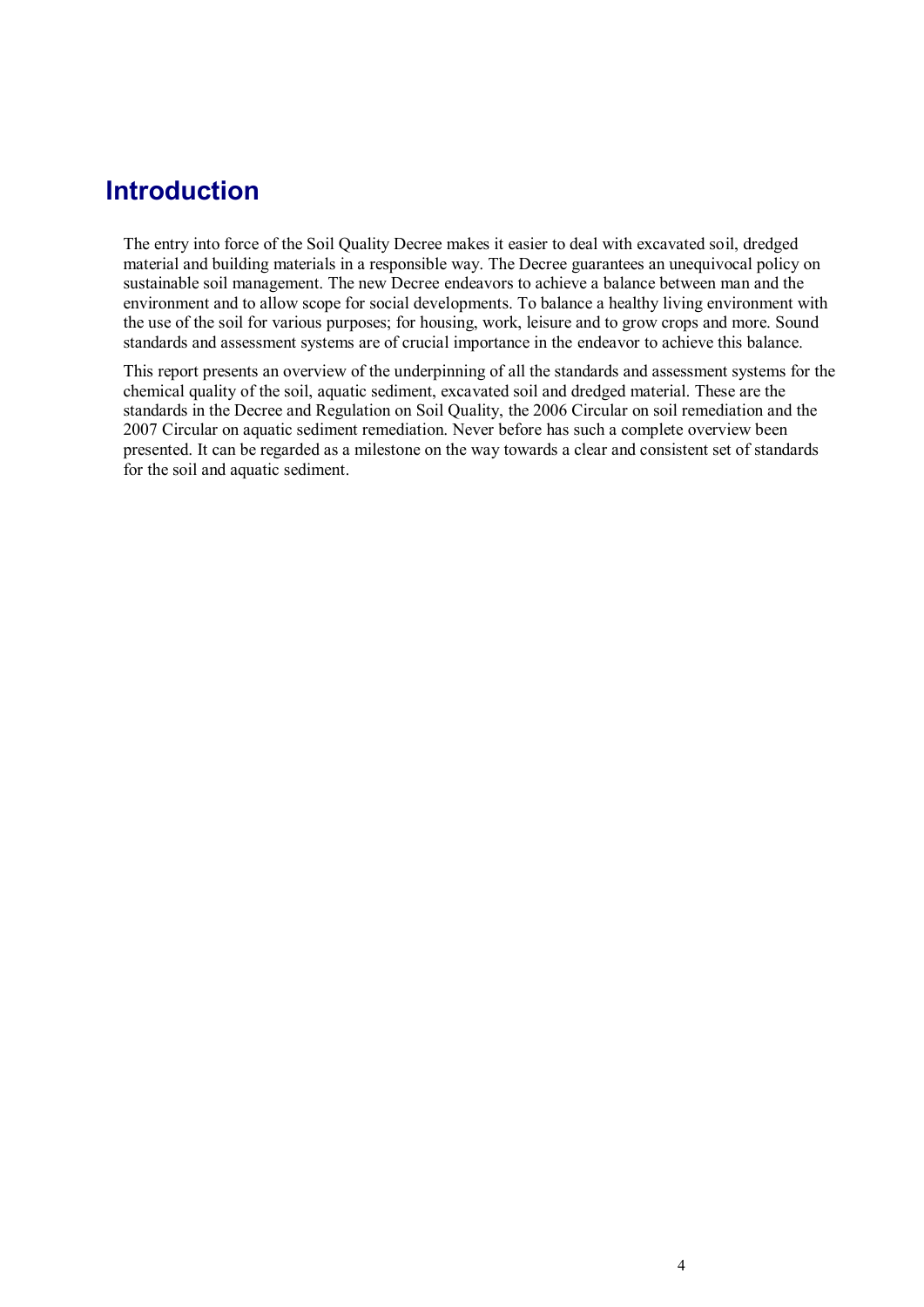## 1 **Target group and outline of contents**

#### 1.1 Who is the report for?

The information in this report is of vital importance for all those who are professionally concerned with standards for soil and aquatic sediment. In particular the report is intended for local government officials working with the local authorities, water boards and provincial authorities, consultancies, contractors and soil banks. It is important for local government officials who want to urge competent authorities to opt for the development of a local policy on soil to facilitate all kinds of social developments. It is important for the soil professionals who assess soil quality as part of their daily work. And it is important for the problem owners who want to activate the development of a local soil policy by way of making their own problems more manageable.

#### 1.2 What is this report about?

For the remediation of soil and aquatic sediment Central government has set a single limit as given in the blue section (figure 1.1), right in the figure. To assess whether in a particular location the limit set has been exceeded a step-by-step system is followed. First a simple check is carried out in which the Intervention Value plays a major role. If necessary the next step is a detailed assessment of the environmental risks on the basis of the Remediation criterion system. That assessment is very much specific to a location. That is why there is a separate Remediation criterion for soil and for aquatic sediment.

For the reuse of excavated soil and dredged material Central government has devised two hazard ranking systems:

- A national framework with general standards that is straightforward to apply;
- A framework specific to an area with local standards which allows the decentral competent authority to make its own choices in determining the soil standards.

This is shown figure 1.1. These are standards for the reuse of excavated soil and aquatic sediment on soil/sediment or in large scale soil applications and for the spreading of dredged material on adjacent parcels of land or in surface waters. The standards are the Background Values, a number of different National Soil Use Values and the Local Soil Use Values. This report refers always to the nationally set Background Values (hence the use of the capital letters) and not to local background values.

The figures in this report use the color yellow for Background Values, blue for Intervention Values and the Remediation criterion and green for the National Soil Use Values in between these. The left section of the figure (from yellow via green to blue) shows that the standards for the reuse of excavated soil and dredged material may be between the Background Values and the Remediation criterion. There are options for the standards.

Figure 1.1 shows in broad outline what this report is about.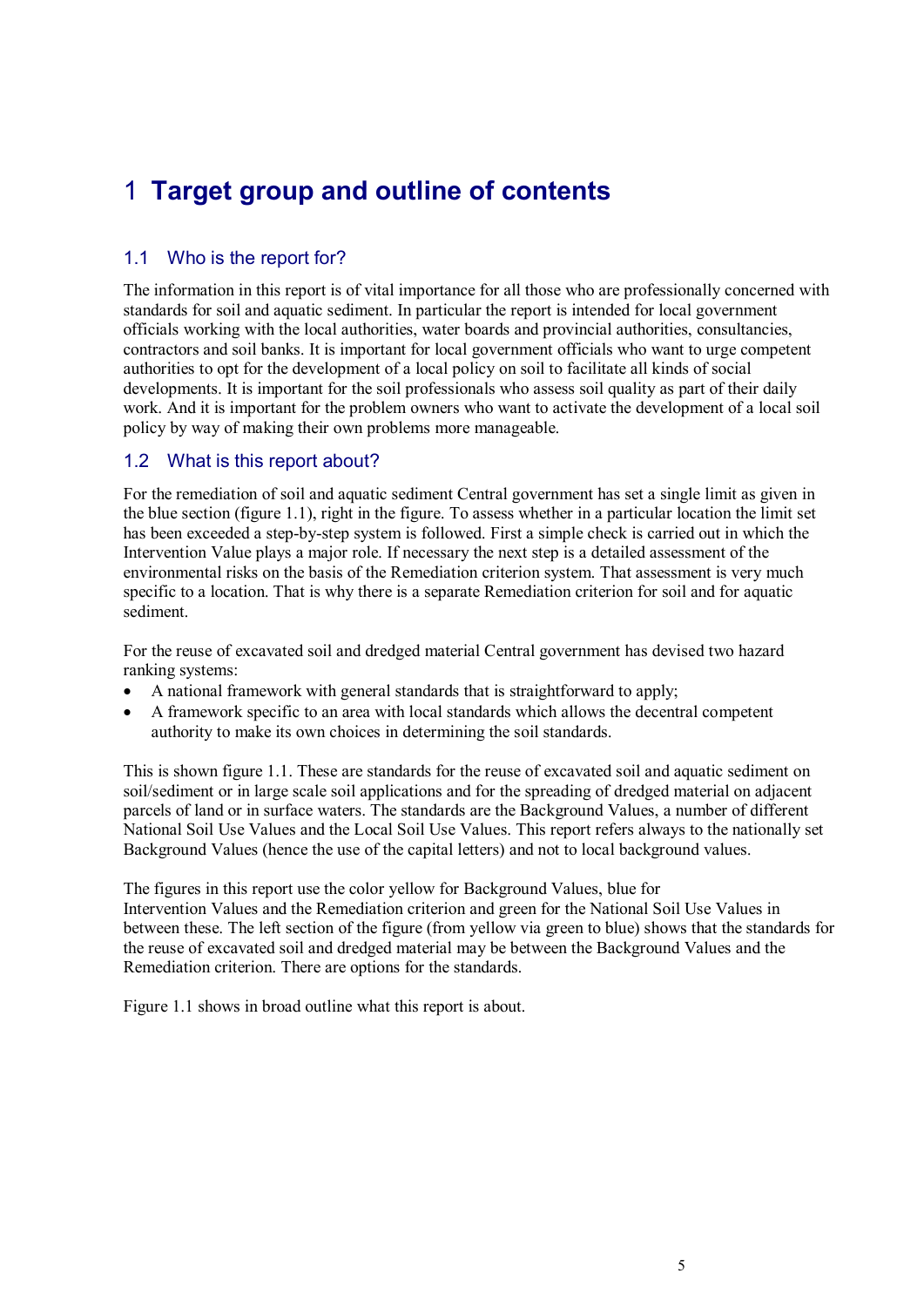*Figure 1.1: Broad outline of contents*



#### 1.3 What is the philosophy behind the standards system

The new standards system for the re-use of excavated soil and dredged material focuses on protecting human health and retaining the functional properties of the soil and aquatic sediment for humans, plants and animals. At the same time the system offers scope for the use of the soil for social developments in the context of specific areas. The challenge is to find a good balance between these. For this the right knowledge is needed.

With the new policy framework Central government (the Ministry of Housing, Spatial Planning and the Environment VROM; the Ministry of Agriculture, Nature and Food Quality LNV; the Ministry of Transport , Public Works and Water Management V&W) are aiming to achieve a proper balance between protecting soil quality on the one hand and offering adequate opportunities for disposing of excavated soil and dredged material on the other. Decisions on the soil quality must be based more on the environmental risks and on the use of the soil (referred to in the legislation as "soil function"). The new standards system for the reuse of excavated soil and dredged material has been designed for this purpose, with National Soil Use Values for Housing and Industry depending on the function. Central government makes it possible to take more account of the local situation on the basis of the Soil Quality Decree by setting Local Soil Use Values. Local authorities and water boards can thus respond to local problems and opportunities. In opting for Local Soil Use Values the soil manager can deal with the risks in a sensible way but he must ensure that humans and the environment are sufficiently protected. It is important to link local soil standards to local use of the soil. Central government has created an opportunity for devising a proper local soil policy on the basis of the environmental risks and the standstill principle. The information contained in this report helps you to use this opportunity.

The Soil Quality Decree is concerned with soil and aquatic sediment. In filling in the details of the hazard ranking systems for the re-use of excavated soil and dredged material different choices have been made in some cases for both soil and sediment because there are essential differences between them.

These differences are:

 In the case of aquatic sediment the water system has priority and the aquatic sediment is an integral part of this. Frequently, diverse functions exist in a water system which are interconnected. In the case of soil, generally speaking only a single soil use (or soil function) can be accorded to a certain area;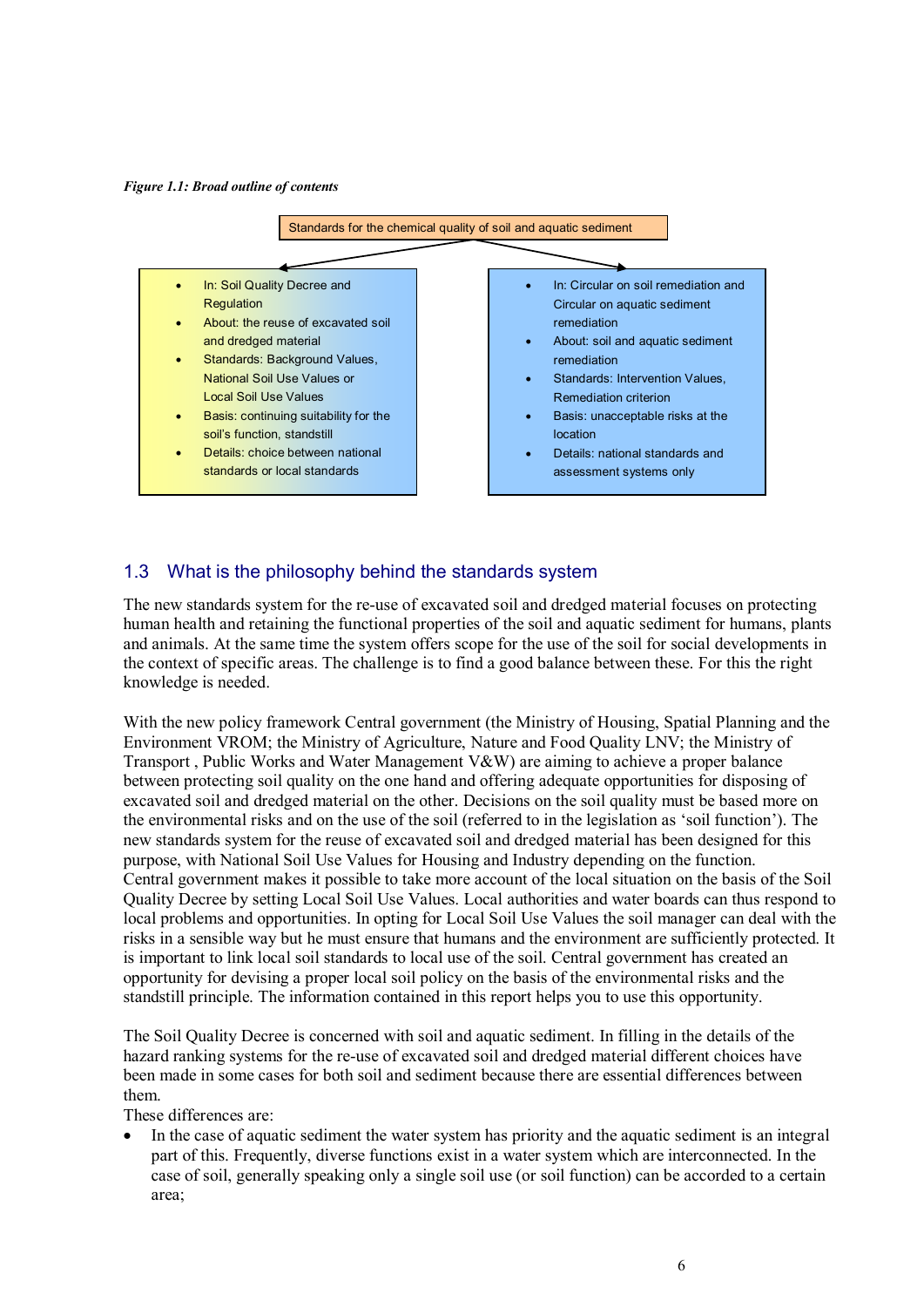- In the case of aquatic sediment recontamination plays a major role in determining the objectives and thus in setting the standards. No recontamination occurs in the case of soil;
- Aquatic sediment has, as a rule, only one function: space intended for water. Soil may be accorded different functions (e.g. agriculture, nature, housing, business sites) in certain areas.

Central government has devised a national system for the spreading of dredged material on adjacent parcels and so-called large-scale soil applications. These specific applications must be possible irrespective of the soil function and the local soil quality, so that a national system is the obvious answer. There is also a national system for the reuse of dredged material in surface water but in this case the water quality managers can make their own choices within an area-specific system.

For aquatic sediment and soil remediation Central government still sets a limit. If the environmental risks are unacceptable then remediation must take place urgently. Below this limit the reuse of excavated soil and dredged material must in principle be possible.

Basing soil standards on environmental risks is not straightforward. Policy choices have to be made (how good must the protection be?), and choices have to be made about the methods of determining the risks, the results of an assessment method are not 100% reliable and usually more data are actually required than are available. New scientific knowledge sometimes means that standards have to be modified. However, it is otherwise the intention that the new system of standards should remain stable for some considerable time. The scientific developments referred to, but in particular the developments in the field of water and groundwater (European Water and Groundwater Framework Directive) may have consequences for soil standards.

#### 1.4 Why is the knowledge in this report important?

The information presented in this report is important for allowing local authorities and water boards to choose properly between the national and the area-specific hazard ranking system for the reuse of excavated soil and dredged material. If a local authority opts for the national system for soil then the drawing up of a soil function map is mandatory. To draw up the map it is important to know what levels of protection go with what soil standards. If local authorities or

water boards opt to develop their own local soil and aquatic sediment standards within the area-specific ranking system for the reuse of excavated soil and dredged material, knowledge of the underpinning of the system of standards is indispensable. Policy makers, advisors, enforcers and operations staff need to know the core of the new system of soil quality standards so that they can make responsible use of the opportunities that the standards system offers.

The report also shows the connection between the standards for the reuse of excavated soil and dredged material and the standards for the remediation of soil and aquatic sediment. As a result it becomes clear why in certain circumstances it is not necessary to carry out urgent remediation while the soil in question nevertheless cannot be used elsewhere in a comparable situation. The information in this report shows that there is logic behind the system.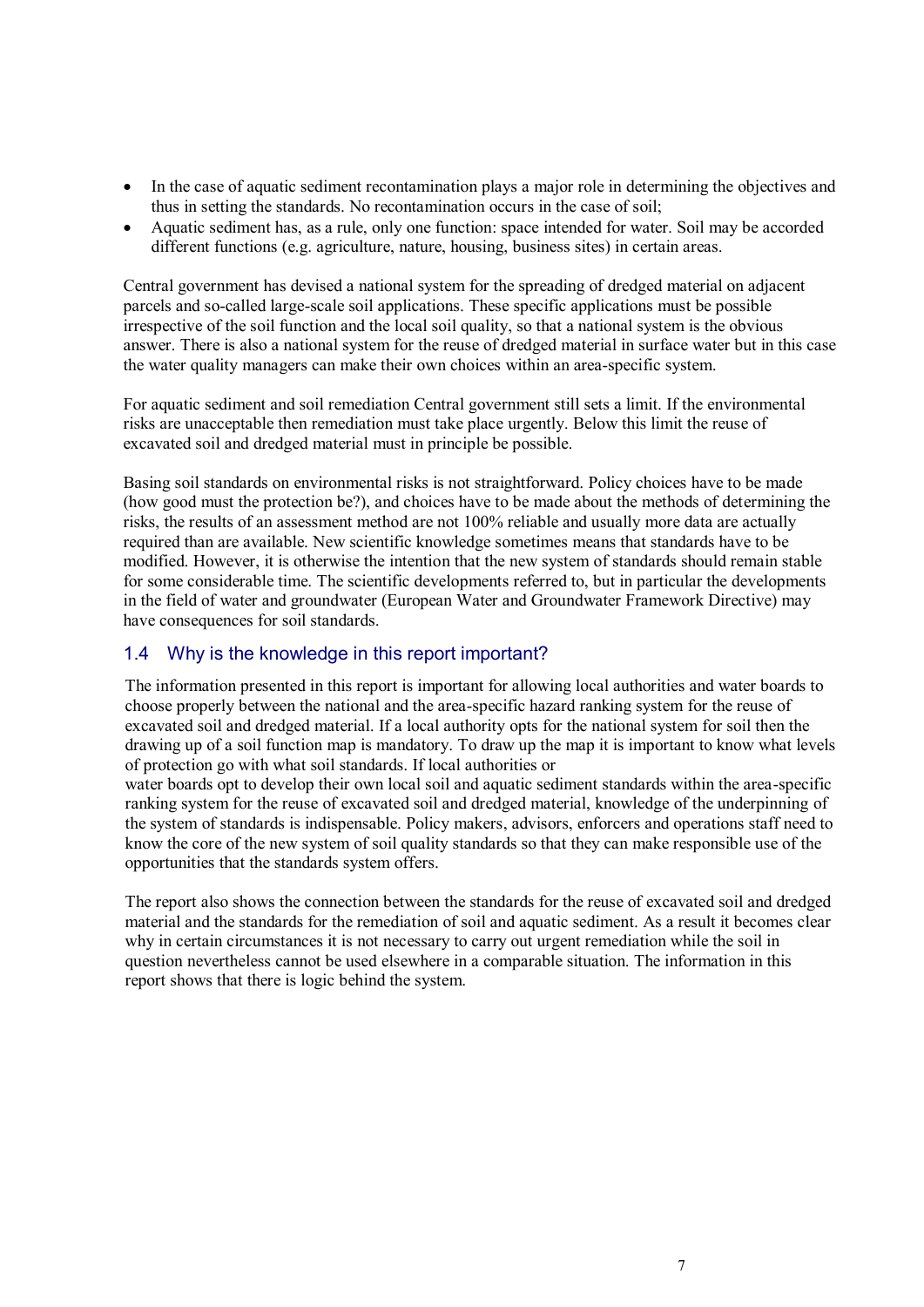#### 1.5 Readers' Guide

Figure 1.2 helps readers find their way in the report

#### *Figure 1.2: Readers' guide*



#### 1.6 What is this report not about?

This report is not about the assessment of the physical or biological soil quality (target species, groundwater level, soil composition) and is not about nutrients in the soil. No hazard ranking systems have been included in the Soil Quality Decree and Regulation for this. However these aspects are important for assessing the soil quality. An important instrument in this respect has been developed in the Route planner Soil Ambitions project (see www.bodemambities.nl). Another project that is relevant in this context is BIELLS (Bodeminformatie, essentieel voor landelijke en local sturing, zi[e www.biells.nl\)](http://www.biells.nl/), a project providing essential information for national and local authorities. Lastly the RBB project (Referenties voor de bodembiologische

kwaliteit, zi[e www.bodemplus.nl\)](http://www.bodemplus.nl/) on references for biological soil quality should be mentioned and the accompanying RIVM report (Rutgers et al 2005). There are separate regulations for nutrients/eutrophication.

This report is not about the assessment of building materials either. Building materials involve preventive policy and the prevention of risks (and not dealing with risk bearing in mind the existing soil quality). The standards are concerned with the emission of substances in building materials into the soil and groundwater. For more information reference can be made to Verschoor et al 2006. The underpinning of the building materials standards incidentally does display many similarities with the underpinning of the standards for large-scale soil applications (see chapter 10).

The prior knowledge required to be able to read this report is the role of the various soil standards in the Soil Quality Decree and Regulation and the distinction between the national and area specific hazard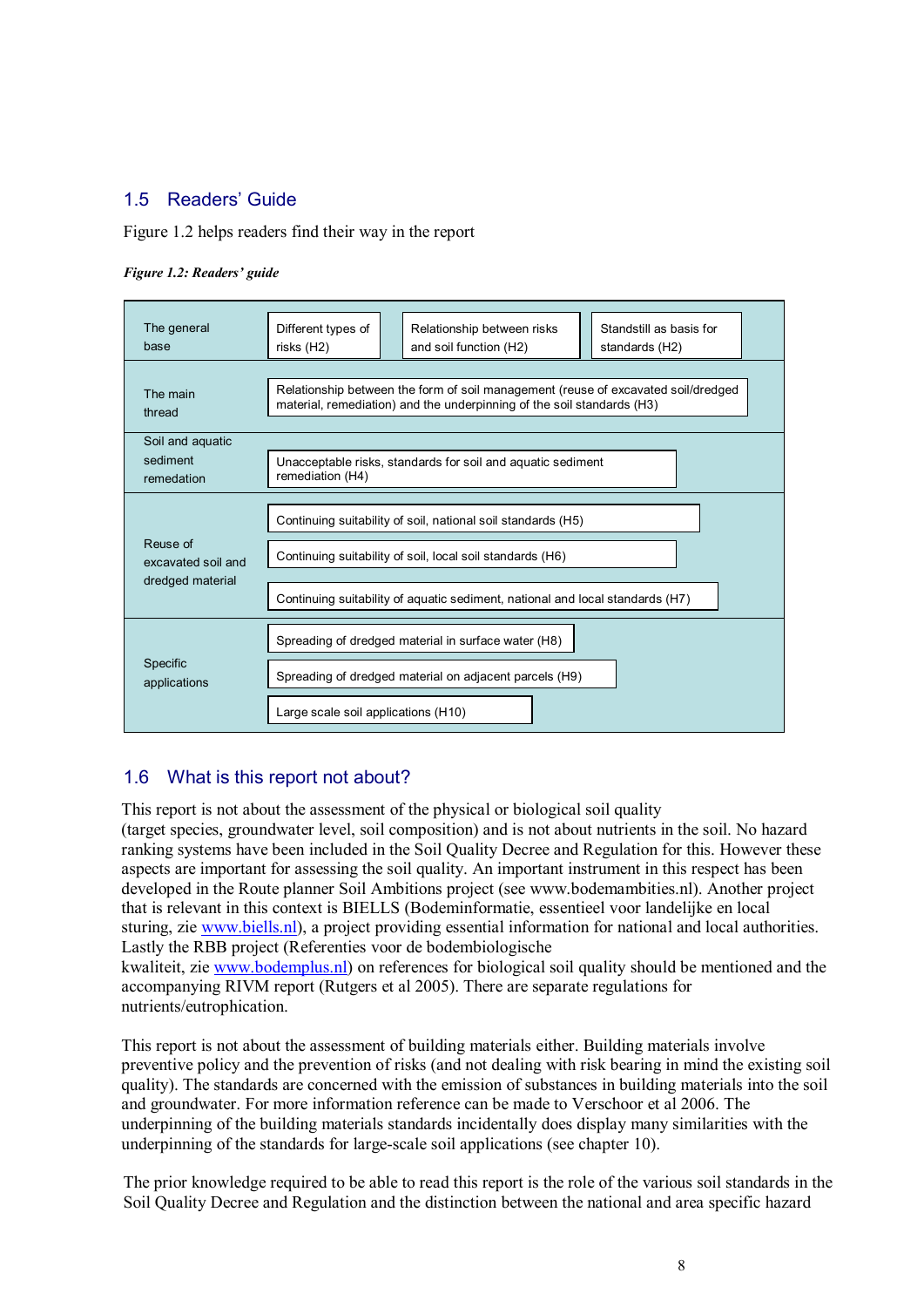ranking system. Readers must be familiar as well with the concept of the "Risk toolbox". More information on these subjects can be found in the Soil Quality Decree Manual and at www.risicotoolboxbodem.nl . In addition some knowledge of the role of the Intervention values and the Remediation criterion is needed. The report assumes that readers are familiar with the concept of 'case of serious soil contamination". For this, reference should be made to 2006 Circular on soil remediation and the 2007 Circular on aquatic sediment remediation.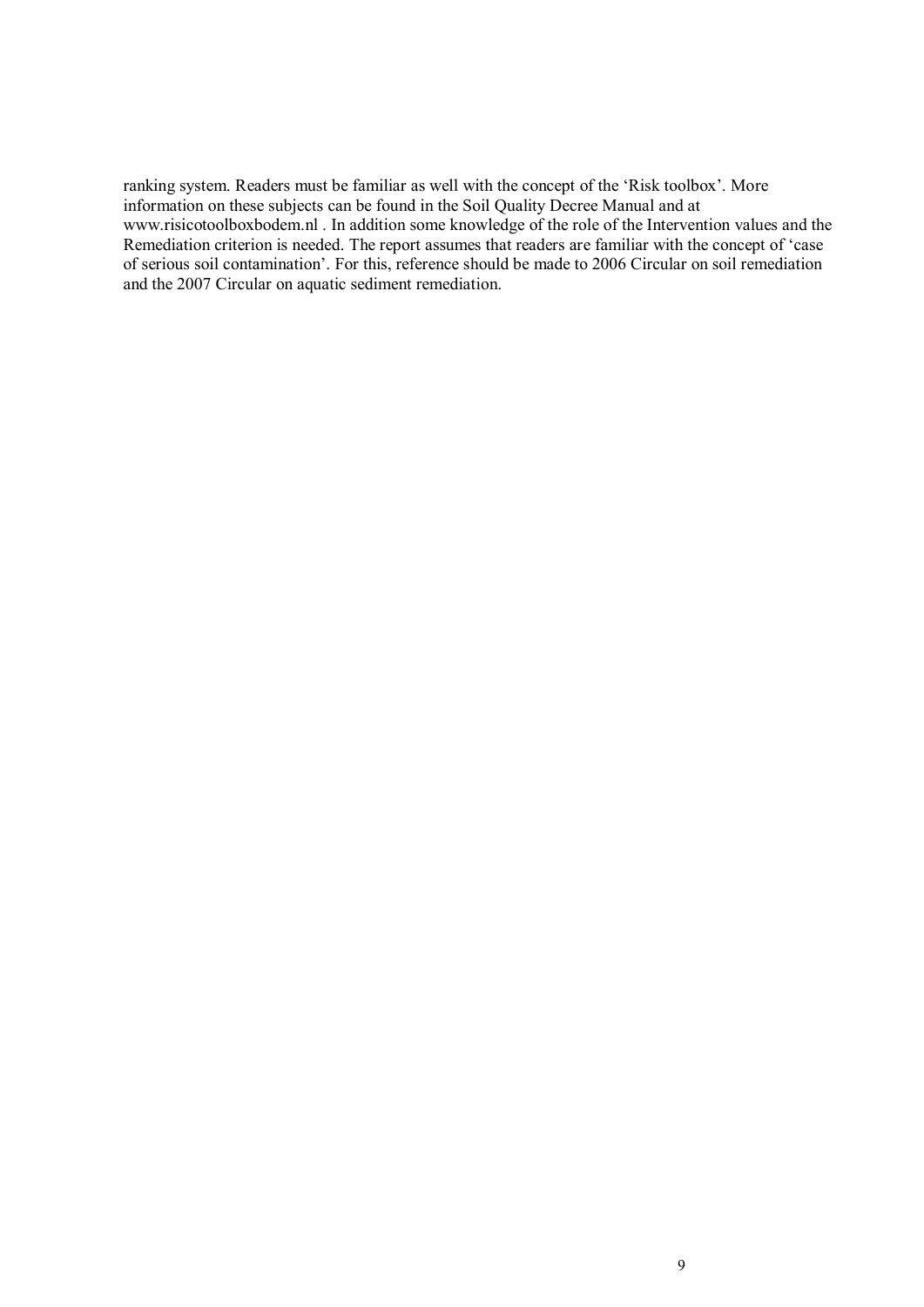## 2 General basis for underpinning of the soil standards

#### 2.1 The general basis

Most soil and aquatic sediment standards are based on risks. These are environmental risks, for example the risks to human health and the dispersion of contaminated substances in the environment. Details are given in sections 2.2 to 2.6. Whether risks are involved in a particular situation depends very much on the use of the soil (the soil function). Sections 2.3 to 2.6 deal with this by type of risk.

In addition there are also soil and aquatic sediment standards that are based on the standstill principle. Section 2.7 explains this.

#### 2.2 Different types of risks

Soil and aquatic sediment standards are based on the following types of risks (see figure 2.1):

- the chance of an effect on human health;
- the chance of an effect on the soil and aquatic sediment ecosystem: effects on plants and animals and the disruption of the natural processes in the soil (for example the decomposition of leaves);
- the chance of effects on agricultural production, commercial fishing and shellfish farming: effects on the yield, on the health of livestock or the standards given in the Commodities Act or for animal feed being exceeded;
- the chance of dispersion into surface water. As a result water organisms can suffer effects;
- the chance of dispersion via groundwater, so that the contaminants may give rise to risks elsewhere (for example by ending up in drinking water).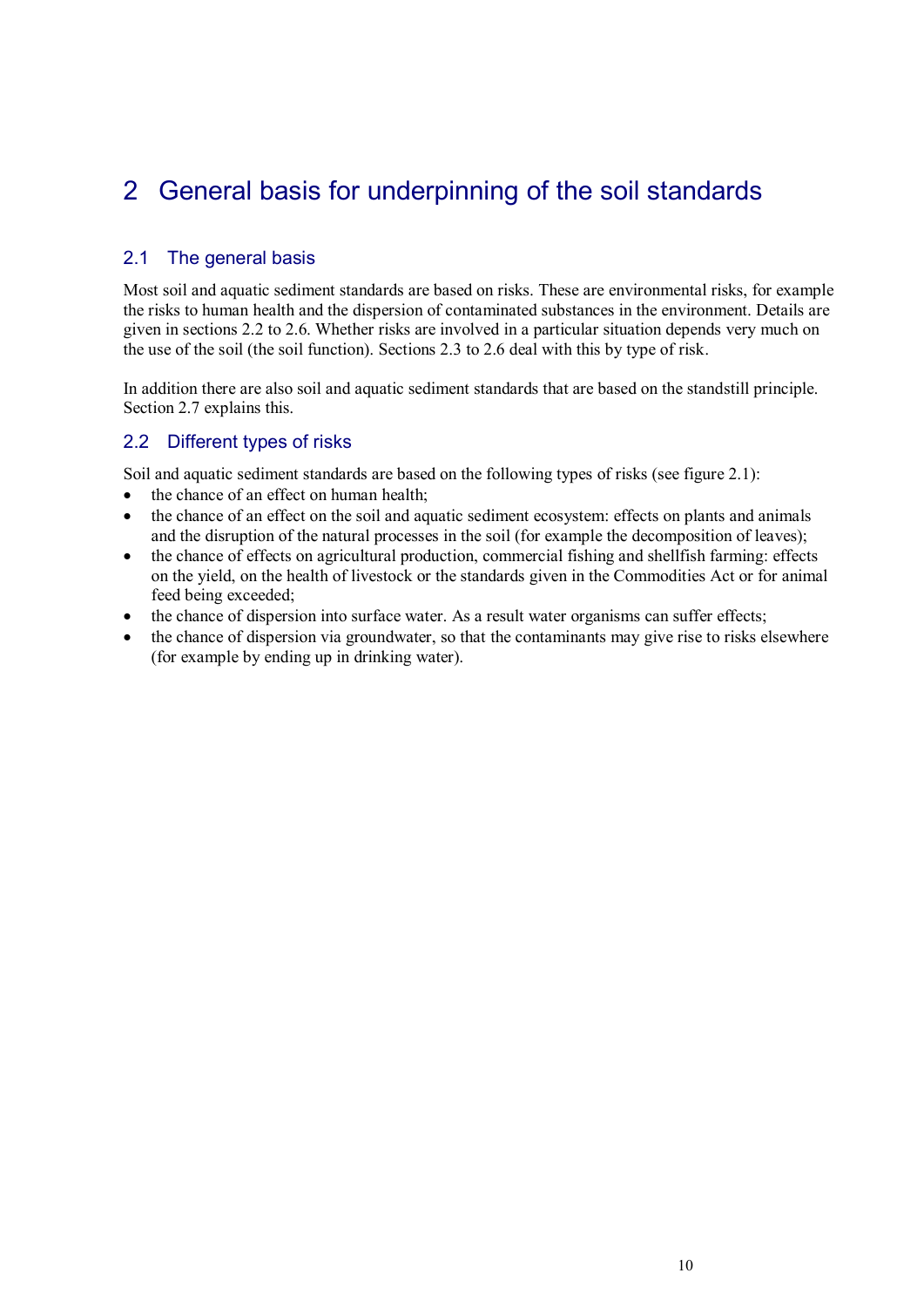*Figure 2.1: Types of risks of contaminated soil and aquatic sediment*



The types of risks are explained in more detail below.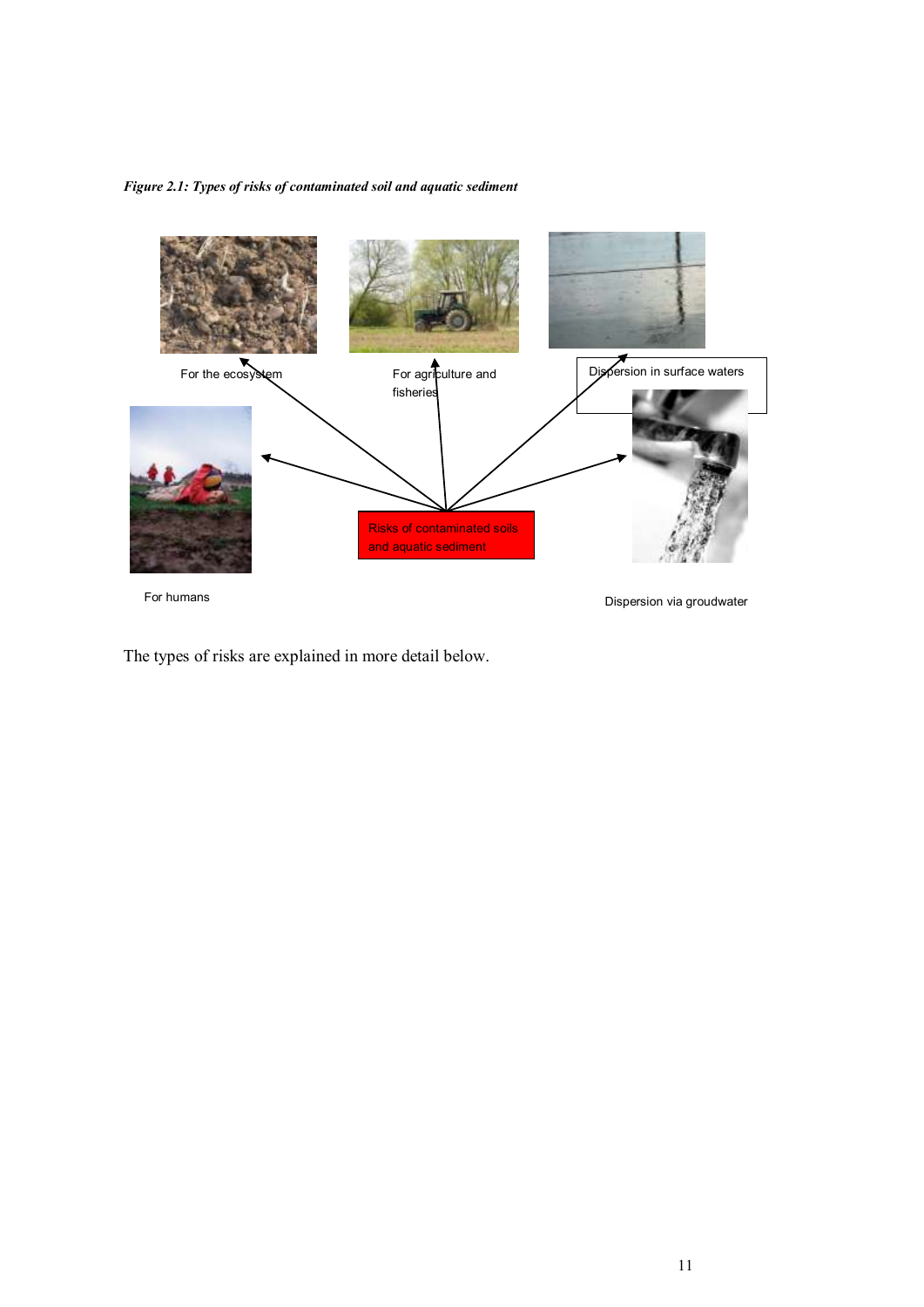#### 2.3 Risks to humans

#### 2.3.1 Exposure of humans can result in risks

To make sure that people do not become ill from the contaminants in the soil a limit has been set in the form of a maximum exposure dose: the MPR-human (the maximum permissible risk level for humans). Humans may not be exposed to more than this dose of a certain contaminant in mg per kg body weight per day. In deciding on the dose account has been taken of vulnerable groups, such as children, and sensitive individuals. The MPR-human has been derived by the RIVM on the basis of international literature (see Baars et al 2001).

There can only be risks to humans if people are actually exposed to the contaminants in the soil and these substances are also actually "ingested". For soil there are three main exposure routes for human beings (see figure 2.2).

- 1. "Eating" particles of earth, which have stuck to the hands as a result of direct contact with the soil and soil dust (in the home). This happens above all among small children who play on unpaved land, but it is also important for adults, for example when gardening, but also, to a lesser extent in the home.
- 2. The consumption of crops which have been cultivated on contaminated soil.
- 3. The evaporation of contaminants from the soil into the ambient air in dwellings.

#### *Figure 2.2: Exposure routes that may pose risks to humans in the event of contaminated soil.*







For aquatic sediment there are also three main exposure routes for humans (see figure 2.3):

- 1. "Eating" sediment particles, in direct contact with the aquatic sediment. This occurs above all recreationally on the water's edge.
- 2. Penetration through the skin as a result of direct contact with the aquatic sediment or surface water. This occurs equally during recreational activities at the water's edge and swimming in surface water.
- 3. Consumption of self-caught fish which live in an area with contaminated aquatic sediment, for example eels that may contain dioxin-like compounds.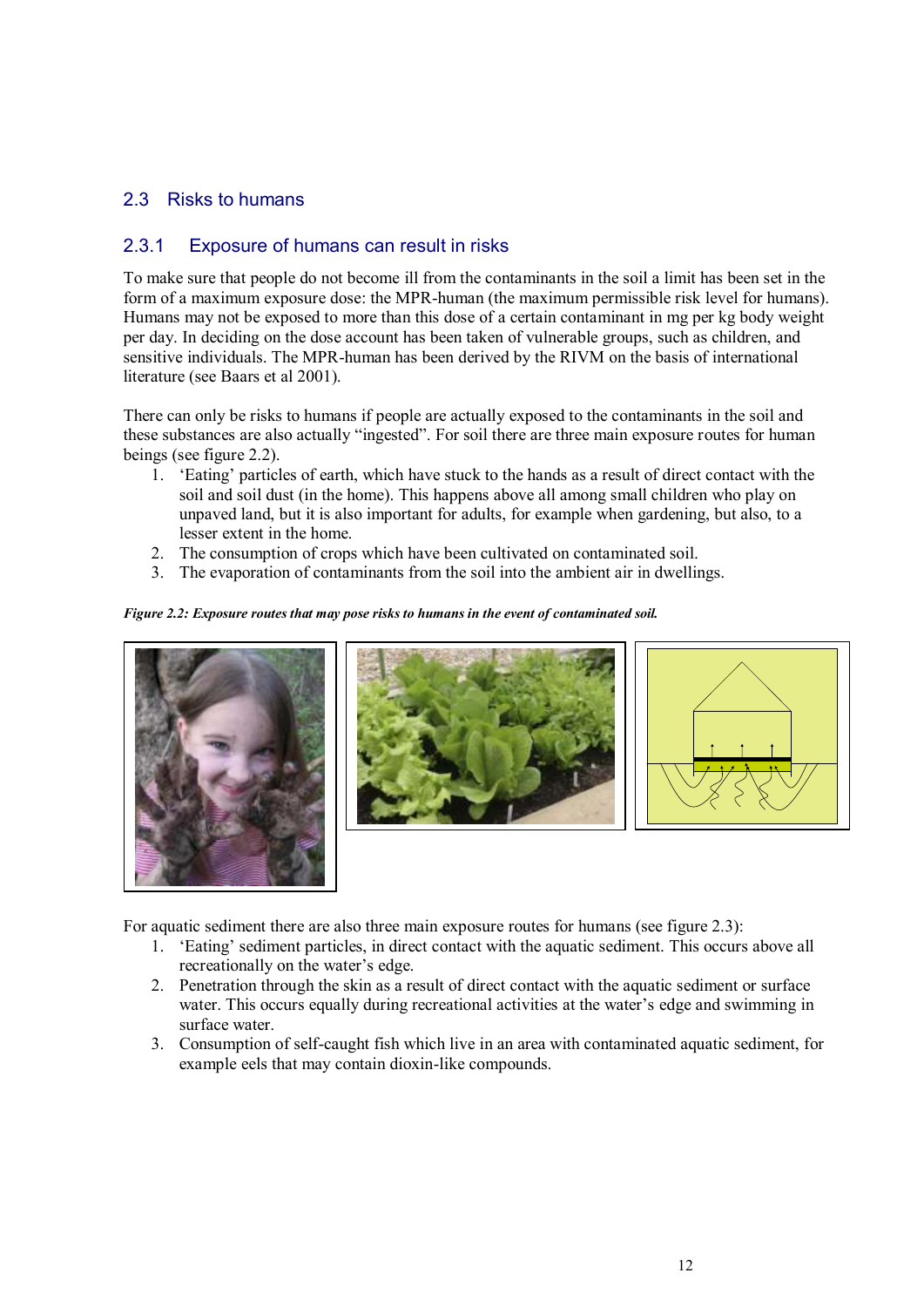*Figure 2.3: Exposure routes that may result in human risks from contaminated aquatic sediment.*







#### 2.3.2 Relationship between human risks and soil function

If there is little or no exposure there are few or no risks to humans. This applies for example if the soil is completely covered in a pavement or if surface water is not used for recreational purposes or fishing. If there is a great deal of exposure then there is a much bigger chance of soil contamination resulting in the maximum exposure dose for humans (MPR-human) being exceeded. This applies for example to a vegetable garden where there is a lot of direct contact with the soil and where crops for consumption are grown. In the case of aquatic sediment the biggest chance of exposure is in the case of water that is used for recreational purposes and fishing. From this it emerges that the soil function (the way in which the soil is used) determines whether the contaminants can be hazardous to humans. Figure 2.4 illustrates the relationship between the risks to humans and the soil function.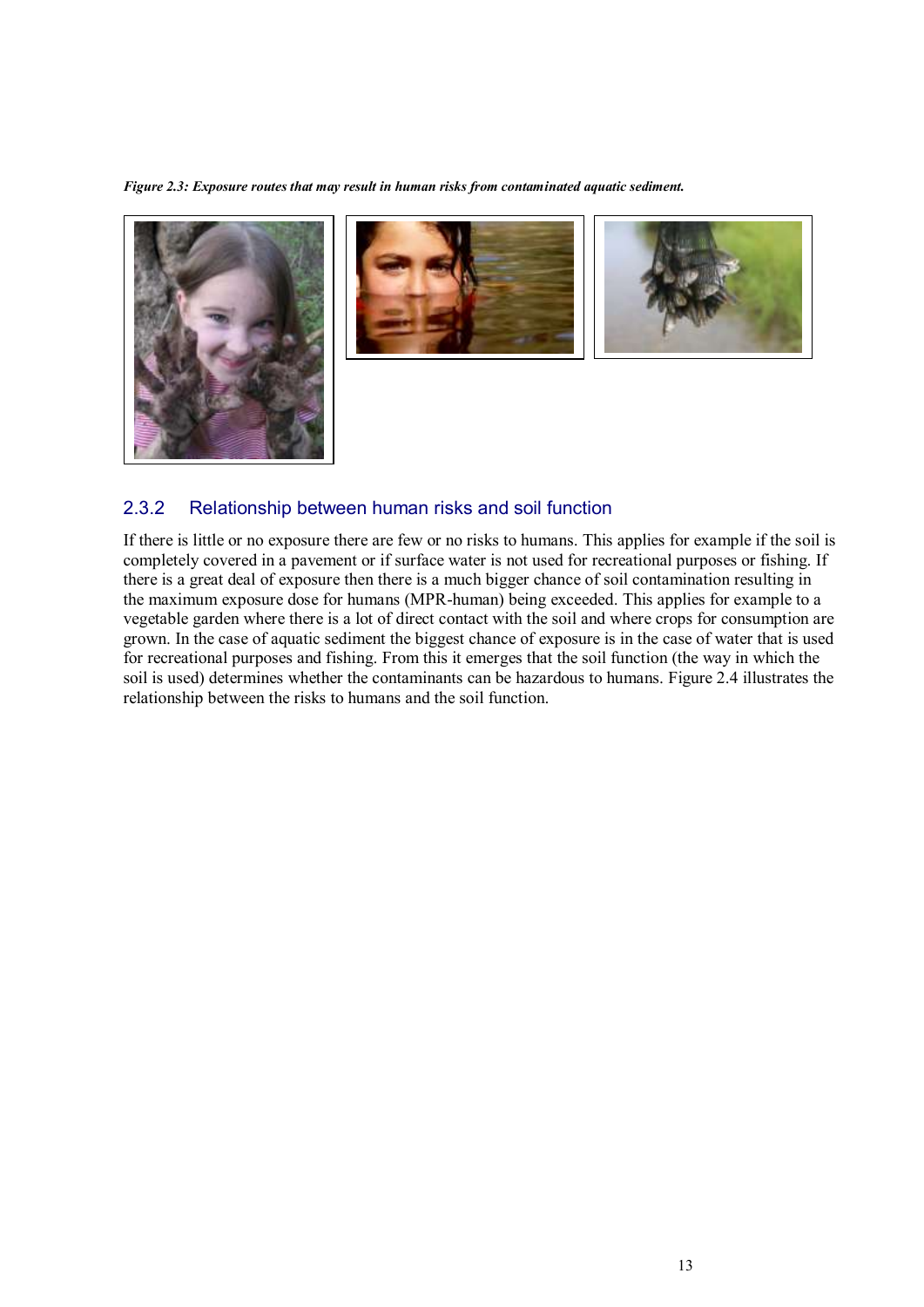#### *Figure 2.4: Relationship between human risks and soil function*



Computer models have been developed to be able to work out the exposure dose for humans depending on the soil function. The CSOIL model is used for the exposure of humans to contaminants in the soil and the SEDISOIL model is used for exposure to aquatic sediment.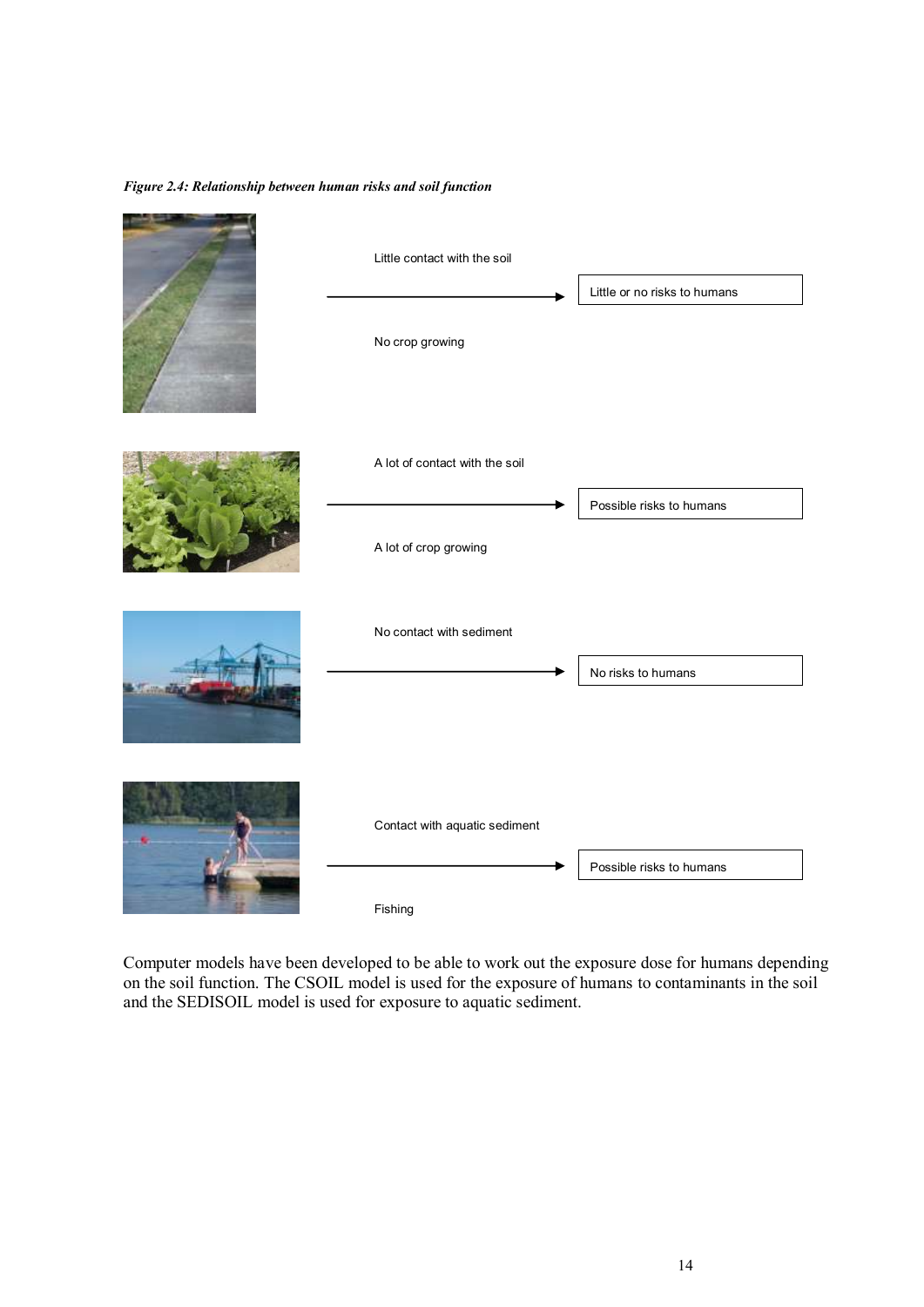#### 2.4 Risks for the ecosystem

#### 2.4.1 Assessment of ecological risks

A method has been developed to assess whether risks exist to the ecosystem. The method is the Species Sensitivity Distribution (SSD). Toxicity tests are carried out with all kinds of different test organisms. It is determined for each species at which concentration in the environment (soil or water) the No Observed Effect Concentration or NOEC applies. A figure is made of the results of all the tests together from which it can be seen which fraction of the species have been affected, i.e. the NOEC has been exceeded at which concentration in the environment.

Figure 2.5 gives an example of a Species Sensitivity Distribution of this kind. You can read in the figure which Potential Affected Fraction (PAF) belongs to which concentration in the environment (in this case water). The concentration that belongs to a PAF of 50% is the HC50 (Hazardous Concentration 50%); the concentration that belongs to a PAF of 5% is called HC5. The HC5 can be regarded as a relatively high level of protection and the HC50 as a relatively low level of protection for the ecosystem.



*Figure 2.5: Example of a species sensitivity distribution curve (SSD curve)*

To underpin the standards for soil the preference is for toxicity tests with soil organisms. Toxicity tests with water organisms however are easier to carry out so that there are far more results of toxicity tests with water organisms. If there are too few test data from soil organisms to underpin the standards for soil the test data for water organisms are used and these are converted from the concentration in water to the concentration in soil.

The above method is used for each substance to underpin the standards for each substance. To assess soil quality use is sometimes made of a method for assessing the toxicity of the mixture of substances present. This method is called the ms-PAF : the Potential Affected Fraction for multiple substances. The ms-PAF method is a way of calculating that works out the ecological risk level by substance in the form of a PAF and subsequently adds up together the risks of the different substances. Thus a value arises for the ecological risk level for the mixture of substances present. This is the value of the ms-PAF in %.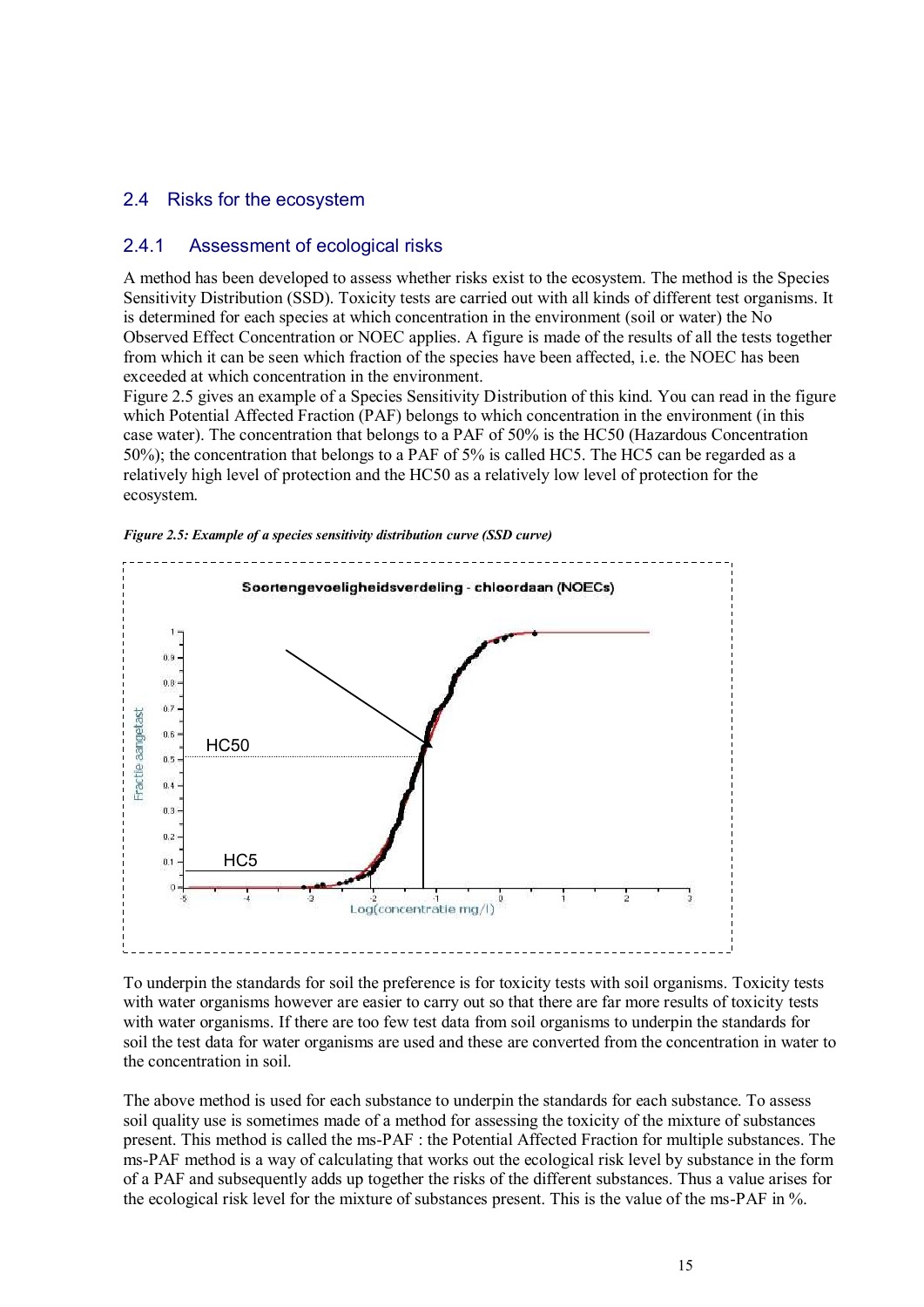### 2.4.2 The value of the ecosystem determines the level of protection

The ecosystem is always in contact with the soil contamination so that there is always exposure. This is not the case with human beings, where exposure depends on the soil function. For humans the level of protection is set (for a particular standard). As a result of exposure differing depending on the soil function the risks to humans, in the case of a certain soil concentration, are also different depending on the soil function.

If a fixed level of protection were to be chosen for the ecosystem (for a particular standard) the ecological risks for each soil function would be the same. There are major differences in what the ecosystem represents, especially in the case of soil. Under pavement it is above all a question of microorganisms and in a nature area there may be extremely rare plants and animal species. This is why it has been decided that no set level of protection will be assumed for the ecosystem of soils but that different levels of protection will be used depending on the soil function. In the case of the ecosystems of soils therefore it is a question of how important society considers the protection to be. In the legislation on soil, the level of protection for the ecosystem has been chosen policy-wise, depending on the value that is attached to it.

In the case of aquatic sediment there is a much less clear differentiation in function (see section 1.3). This is why a single set level of protection is adopted for aquatic sediment (for a particular standard) independent of the function.

#### 2.4.3 Relationship between ecological level of protection and soil function

In the case of a nature area it would be obvious to opt for a high level of protection as a rule. Risks or too many risks are considered to exist here in the case of relatively low concentrations of contaminants. However, there are also beautiful nature areas in the Netherlands which have relatively high concentrations of contaminants (for example the Biesbosch). But the concern here is not with the actual level of protection in place but with the policy choice for a desired level of protection.

There are also straightforward ecosystems, such a field of grass or strips of green with a single species of shrub or the aquatic sediment below an industrial port. For this type of ecosystem it is logical to opt for a relatively low level of protection. It is only in the case of a relatively high concentration of contaminants that there are risks or too many risks for ecosystems of this type. Figure 2.6 illustrates this principle diagrammatically.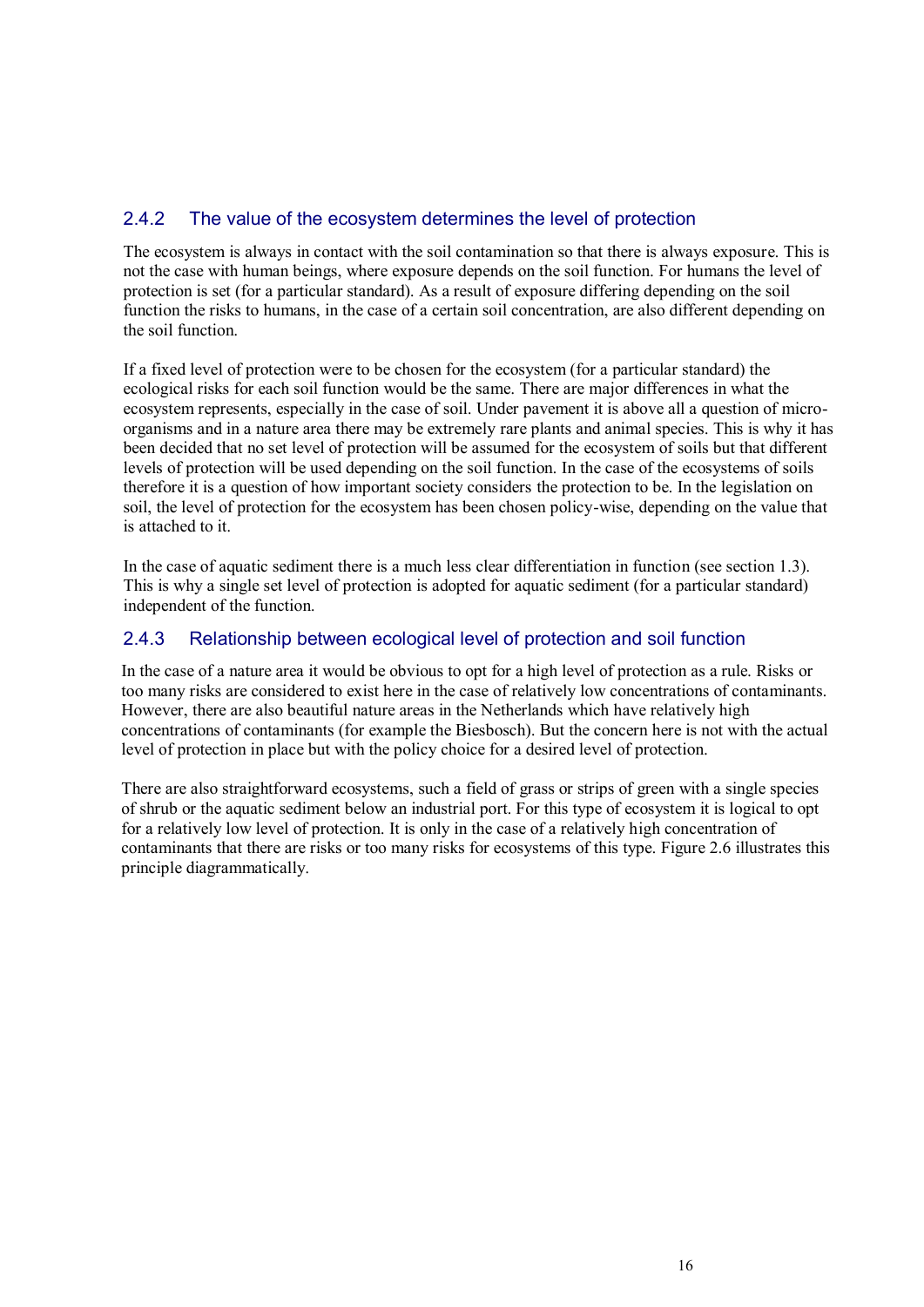*Figure 2.6: Relationship between ecological risks and the soil function* 



### 2.5 Risks for agricultural production, commercial fishing and shellfish farming

The risks at stake in the case of agricultural production, commercial fishing and shellfish farming are drops in yield, effects on the health of livestock or standards in the Commodities Act or for animal feed being exceeded. At the moment there are no aquatic sediment standards that are based on the risks for commercial fishing or shellfish farming, for example loss of production as a result of lower reproduction rates among fish. The aquatic sediment standards do take into account the quality of the fish to be consumed, but this comes under risks to humans (see section 2.3).

The question of what concentrations of contaminants pose risks to soil depends on the type of agricultural use. In setting standards a distinction has been made between arable farming, arable farming for animal feed, vegetables, grazing meadow, fruit and ornamental plant growing.

### 2.6 Risks of dispersion via the groundwater and into surface water

The groundwater and surface water have to be protected against an overly large pollution by contaminants. The stage at which the pollution is excessive is in fact a policy agreement. Agreements have been reached on this for the pollution of groundwater (see the 2006 Circular on soil remediation). In the case of surface water the goals are determined on the basis of the European Water Framework Directive. In this the sound ecological state of ecosystems has priority. Rules on the remediation of aquatic sediment have been geared to this (see the 2007 Circular on the remediation of aquatic sediment). For groundwater the goals are determined on the basis of the European Groundwater Directive. The review of the system of standards for groundwater is being worked on in 2007 and 2008.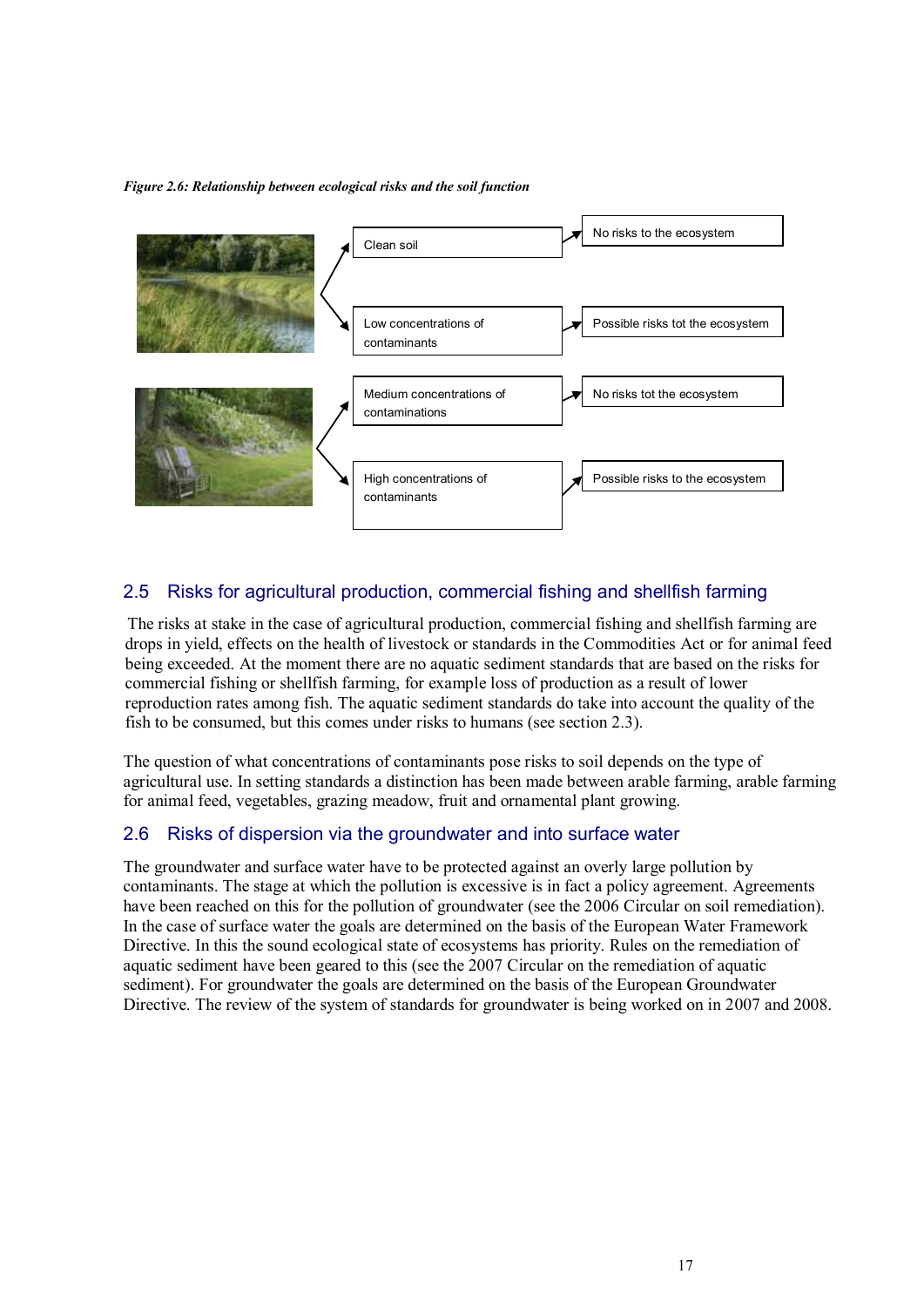#### 2.7 Standstill as a basis for soil standards

There are limits to basing soil standards on environmental risks. No soil standards can be set which are lower than the quality of relatively clean soil in the Netherlands. This is why the quality of relatively clean Dutch soils, in the form of Background Values, are the basis for soil standards (see section 3.2).

In the case of aquatic sediment the so-called recontamination level is important. For certain goals there is no point in setting aquatic sediment standards which are stricter than the quality of newly-formed sediment. This has been taken into account in setting a number of standards for aquatic sediment (see chapters 7 and 8).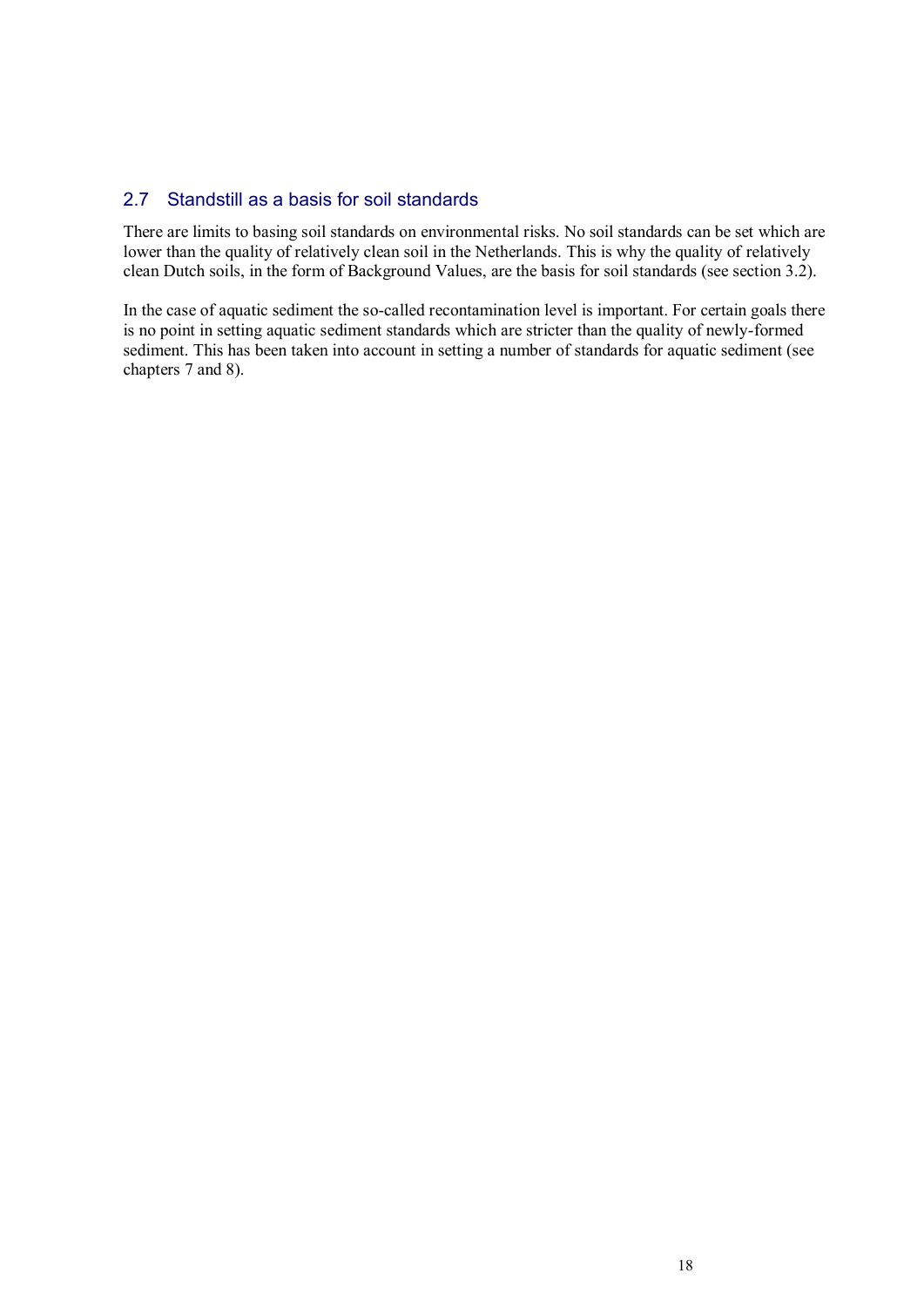### 3 The main thread: the relationship between the kind of soil management and the underpinning of the soil standards

#### 3.1 The main thread

Reference is frequently made to there being risks or no risks (as earlier on in this report), but unfortunately things are not so simple. Different forms of soil management set different limits when it comes to risks. This chapter deals with the main thread. What level of protection or level of quality belongs with which type of soil management and why is this?

The types of soil management in this chapter are:

- 1. Soil management below the "always-limit": few rules are necessary. The reuse of excavated soil and dredged material is allowed.
- 2. The hazard ranking systems for the reuse of excavated soil and dredged material under conditions.
- 3. Dealing with the presence of "serious" contamination in the soil and aquatic sediment (management measures and remediation).

Sections 3.2 to 3.5 focus above all on soil and are intended to present an overview of a number of important types of soil management. Section 3.6 does the same for aquatic sediment. Section 3.7 briefly looks at the relationship between soil standards (and assessment systems) and the concentrations of contaminants in the soil.

The report deals elsewhere with the forms of soil management which are not included in this chapter. A further detailing of the underpinning of the soil standards is also explained elsewhere in the report.

#### 3.2 Re 1: protection level and soil standard for the always-limit

The level of protection for the always-limit is the highest (the standards are the strictest). The soil quality is "continuing suitability for every soil function". The reuse of excavated soil and dredged material is permitted. The soil standards that apply are the Background Values. The Background Values are based on measured concentrations of contaminants in the Dutch soil in non-suspect agricultural and nature areas. More information can be found about this in Lamé et al (2005) and Lamé and Nieuwenhuis (2006).

Scientifically speaking there are limited risks even at the level of the Background Values. The Dutch soil is not entirely unpolluted and some contaminants, even at very low concentrations, nevertheless present a (limited) risk. Policy-wise such risks are considered to be so small that areas that meet the Background Values are regarded as being relatively unpolluted. There are no restrictions on the use of the soil, the excavated soil or dredged material. Setting stricter standards for soil management than the Background Values has no point: cleaner soil will usually not be available.

The Background Values are based on the standstill principle (maintaining existing quality) and not directly on risks. Because the Background Values are the strictest standards, the policy statement is that there are no risks for any soil function at the level of the Background Values. Although the Background Values are based on measurements in soil they also apply to aquatic sediment. This is in connection with the consistency of the system of standards.

#### 3.3 Re 3: the level of protection and soil standards for serious soil contamination and remediation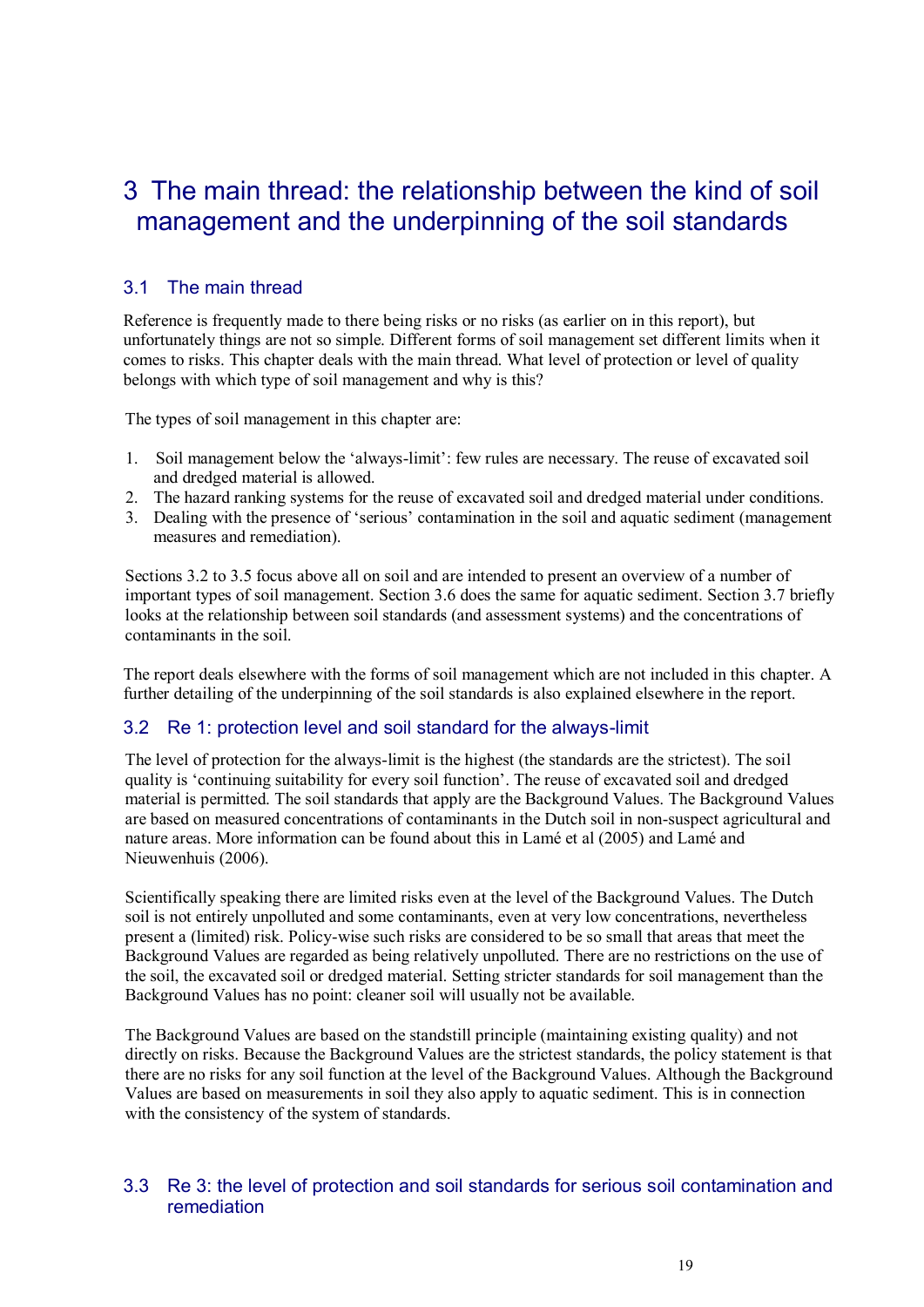The level of protection that goes with "serious soil contamination" (this is the term that is used in the Soil Protection Act) and remediation is lowest. Action is only necessary if there are clear risks. Above the level of risk of the Remediation criterion the soil is "unsuitable for the relevant soil function" and the risks are referred to as being "unacceptable". Remediation is urgently needed. The step-by-step assessment system specific to the location, which is relevant here, is the Remediation criterion. The first step as part of the system is to check against the Intervention Values which are not linked to the soil function. The system ultimately checks whether the level of risk of the Remediation criterion is exceeded. Chapter 4 deals in greater detail with the level of risk that accompanies unacceptable risks for soil and aquatic sediment.

#### 3.4 Re 2: level of protection and hazard ranking systems for the application of excavated soil and dredged material

The level of protection at which the reuse of excavated soil and dredged material is permitted under conditions lies between the always-limit (re 1) and the limit for urgent remediation (re 3). The conditions referred to mean that the reuse of excavated soil and dredged material must meet a certain quality level that depends on the soil function (because of risks) and on the in situ soil quality (because of the standstill principle). In developing the hazard ranking system for the reuse of excavated soil and dredged material it is a question of finding the balance: in the case of overly strict standards reuse and social developments are impeded while overly lenient standards provide insufficient protection for the environment. To enable that balance to be found at local level two systems have been developed for the reuse of excavated soil and dredged material and the following choices have been made for the level of protection that accompanies these:

- For the National hazard ranking system choices have been made for the level of protection in which the soil quality continues to be suitable for the function in question. The accompanying statement is: there are "no risks" linked to the soil function. The accompanying level of protection is "the level of protection of the National Soil Use Values". There are National Soil Use Values for Housing and for Industry. The Background Values apply as National Soil Use Values for Agriculture and Nature. Chapter 5 explains the underpinning of the National Soil Use Values
- Within the hazard ranking system specific to an area the competent authority, within the terms of a democratic process, may opt for the level of protection in which they consider the soil to be locally suitable for the function in question. This level of protection may lie between the level of the Background Values and "unacceptable risks" for the soil function in question. The use of the Risk toolbox for soil is compulsory to gain a clear picture of the level of risk. Chapter 6 deals with this in greater detail.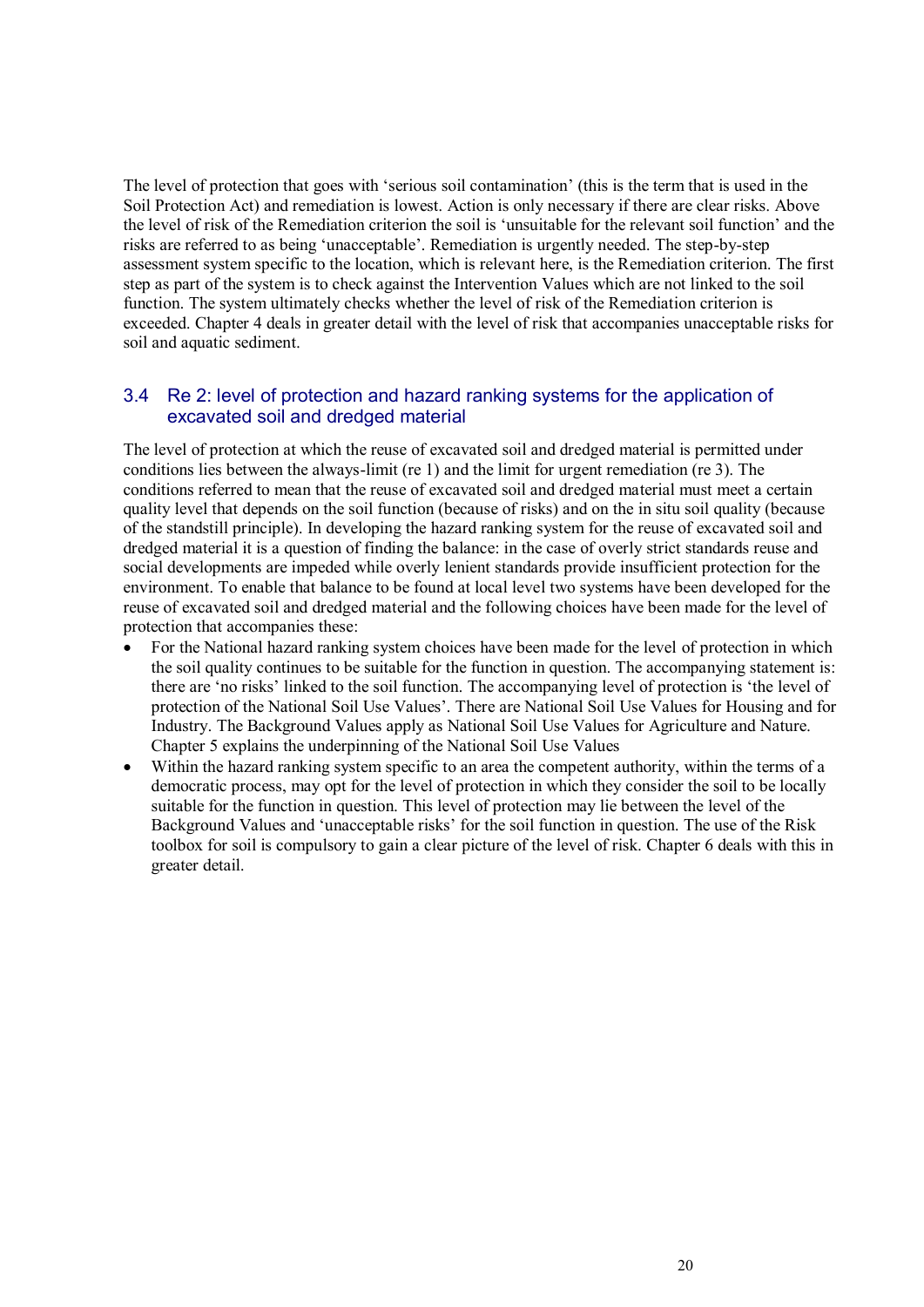#### 3.5 Relationships between the form of soil management, the level of protection and soil standard

Table 3.1 presents an overview of the contents of the previous sections. The last column indicates where more detailed information can be found.

*Table 3.1: Overview of the relationships between the form of soil management, the accompanying soil standards, the suitability of the soil for the function and the level of protection of the standards*

|                                                                                            | <b>Standards</b>                                                                                  | Level of protection of<br>the standards | Suitability of<br>the soil for the<br>soil function            | More<br>information |
|--------------------------------------------------------------------------------------------|---------------------------------------------------------------------------------------------------|-----------------------------------------|----------------------------------------------------------------|---------------------|
| Always-limit                                                                               | Background values                                                                                 | No risks                                | Continuing<br>suitability for<br>every soil<br>function        | 3.2                 |
| National ranking system for<br>the reuse of excavated soil<br>and dredged materials        | Background Values,<br>National Soil Use Value<br>Housing, and National<br>Soil Use Value Industry | No risks                                | Continuing<br>suitability for the<br>soil function<br>category | H <sub>5</sub>      |
| Area specific ranking<br>system for the reuse of<br>excavated soil and dredged<br>material | Local Soil Use Values                                                                             | Locally chosen                          | Locally suitable<br>for the soil<br>function                   | H <sub>6</sub>      |
| Soil and aquatic sediment<br>remediation                                                   | Intervention Values and<br>Remediation criterion                                                  | Unacceptable risks                      | Unsuitable for<br>the soil function                            | H <sub>4</sub>      |

Figure 3.1 shows the main thread described in this chapter up to now. From the free reuse of excavated soil and dredged material to the reuse of excavated soil and dredged material under conditions, to soil remediation:

- There is a rising level of risk and a diminishing level of protection;
- The link to the local situation becomes increasingly close.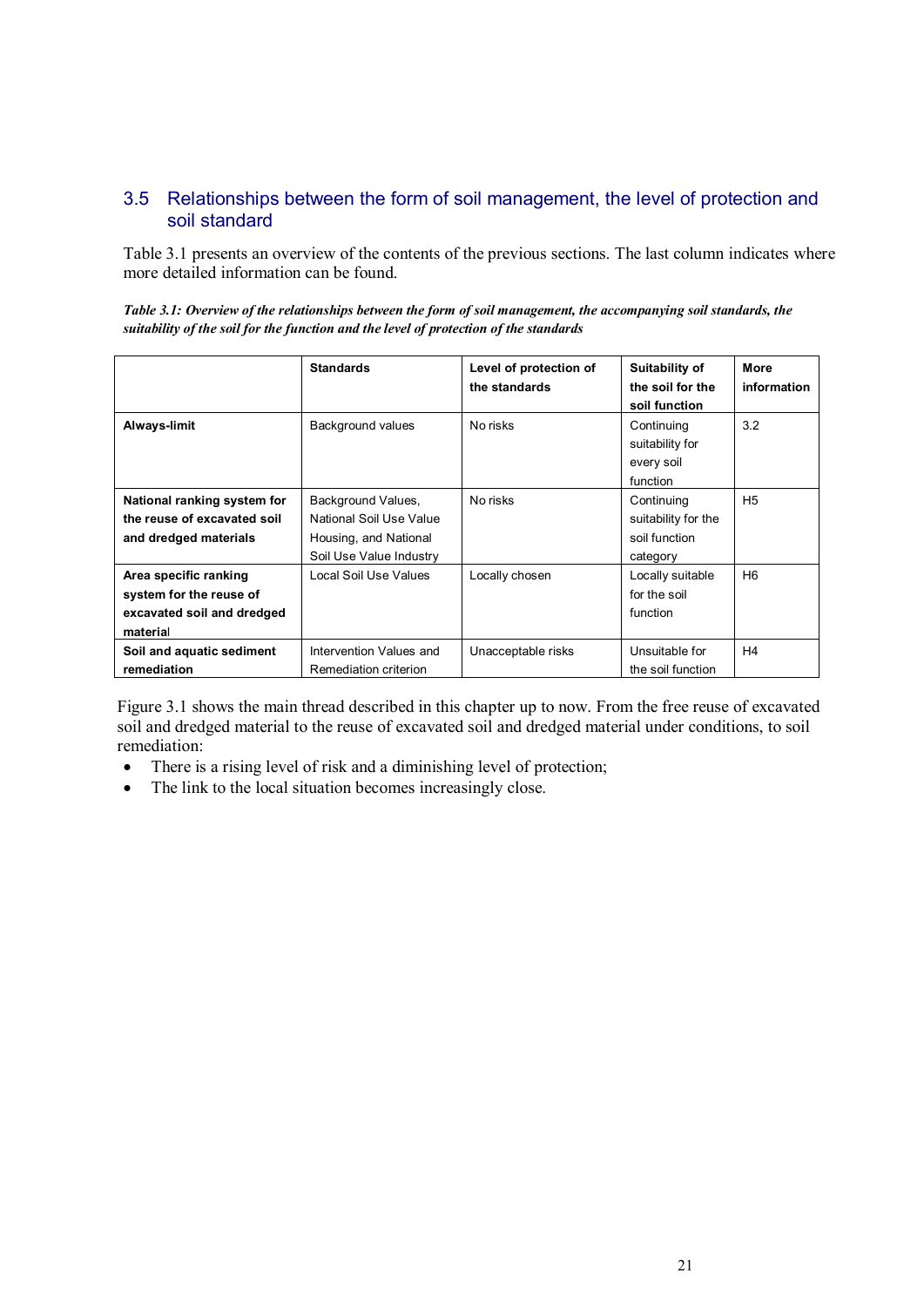

*Figure 3.1: Relationships between the suitability of the soil for the function, accompanying protection/risk levels and accompanying soil standards* 

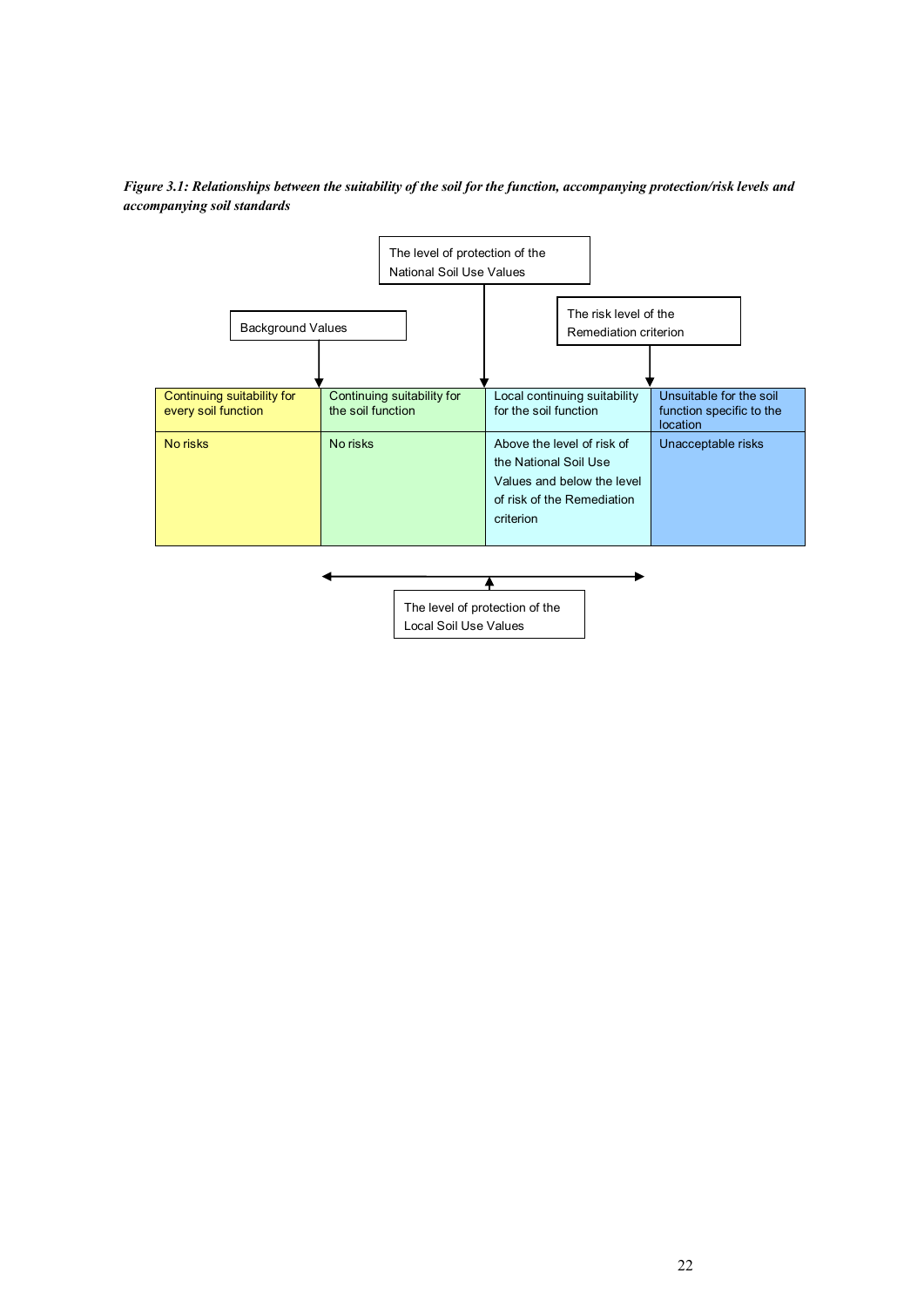#### 3.6 The main thread for aquatic sediment

The main thread for aquatic sediment in the relationship between the form of soil management and the underpinning of the soil standards displays many similarities with the main thread for soil:

- the always-limit is filled in by the Background Values;
- there is a Remediation criterion which determines that a risk assessment specific to a location has to be carried out and remediation must urgently take place if there is a question of unacceptable risks;
- there is a national and an area-specific hazard ranking system for the reuse of excavated soil and dredged material, the limits for the area-specific hazard ranking system are the Background Values and the Remediation criterion for aquatic sediment.

The main difference between the systems of standards for soil and aquatic sediment is the filling in of the National hazard ranking system for the reuse of excavated soil and dredged material. In the case of soil there is a strong link to the soil function. Such a link is not an obvious step to take in the case of aquatic sediments because of the essential differences between these and soil (see section 1.3). The National hazard ranking system for aquatic sediment is therefore linked to the recontamination level, which is a much more obvious solution. A further explanation is given of this in Chapter 7.

#### 3.7 The relationship between soil standards and soil concentrations

As explained in Chapter 2 the soil function determines the level of the risks to humans and the level of protection for the ecosystem.

When an assessment is made of the soil quality using the Remediation criterion the soil function is very much taken into account. In the case of a certain soil concentration (concentration of contaminants in the soil), there may be unacceptable risks in the case of a particular (sensitive) soil function and no unacceptable risks in the case of another (less sensitive) soil function. In the case of a less sensitive soil function there will only be a question of unacceptable risks in the event of a much higher soil concentration.

Filling in the Intervention Values assumes a set level of protection for the ecosystem and a set exposure of humans (see section 4.2). A set soil concentration also applies. The Invention Values don"t depend on the soil function.

For the National Soil Use Values the soil concentration depends on the soil function to which that Soil Use Value applies. If a single soil function is opted for, the set level of protection of the National Soil Use Values can be linked to a single soil concentration. This applies to the National Soil Use Value for Housing and the National Soil Use Value for Industry. The Local Soil Use Values do not have any level of protection set in advance and therefore nor do they have any set soil concentration in advance. Moreover the Local Soil Use Values depend on the soil function to which they apply. The Background Values have a set soil concentration but this is because they are based on soil quality measurements instead of risks (see section 3.2).

Figure 3.2 gives an overview of the relationship between soil standards and soil concentrations.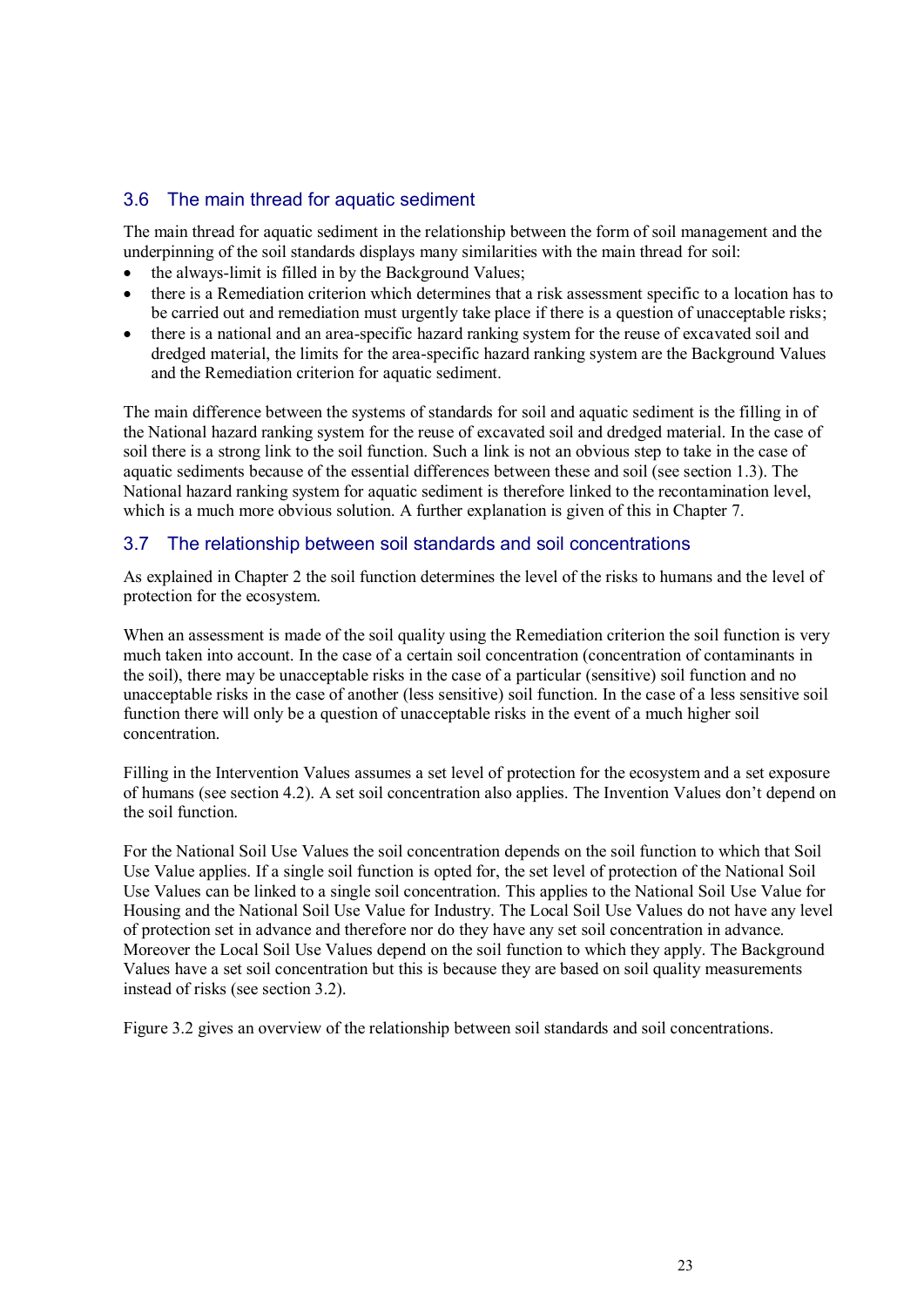*Figure 3.2: Relationship between soil concentrations and soil standards*



In the figure it would appear as if the Local Soil Use Values could be higher than the Remediation criterion. This is not however the case. The overlap in the figure arises because a Local Soil Use Value for a relatively insensitive soil function may accompany a higher soil concentration than the Remediation criterion for a relatively sensitive soil function.

The figure shows that the Soil Use Value for Industry (which allows the reuse of excavated soil) may accompany a higher soil concentration than the Remediation criterion (implying that Remediation is urgent). This is a result of the linking both the Soil Use Value for Industry and the Remediation criterion to the soil function. It may happen that the soil quality is such that in the case of an extremely sensitive soil function (for example a vegetable garden) remediation is urgent. The same or even a poorer soil quality may be perfectly adequate for a business site where the excavated soil may then be used (provided the quality in situ comes under the heading of Category Industry). A further explanation of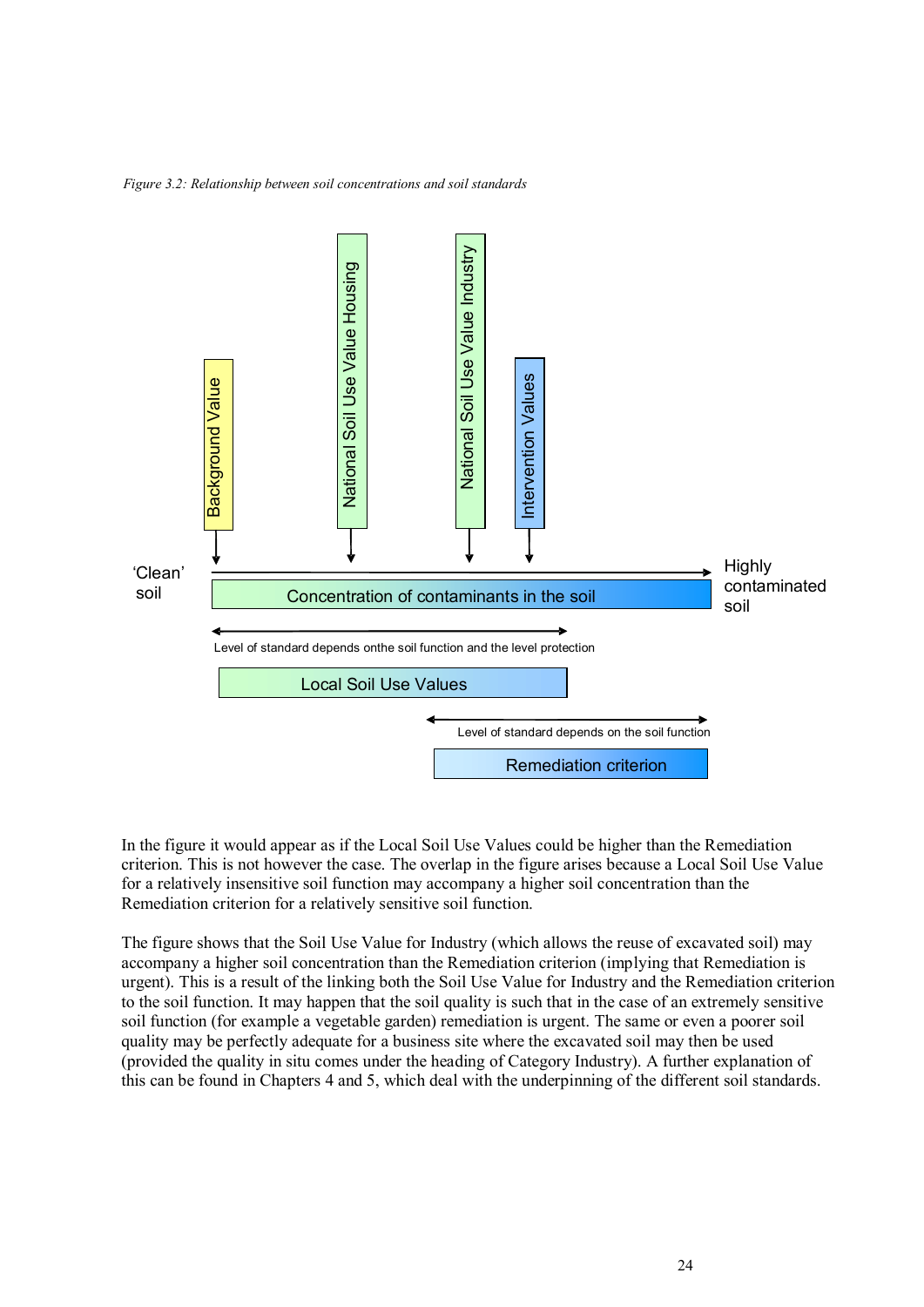### 4 Unacceptable risks, standards for soil and aquatic sediment remediation

#### 4.1 Step-by-step system for assessing unacceptable risks.

If there are unacceptable risks urgent remediation is needed (see section 3.3). This chapter is about the underpinning of the soil standards relating to unacceptable risks.

From the description of the different types of risk in Chapter 2 it is apparent that the soil function determines whether the environmental risks are unacceptable. The Remediation criterion for soil (see the 2006 Soil remediation circular) and the Remediation criterion for aquatic sediment (see the 2007 Circular on the remediation of aquatic sediment) provide a step-by-step assessment system, specific to a location, to judge whether there are unacceptable risks.

The application of the Remediation criterion requires specific information about the contamination situation and the soil function specific to the location. There was a need for a first straightforward step in the system in the form of checking the concentration in the soil and aquatic sediment against a concentration standard for soil, sediment and groundwater. This standard is the Intervention Value. For soil and aquatic sediment remediation the Intervention Value serves as a signaling value that there may be something the matter. If the Intervention Value is exceeded it has to be checked whether anything is wrong using the Remediation criterion. With the coming into force of the Soil Quality Decree there are separate Intervention Values for soil and for aquatic sediment.

The Intervention Values and the Remediation criterion bear in mind the risks to humans, to the ecosystem as well as the risk of dispersion into groundwater and surface water. Risks for agricultural production, commercial fishing and shellfish farming as a result of the existing quality of the soil and aquatic sediment are not taken into account in the Remediation criterion or in underpinning the Intervention Values. Producers themselves are responsible for ensuring that their product is of a good quality and they have to take into account any economic loss (fall in yields, effects on animal health) as a result of soil contamination. The quality of the product is protected by standards in the Commodities Act and the standards applying to animal feed.

If remediation of soil is urgently needed the remediation goal is the National Soil Use Value that applies to the soil function in question. This goal implies a continuing suitability of the soil for the function (see Chapter 5). Through this there is a consistent link between the rules for soil remediation and for the reuse of excavated soil and dredged material (see the 2006 Circular on soil remediation). The remediation goal for aquatic sediment is the removal of unacceptable risks.

The following sections first explain the underpinning of the Intervention Value for soil and then the underpinning of the Intervention Value for groundwater and the Intervention Value for aquatic sediment. The chapter then goes on to deal with the Remediation criterion for soil followed by the Remediation criterion for aquatic sediment.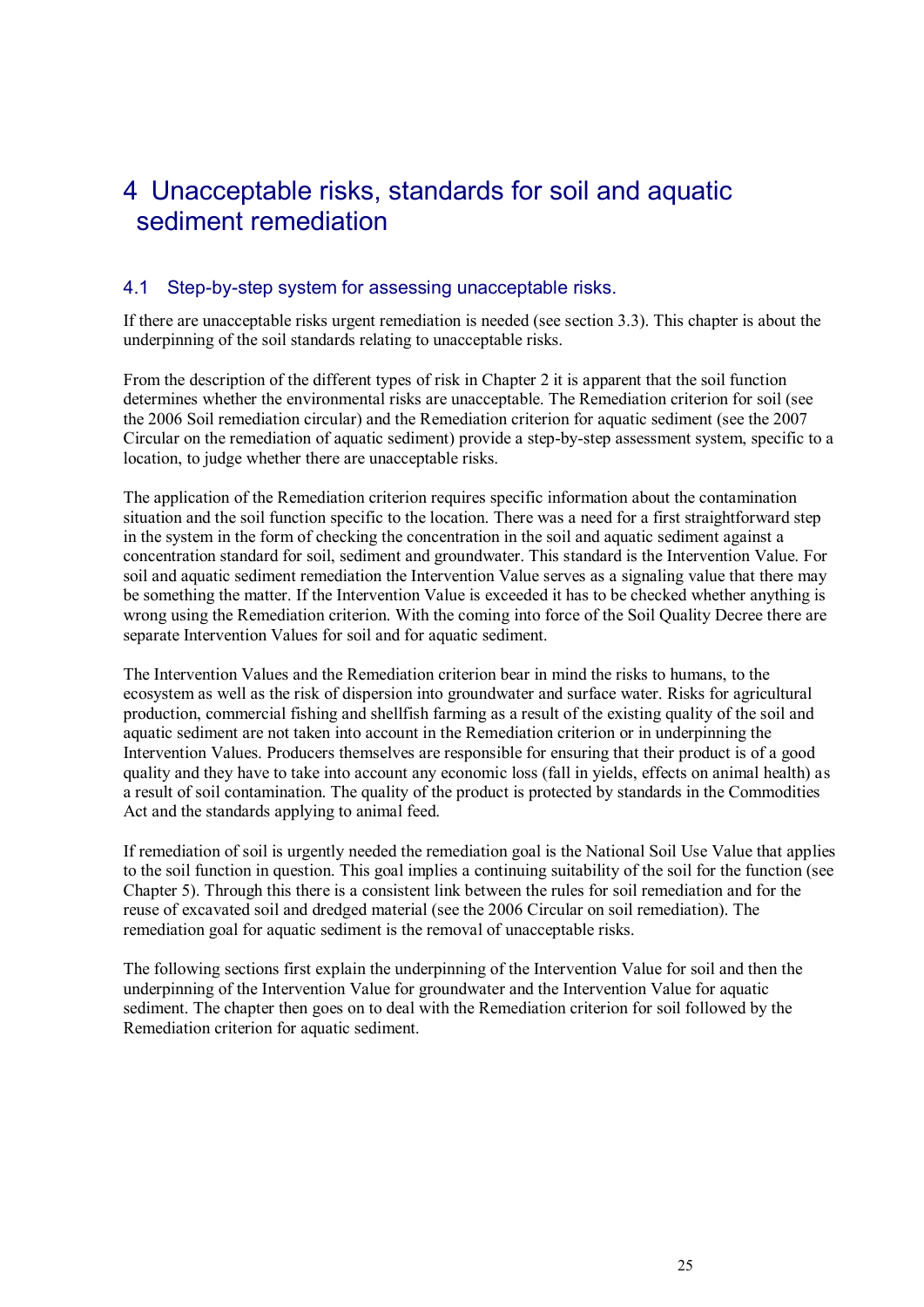#### 4.2 Underpinning the Intervention Value for soil

#### 4.2.1 The basis for the Intervention Value for soil

The Intervention Value for soil is based on the risks for humans and for the ecosystem.

#### 4.2.2 Human risks as the basis for the Intervention Value

For humans the risks are unacceptable if the set maximum exposure dose for humans (the Maximum Permissible Risk level for humans, MPR-human) is exceeded as a result of the soil contamination. To link the Intervention Value for soil to possible unacceptable risks for humans, it has to be determined for each substance at which concentration in the soil the MPR-human is exactly reached. The exposure dose for humans is calculated using the exposure model CSOIL. CSOIL uses all kinds of input parameters such as the quantity of crops which are consumed from the contaminated soil and the degree to which particles of soil are "eaten" (see section 2.3.1). To be able to use the CSOIL model for calculating the Intervention Value a choice of a representative soil use was required so that the input parameters could be filled in. The choice that was made was "house with garden". In the case of this type of soil use all kinds of ways of coming into contact with soil contaminants play a role (ingesting particles of earth, consuming 10% contaminated crops and evaporation into ambient air).

A possible choice for "house with vegetable garden" for underpinning the Intervention Value for soil, would make this value stricter. Given an equal soil concentration, a higher exposure dose for humans would be calculated than in the case of 'house with garden' because more crops from one's own garden would be eaten. "House with vegetable garden" however was found to be a much too exceptional soil function on which to base a National soil standard like the Intervention Value for soil. To prevent unacceptable risks below the Intervention Value being ignored, sensitive functions are defined in the Remediation criterion (see section 4.5).

#### 4.2.3 Ecological risks as the basis for the Intervention Value

To set a limit for possible unacceptable risks to the ecosystem a more or less arbitrary choice had to be made. The limit for the Intervention Value for soil has been set policy-wise at a soil concentration in which 50% of the possibly present species of plants and soil organisms or natural processes in the soil have been 'impaired' by the soil contamination. This is the HC50 (see section 2.4). This is the National limit that has been chosen policy-wise to link possible unacceptable ecological risks to the Intervention Values. Effects which also occur at a concentration below the natural Background Value of substances are not counted here.

A possible choice for example for the HC5 as level of protection for the ecosystem for the underpinning of the Intervention Value would protect the ecosystem better but this would result in standards being exceeded in large parts of the Netherlands. This is unworkable in practical terms and there are no indications that the soil contamination has such repercussions that measures have to be taken in many places in the Netherlands. This is why this choice has not been made as a matter of policy. The HC50 provides a workable limit indicating that there "really is something the matter".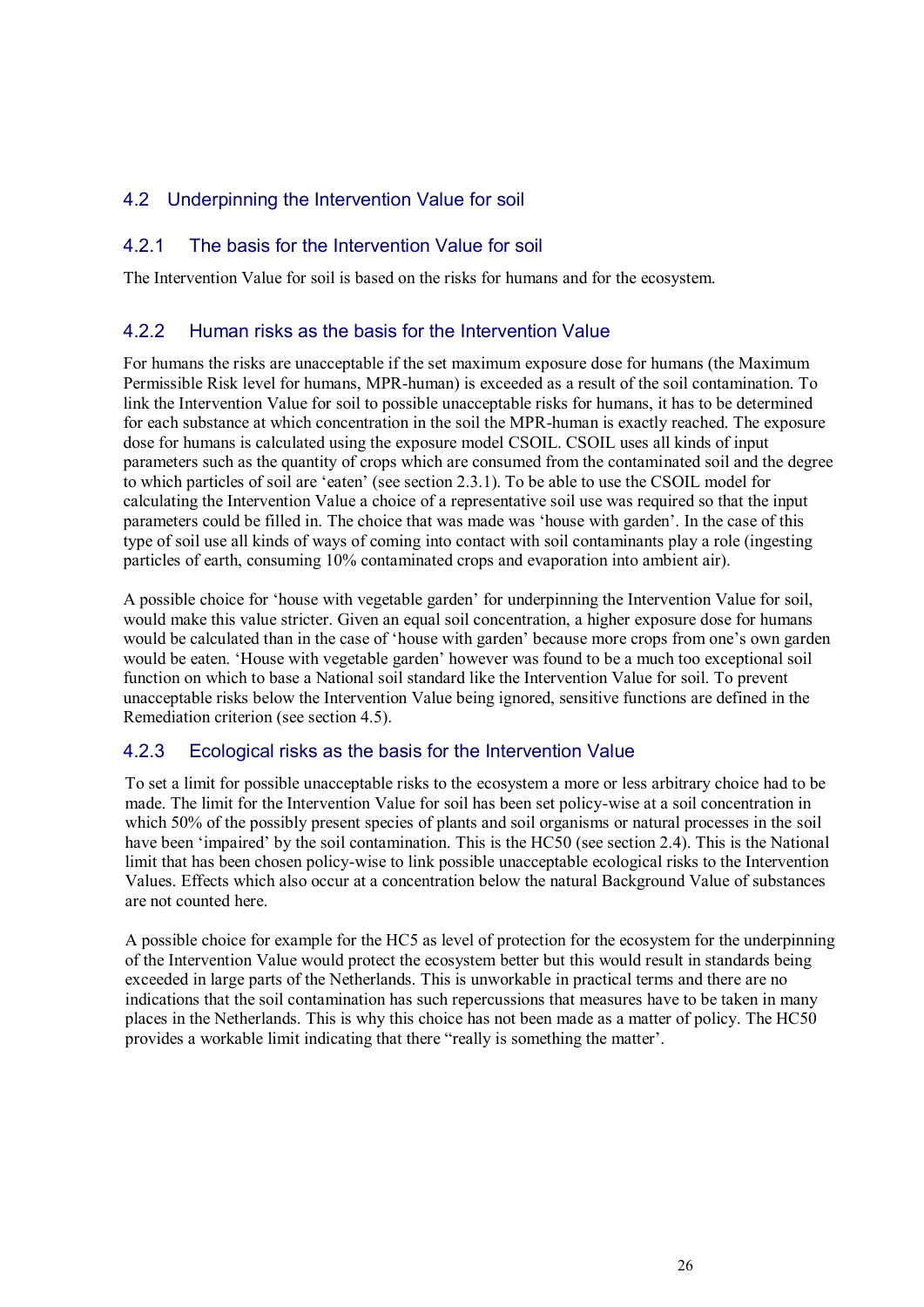#### 4.2.4 Intervention Value for soil on the basis of human or ecological risks

It will be clear that the soil concentration that goes with possible unacceptable risks for humans is different than in the case of the ecosystem. The Intervention Values have been established on the basis of the lowest concentration of contaminants in the soil from the two derived soil concentrations for unacceptable risks. Usually this was the soil concentration that goes with possible unacceptable ecological risks. This means that if the Intervention Values are exceeded there is frequently no question of possible unacceptable risks for humans. Figure 4.1 shows the underpinning of the Intervention Values for soil.





With the coming into force of the Soil Quality Decree most of the Intervention Values for soil change. This is a result of an updating to bring these into line with the current state of the art. More information about this can be found in the Report on standards and soil quality assessment (VROM, 2008, in Dutch only).

#### 4.3 Underpinning the Intervention Value for groundwater

The Intervention Value for groundwater has been derived from the Intervention Value for soil using a calculating method. As indicated in section 2.6 work is currently being done on reviewing the set of standards for groundwater. Hence no updating of the Intervention Values for groundwater has been introduced.

#### 4.4 Underpinning the Intervention Value for aquatic sediment

Until the coming into force of the Soil Quality Decree there was always a single Intervention Value that applied to both soil and aquatic sediment. This rule was abandoned in the drafting of the Decree. At that stage a choice had to be made for aquatic sediment. Going along with the changes for soil didn"t mean a better link with the risks for aquatic sediment. In updating the Intervention Values for soil it was possible to make greater use of toxicity data for soil organisms. The existing Intervention Values had largely been based on toxicity data for water organisms as a result of lack of data at the time. The RIVM put forward proposals in 2001 for specific Intervention Values for aquatic sediment (Lijzen et al,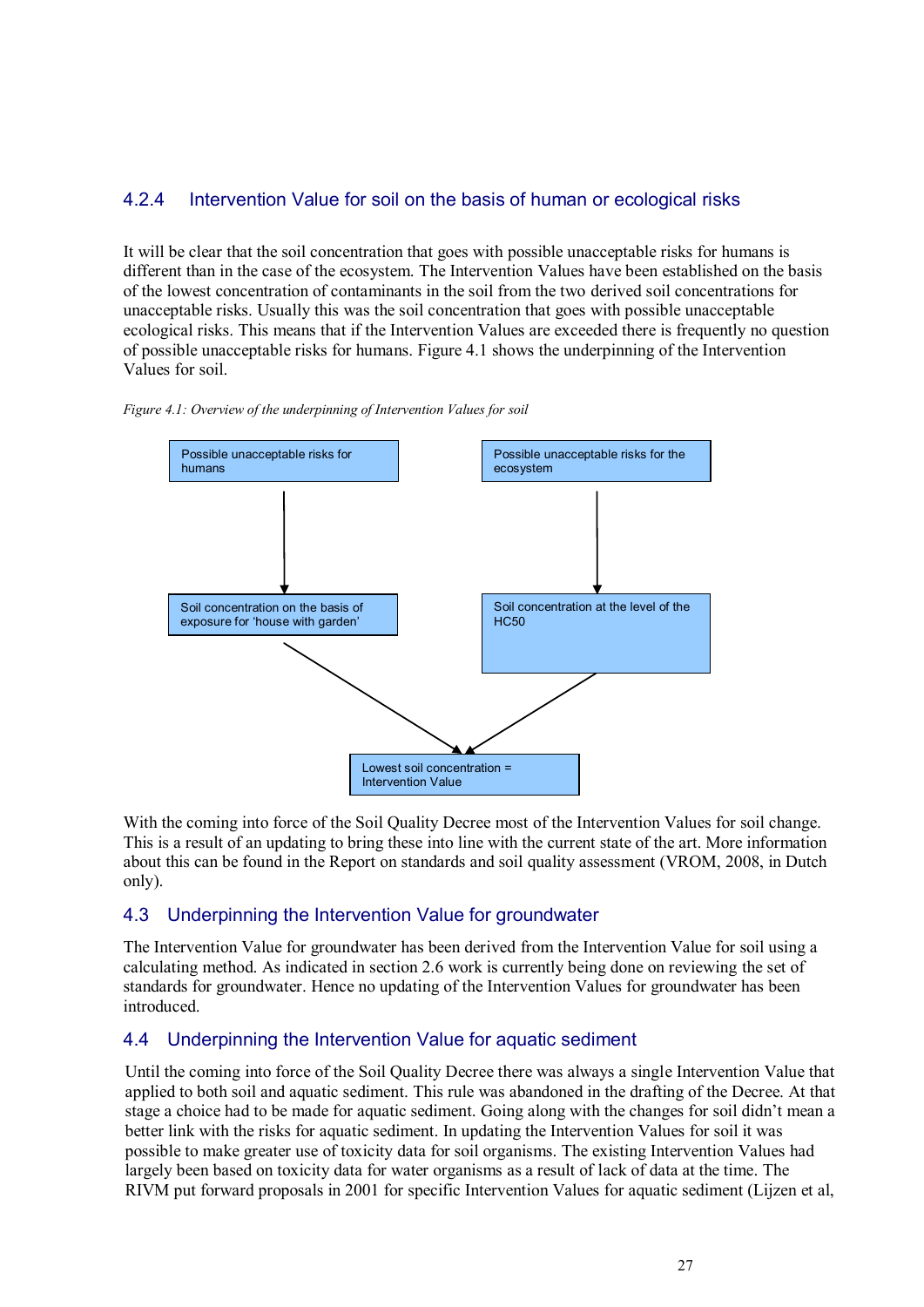2001). However, for this a fairly uncertain conversion had to be made from water to sediment. The proposed values for metals are high and are giving rise to a great deal of debate. In addition the drafting of the legislation on water is playing a role, as part of which the set of standards for aquatic sediment is being reviewed.

For practical reasons and reasons of policy it has been decided that at the moment for aquatic sediment the existing Intervention Values as used until 2007 will be retained as Intervention Values for aquatic sediment. One major advantage of this is that the limit set between serious aquatic sediment contamination or no serious aquatic sediment remains the same, so the "working stock" need not be recharted. The real risk assessment is done using the Remediation criterion for aquatic sediment. For this the Intervention Value for aquatic sediment plays a subordinated role.

The Intervention Values for aquatic sediment must focus on contamination arising from point sources. For a number of metals the existing Intervention Values had already been exceeded in diffusely polluted areas. There is no point in resorting to the remediation of aquatic sediment in areas of this kind. The values in question therefore have been modified. For the metals in question the Intervention Value for aquatic sediment is based on the 95-percentile values of relatively contaminated sediment samples from the rivers area because this is regarded as a diffusely polluted area. A check has been carried out to see whether these new higher values for the Intervention Value for aquatic sediment are not leading to unacceptable ecological risks for soil and aquatic sediment organisms. This turned out not to be the case. For more information about this reference should be made to the Report on new standards for aquatic sediment (RWS-RIZA, 2007, in Dutch only).

#### 4.5 The Remediation criterion for soil

#### 4.5.1 The basis for the Remediation criterion for soil

The Remediation criterion for soil assesses the human and ecological risks and risks of diffusion into groundwater. For each type of risk a step-by-step system is used. The first step is an assessment to see whether the Intervention Value for soil is being exceeded and an assessment of whether there is a sensitive function.

The second step is a standard risk assessment and the third step is a risk assessment specific to the location.

### 4.5.2 Assessment of human risks with the Remediation criterion for soil

The choice of "house with garden" for underpinning the Intervention Values means that for specific sensitive functions (for example vegetable gardens) account has to be taken of unacceptable risks for humans below the level of the Intervention Value for soil. This is why a number of sensitive functions have been defined in the Remediation criterion for soil for the first step of the Remediation criterion (see the 2006 Circular on soil remediation).

The second step of the Remediation criterion for soil provides a standard system which with the aid of the CSOIL model works out how great the exposure dose for humans is depending on the concentration of the contaminants in the soil and the soil function specific to the location. Next a check is made to see whether the MPR-human is exceeded. A possible third step in the Remediation criterion for soil could be additional measurements in contact media (crops for consumption, ambient air).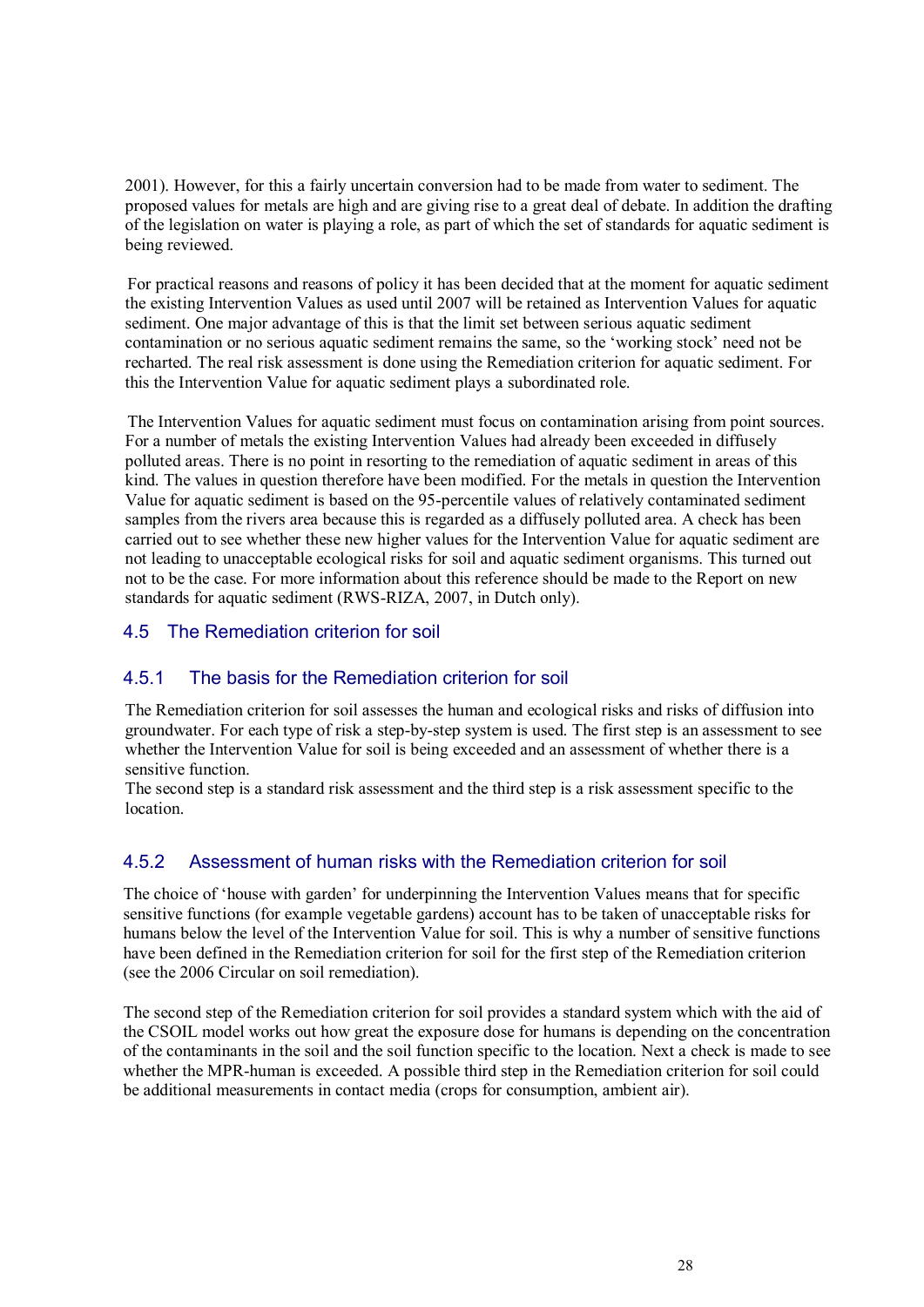#### 4.5.3 Assessment of ecological risks with the Remediation criterion for soil

To set a limit for unacceptable ecological risks in the second step of the Remediation criterion for soil an additional look was taken at the surface of the unpaved part of the contaminated area and the value of the ecosystem in situ. The risk level of the Remediation criterion for soil is a combination of the overstepping of the HC50 with a certain minimum unpaved surface depending on the soil function. A third step in the Remediation criterion for soil can be carried out in the form of a TRIADE-test. This comprises an assessment of the chemical quality, potential toxicity (using bioassays) and field inventories (see further the 2006 Circular on soil remediation).

#### 4.5.4 Assessment of dispersion risks to groundwater with the Remediation criterion for soil

Policy agreements have been made for the Remediation criterion for soil as to which dispersion into groundwater creates unacceptable risks. The first step is a check against the Intervention Values for groundwater. The second step is a check to see whether there is an unmanageable situation (floating layer/sunken layer and/or large volume of groundwater with concentrations above the Intervention Values for groundwater (where dispersion is still taking place), or whether there is a question of a threat to so-called vulnerable objects. A possible third step may involve additional model calculations or measurements being carried out (see the 2006 Circular on soil remediation).

#### 4.6 The Remediation criterion for aquatic sediment

#### 4.6.1 The basis for the Remediation criterion for aquatic sediment

The Remediation criterion for aquatic sediment assesses the human and ecological risks and the risk of dispersion into groundwater and surface water. A step-by-step system is used for each type of risk. The first step is an assessment to check whether the Intervention Value for aquatic sediment is being exceeded; the second step is a step-by-step location-specific risk assessment by type of risk.

#### 4.6.2 Assessment of human risks with the Remediation criterion for aquatic sediment

Step M1 of the Remediation criterion for aquatic sediment looks to see whether exposure of humans to the contaminated aquatic sediment is possible. If necessary step M2 follows with a calculation of the exposure of humans using the SEDISOIL model, depending on the concentration of contaminants in the aquatic sediment and the location-specific soil function. Next a check is made to see whether the MPRhuman is being exceeded. A possible step M3 in the Remediation criterion for aquatic sediment can be carried out involving additional measurements in contact media (fish, suspended particles).

For aquatic sediment there are no specific sensitive functions where there can be unacceptable risks for humans below the Intervention Values for aquatic sediment.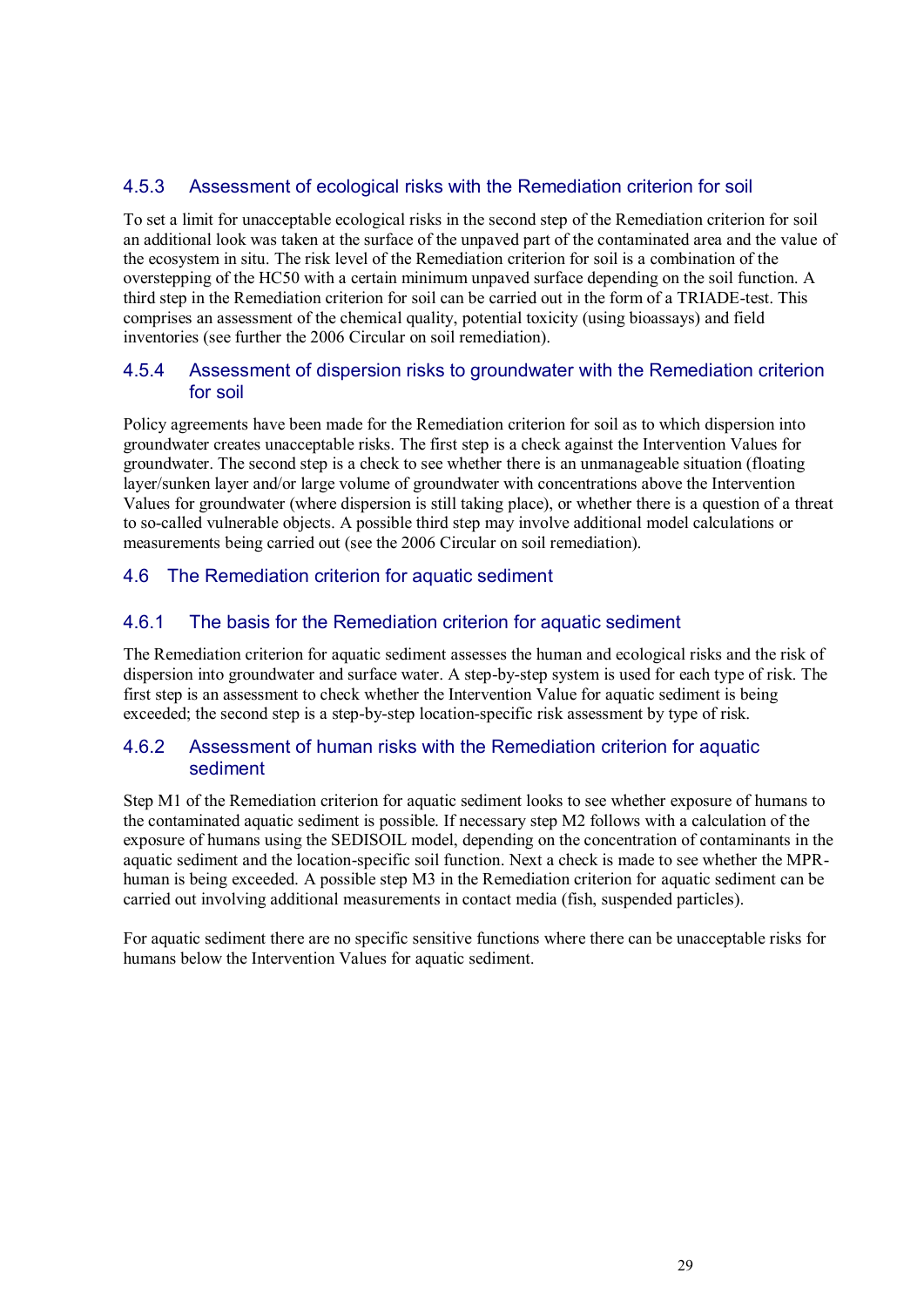#### 4.6.3 Assessment of ecological risks with the Remediation criterion for aquatic sediment

To assess whether there are unacceptable ecological risks for aquatic sediment step E1 of the Remediation criterion for aquatic sediment looks at the toxicity for soil and aquatic sediment organisms using models, in this case the OMEGA model. To estimate the toxicity as accurately as possible measured available concentrations are used (thus no total concentrations in the sediment) as is the toxicity of the mix of substances present in their entirety. The direct effects on lower soil and aquatic sediment organisms are looked at as are the risks of birds and mammals being poisoned as a result. The OMEGA model uses the ms-PAF method. Policy-wise a limit has been chosen above which further tests are needed to see whether the risks are unacceptable. If the limit has been exceeded the measured effects on lower organisms can be looked at in step E2 of the Remediation criterion for aquatic sediment using a TRIADE test or measured concentrations in worms, fish or mussels (see the 2007 Circular on the remediation of aquatic sediment).

#### 4.6.4 Assessment of dispersion risks to surface water with the Remediation criterion for aquatic sediment

The Remediation criterion for aquatic sediment provides a system for assessing whether contamination of aquatic sediment can result in the water quality standards not being achieved. The system makes a distinction between stagnant water and moving water (see the 2007 Circular on the remediation of aquatic sediment). If water quality standards which have been set on the basis of the European Water Framework Directive cannot be met, there are unacceptable risks.

#### 4.6.5 Assessment of dispersion risks to groundwater with the Remediation criterion for aquatic sediment

An assessment is made for aquatic sediment to see whether the geohydrological situation allows for dispersion into groundwater and if that is the case whether the contaminants are occurring in raised concentrations in the soil pore water. If that is the case it is ascertained whether vulnerable objects are threatened. For more information on this reference should be made to the 2007 Circular on the remediation of aquatic sediment.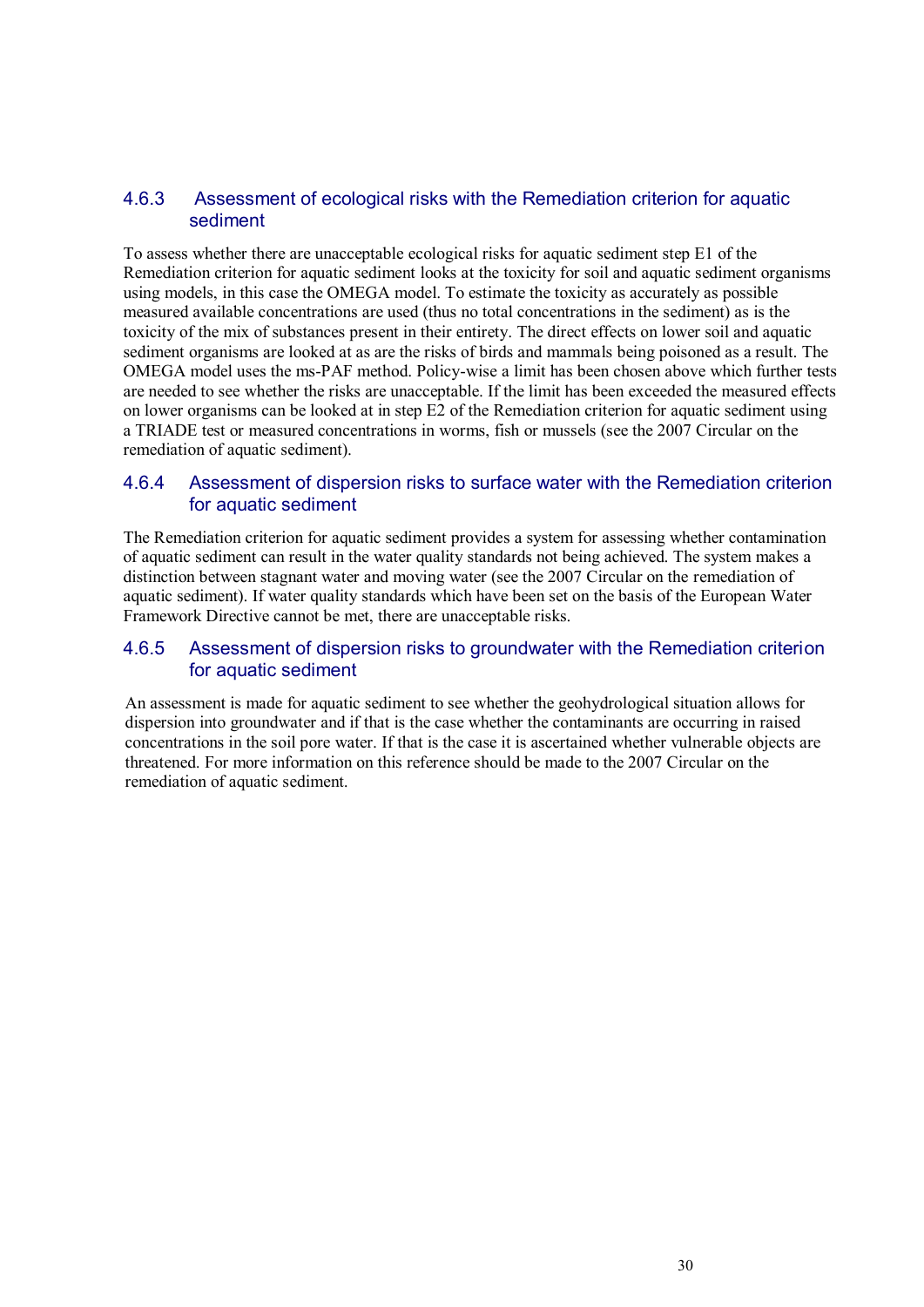## 5 National Soil Use Values

### 5.1 Continuing suitability, linked to the soil function

Figure 5.1 presents an overview of the national ranking system for the reuse of excavated soil and dredged material on or in the soil. For more information on the role of the standards reference should be made to the Soil Quality Decree Manual.

*Figure 5.1: Overview of the national ranking system for the reuse of excavated soil and dredged material in soil (source: Soil Quality Decree Manual)*

| Reuse always possible    | Housing category | Industry category                               | Reuse not possible                            |
|--------------------------|------------------|-------------------------------------------------|-----------------------------------------------|
| <b>Background Values</b> |                  | National Soil Use<br>Values<br>Housing category | National Soil Use Values<br>Industry category |

In reusing excavated soil and dredged material in soil the idea is that the soil quality should continued to be suitable for the soil function. There has to be sustainable soil management. For the hazard ranking system for the reuse of excavated soil and dredged material national choices have been made for the level of protection where this applies. Continuing suitability means that there are "no risks". A certain quality level has to be met depending on the soil function. An indication is given below of when there is continuing suitability of the soil quality for humans, for the ecosystem and for agricultural production. The link to the soil function plays an important role here.

The Background Values constitute the limit for the continuing suitability of the soil quality for all soil functions (see also section 3.2). This is why below the Background Values the reuse of excavated soil and dredged material is freely allowed, irrespective of the soil function.

As is pointed out in section 2.6 the point of departure is that the new set of standards do not give rise to an overly high pollution of the groundwater.

### 5.2 Continuing suitability for humans

The aforementioned MPR-human, that is linked to unacceptable risks, in principle offers humans sufficient protection. However, as part of sustainable soil management, Central government wished to incorporate greater certainty for humans in the case of the reuse of excavated soil and dredged material. Hence the limit for continuing suitability is stricter than the limit for unacceptable risks. This has been filled in for carcinogenic substances by taking a factor that is 100 times stricter and for other substances by taking into account exposure from other sources besides soil (e.g. food and air). More information about this can be found in the Report on standards and soil quality assessment VROM, 2007, in Dutch)

As indicated in section 2.2 the soil function determines the degree of exposure and thus whether the contaminants can be hazardous to humans. The exposure in question here is through direct contact with the soil and exposure through the consumption of crops cultivated on contaminated soil. To underpin the National Soil Use Values the following subdivision has been made:

- 
- Degree of contact with the soil: high or low;
- Degree of consumption of crops: high, average, limited or none.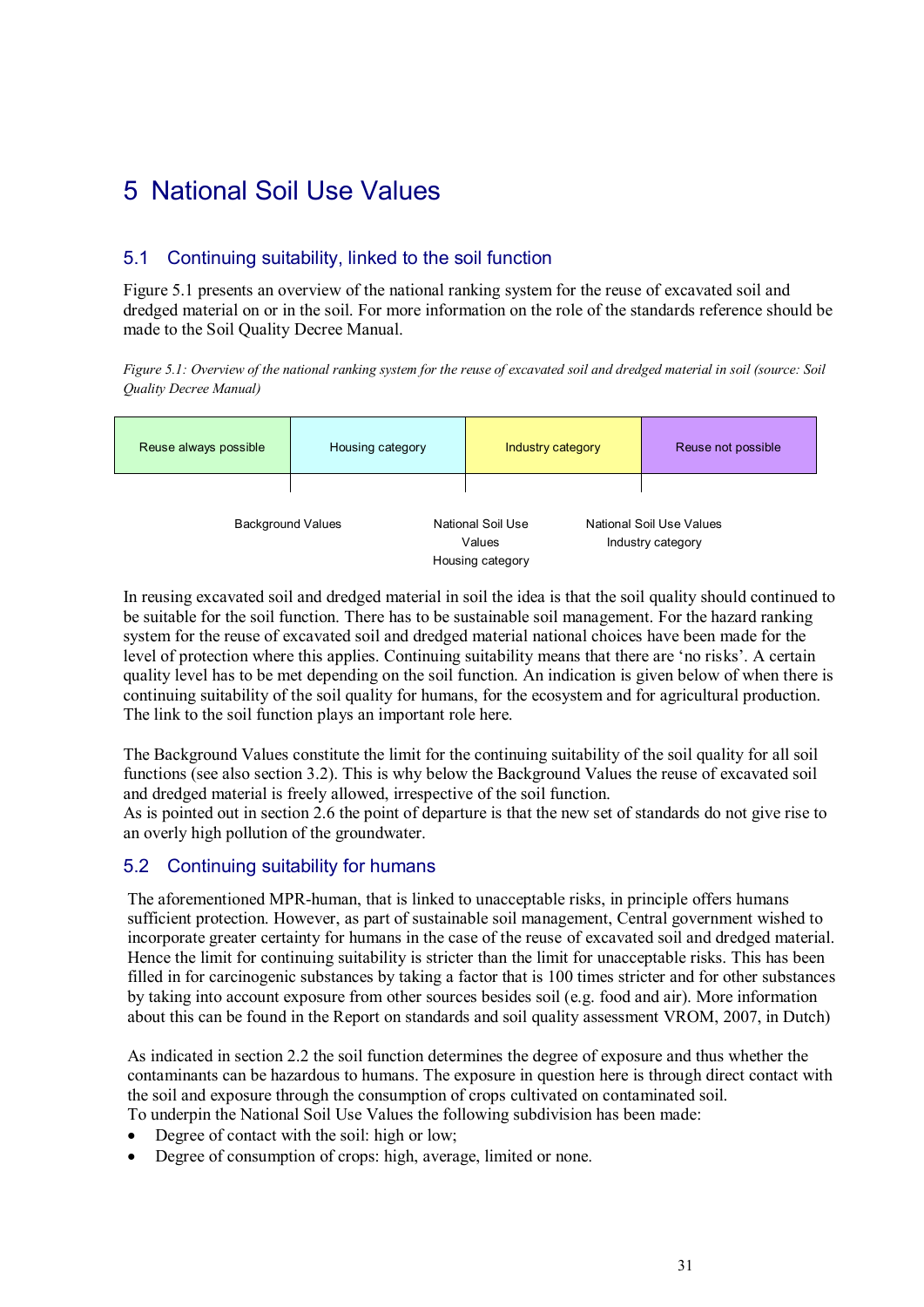A "high" degree of contact with the soil is the degree of contact with the soil that occurs in the standard situation of 'house with garden'. A "low' degree of contact with the soil is five times less than in the case of 'house with garden'. A high consumption of crops stands for the consumption of 100% leaf crops and 50% tuber crops from a person's own garden. An average consumption of crops would be 50% leaf crops and 25% tuber crops and a limited consumption of crops would be 10% leaf crops and 10% tuber crops.

It may occur to you that the exposure route of evaporation into ambient air (see chapter 2) has not been included. This is because the Soil Quality Decree only applies to diffusely contaminated excavated soil and dredged material and not to excavated soil and dredged material that has been contaminated by point sources. Diffusely contaminated soil contains non-volatile substances. Volatile substances only occur in the soil in the case of point sources. Moreover, dredged material on the whole is not contaminated by volatile substances either.

### 5.3 Continuing suitability for the ecosystem

The choice of the level of protection for the ecosystem depends on the value that people attach to this (see section 2.4). To protect the ecosystem it has been ascertained for a number of soil functions not only what the so-called general ecological risks are (as for the Intervention Values), but also specifically the risks of bioaccumulation. Risks of pollution being passed on means a chance of effects on higher organisms (e.g. birds and mammals), because they eat the lower organisms (e.g. worms), which are directly exposed to the soil contamination.

To underpin the National Soil Use Values a subdivision has been made into three levels:

- Great/high ecological value, high protection level, represented by the Background Values;
- Little/low ecological value, moderate protection, represented by the HC50 (ecological criterion Intervention Value);
- Average ecological value, average protection, represented by an average level (between HC5 (=Hazardous Concentration 5%) and the HC50).

### 5.4 Continuing suitability for agricultural production

The level of concentration of contaminants at which there is continuing suitability for agricultural production depends very much on the type of agricultural use. For the purpose of arable farming, arable farming for livestock, vegetables, grazing grassland, fruit and ornamental plant growing the so-called LAC2006-values have been derived, which means that the chance of risks to agricultural production are regarded as being small. For more information about this reference can be made to the Alterra Report (Römkens et al, 2007, in Dutch only)

For underpinning the National Soil Use Values the differentiation into six types of agricultural use was thought to be too many, partly because agricultural use may change from time to time. Hence Agriculture is regarded as a single soil function where the choice has been made for a high level of protection represented by the Background Values.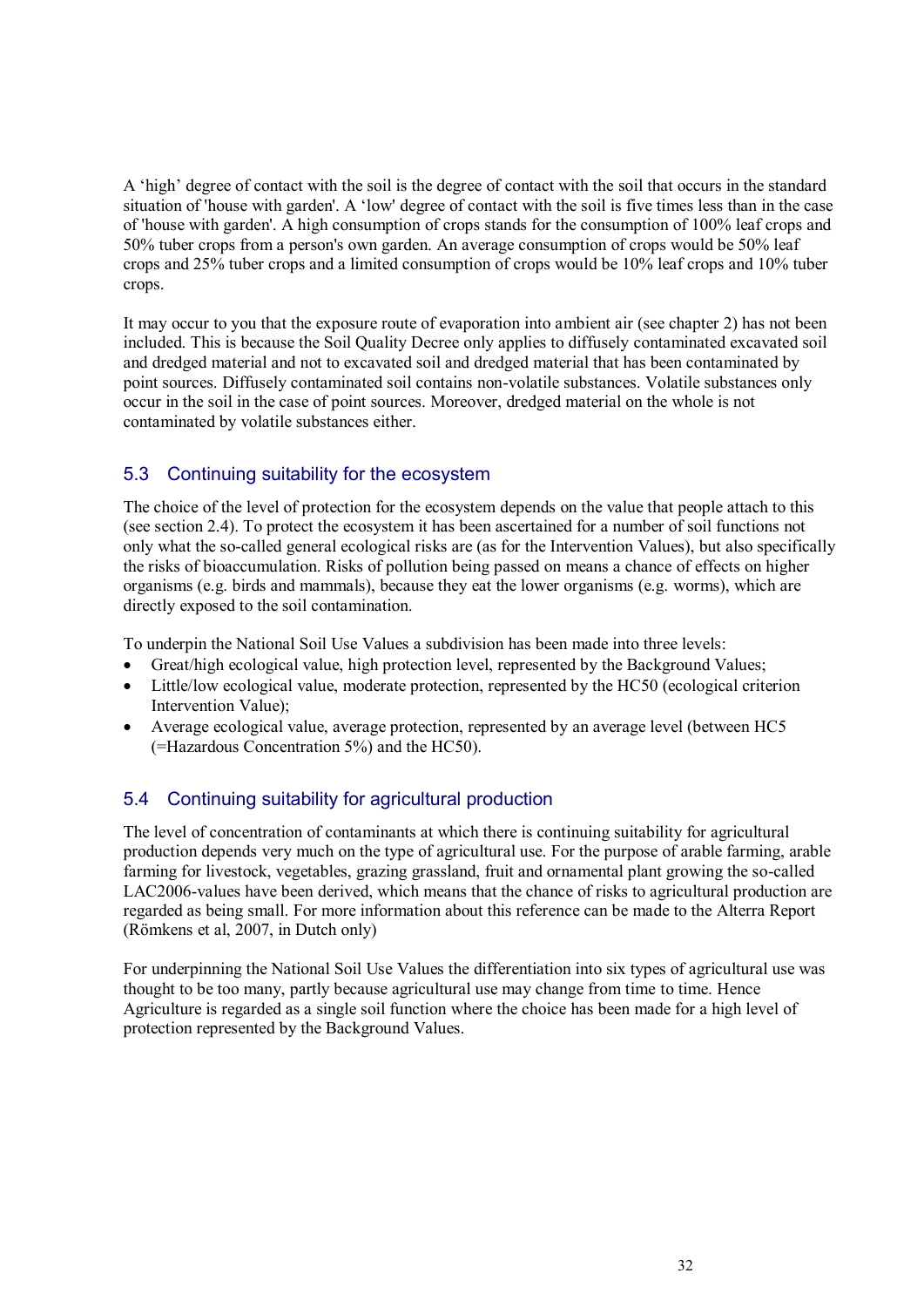#### 5.5 Linking choices for protection to soil functions

The soil functions for which national agreements have been reached on the level of protection that goes with continuing suitability for the soil function in question are:

- a. House with garden
- b. Places where children play
	- i With an average ecological value
	- ii With little ecological value
- c. Vegetable gardens and allotments
	- i With a high crop consumption (large vegetable gardens)
	- ii With an average crop consumption (smaller vegetable gardens)
- d. Agriculture
- e. Nature
- f. Greenery with nature value
- g. Other greenery, urbanization, infrastructure and industry
	- i Taking into account bioaccumulation (not almost entirely paved)
	- ii Taking no account of bioaccumulation (almost entirely paved)

Table 5.1 shows how the soil functions referred to are linked to the levels of protection. The table indicates for the soil functions what type of risk applies, what degree of human exposure and the level of protection for the ecosystem. The table also shows that different forms of soil use (e.g. urbanization and infrastructure) come under a single soil function, because the 'risk scenario' for these uses is the same. Forms of soil use that are not included in the table belong to the risk scenario that fits best. For example for 'house with decorative garden' one can choose the soil function 'Places where children play'.

Figure 5.2 gives the same information, but now in the form of a choice diagram depending on what you as the local authority wish to protect. The soil function derives from the choices of what has to be protected within a certain area. As the local authority you opt for the degree of human exposure you wish to bear in mind as well as the ecological value. For garden and lawns in a residential area you would for example opt for the following route: no agricultural risks, a lot of contact with the soil, no consumption of crops and a low ecological value. That would bring you to the soil function 'Places where children play with low ecological value'.

For the national ranking system for soil a subdivision into seven functions of which three with sub functions was too many. This is why the soil functions have been clustered into soil function categories (see table 5.1). The most sensitive function within such a category determines the level of the standard. Soil that meets this standard 'continues to be suitable for the soil function category in question'. The soil quality continues to be suitable for the use of the soil for the group of soil functions within the soil function category. The soil standards that apply here are:

- The Background Values for the (most sensitive) soil functions Agriculture, Nature and Vegetable gardens/allotments;
- The National Soil Use Values for Housing with the soil functions 'House with garden', 'Places where children play' and 'Greenery with nature value';
- The National Soil Use Values for Industry for the (least sensitive) soil function 'Other greenery, urbanization, infrastructure and industry'.

Figure 5.2 shows the clustering of soil functions in categories with different colors. The green soil functions go with the Background Values, the red soil functions together constitute the soil function category Housing and the grey soil functions together constitute the soil function category Industry. The distinction between "almost entirely paved" or "not almost entirely paved' has to do with taking into account the ecological risks of bioaccumulation, or not taking them into account. For more information reference should be made to the Report on standards and soil quality assessment (VROM, 2007).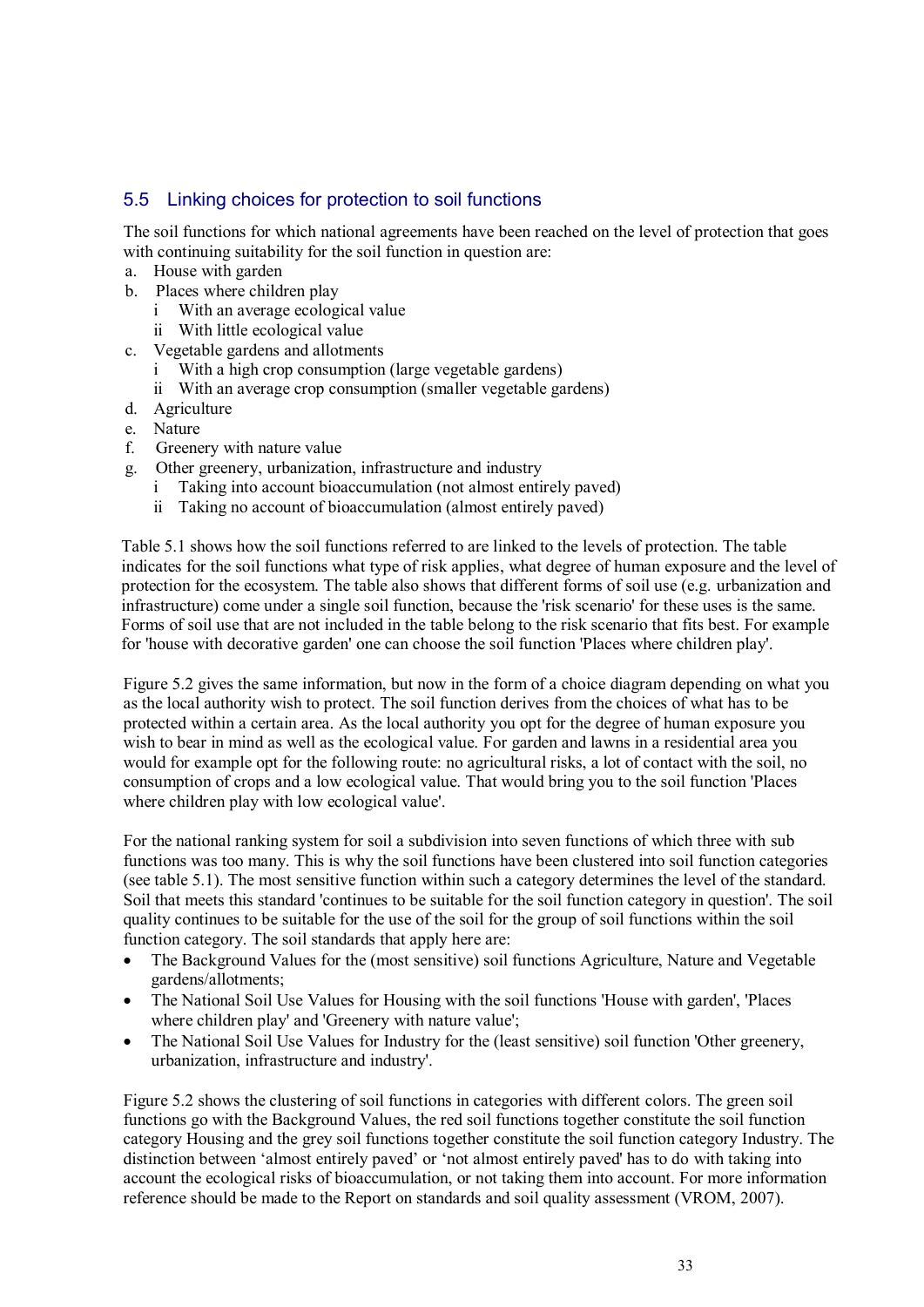Table 5.1 shows that the soil function category Industry goes with a moderate level of protection for general ecological risks and for the risks of pollution being passed on. As indicated in section 5.3 this is represented by the HC50. The Intervention Value, too, is also represented on the basis of the HC50 (see section 4.2), but in this case it only involves the general ecological risks. For the substances for which the HC50 for general ecological risks is stricter than the HC50 for risks of bioaccumulation, the Soil Use Value for Industry is the same as the Intervention Value (if the ecological risks are the determining criterion). With some substances however the HC50 for the risk of bioaccumulation is stricter than the HC50 for general ecological risks. As a result for some substances there is a gap between the Intervention Value and the Soil Use Value for Industry. To find out to which substances this applies see the Report on standards and soil quality assessment (VROM, 2007).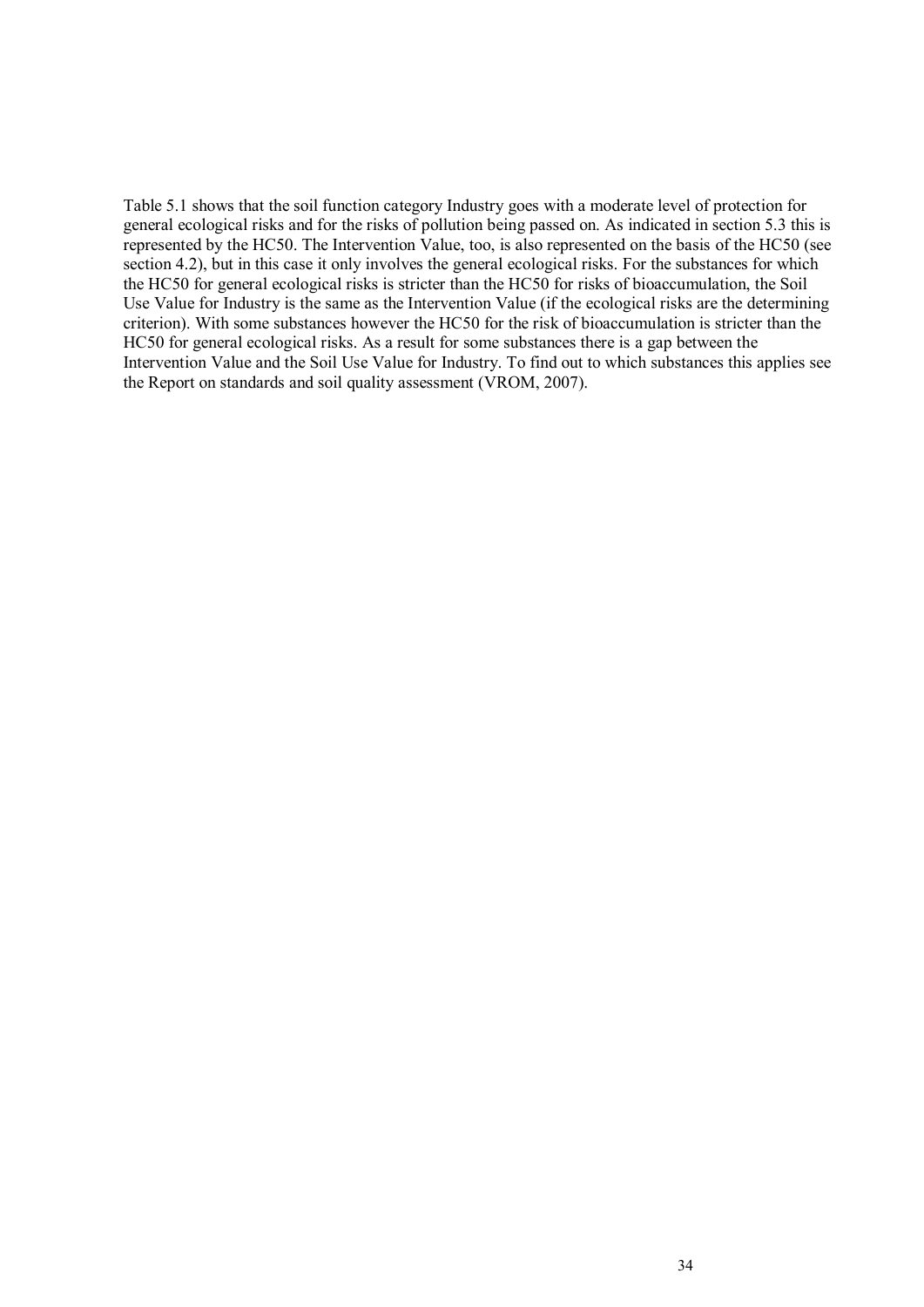*Table 5.1: Subdivision into soil functions and the accompanying risk scenarios*

| Soil function<br>category                                                    | Housing                     | Housing                        |                               | <b>Background values</b>            |                                | <b>Background</b><br>values | <b>Background</b><br>values | Housing                          | Industry                                                    |                    |
|------------------------------------------------------------------------------|-----------------------------|--------------------------------|-------------------------------|-------------------------------------|--------------------------------|-----------------------------|-----------------------------|----------------------------------|-------------------------------------------------------------|--------------------|
| <b>Soil function</b>                                                         | <b>House with</b><br>garden | Place where children play      |                               | Vegetable gardens and<br>allotments |                                | <b>Agriculture</b>          | <b>Nature</b>               | Greenery<br>with nature<br>value | Other greenery-urbanisation-<br>infrastructure and industry |                    |
| <b>Sub-function</b>                                                          |                             | Average<br>ecological<br>value | Little<br>ecological<br>value | High crop<br>consumption            | Average<br>crop<br>consumption |                             |                             |                                  | <b>Bioaccumulation</b>                                      | No bioaccumulation |
| <b>Human Risks</b><br>Degree of soil<br>contact                              | high                        | high                           | high                          | high                                | high                           | high                        | low                         | low                              | low                                                         | low                |
| <b>Human risks</b><br>Degree of crop<br>consumption                          | limited                     | none                           | none                          | high                                | average                        | limited                     | none                        | none                             | none                                                        | none               |
| Protection<br>agricultural<br>production                                     |                             |                                |                               |                                     |                                | yes                         |                             |                                  |                                                             |                    |
| <b>Ecological risks</b><br>national protection<br>level                      | average                     | average                        | moderate                      | average                             | average                        | average                     | high                        | average                          | moderate                                                    | moderate           |
| <b>Ecological risks</b><br><b>Protection level</b><br><b>Bioaccumulation</b> |                             |                                |                               |                                     |                                | average                     | high                        | average                          | moderate                                                    |                    |

*The RIVM has derived National Reference values for the seven soil functions (in bold type) (Dirven-van Breemen et al, 2007). The details in the table are explained in section 5.2, 5.3 and 5.4..*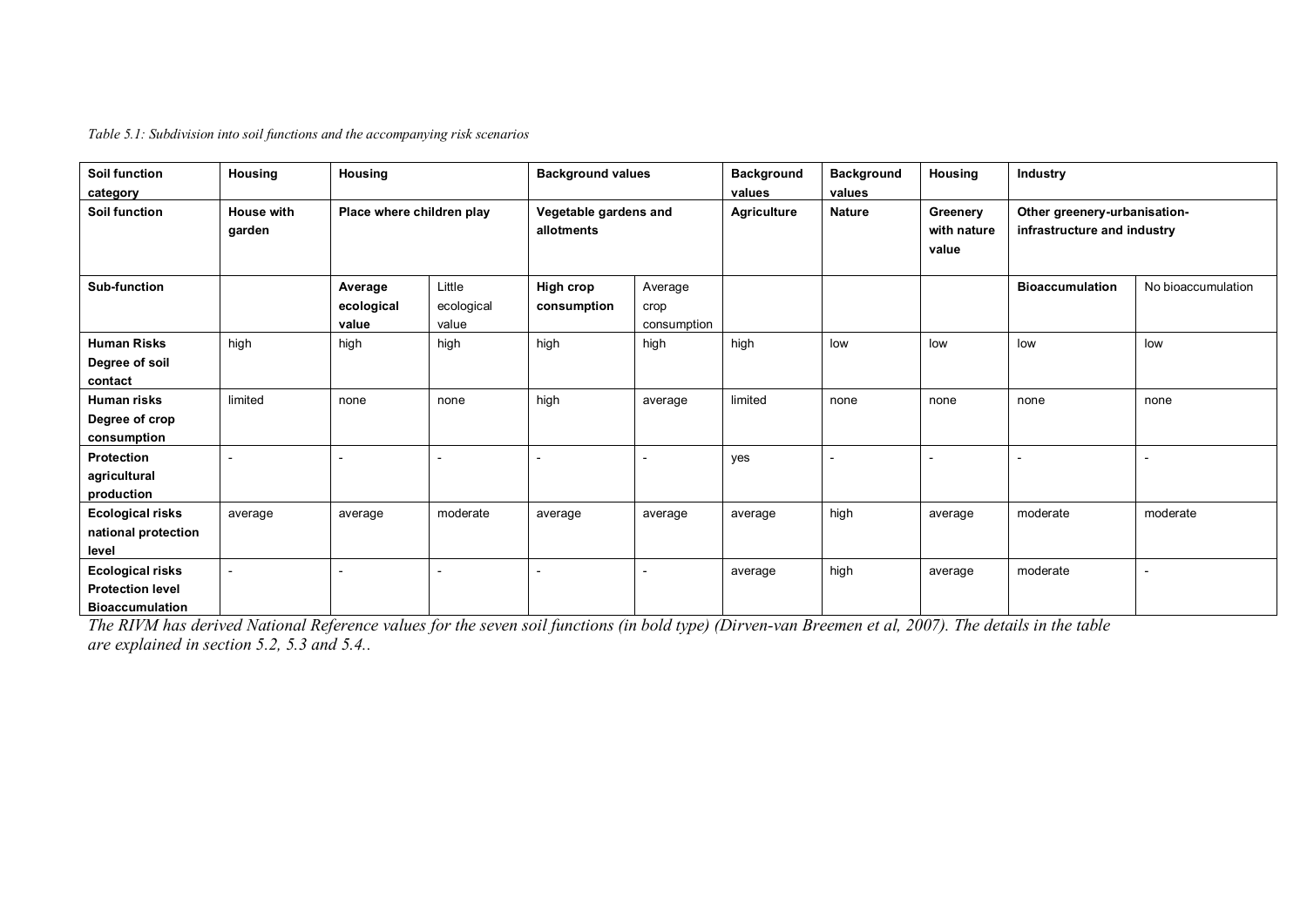

*Figure 5.2: Choices for protection levels according to soil functions*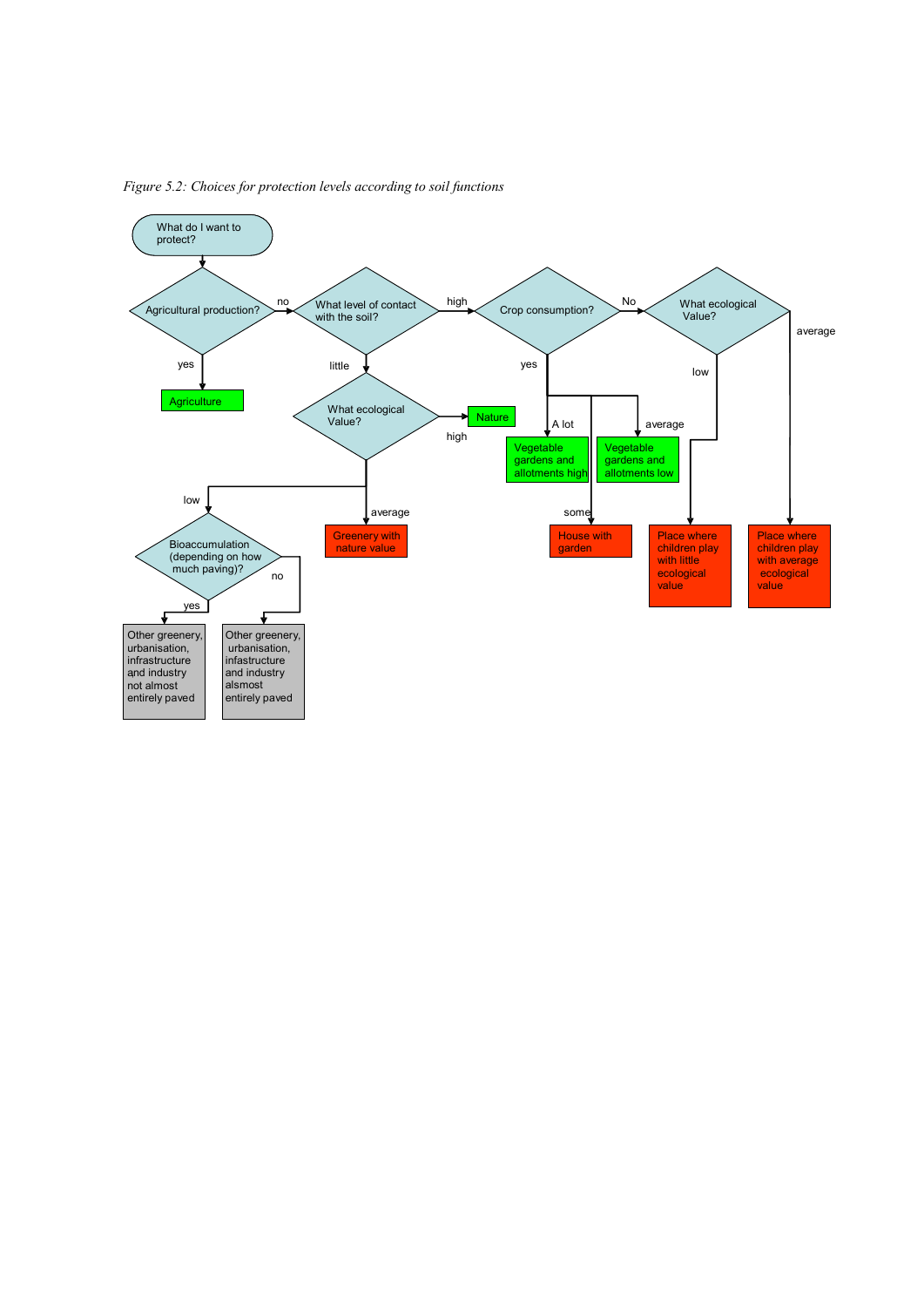### 6 Local Soil Use

#### 6.1 Freedom to choose local soil standards' level of protection

Figure 6.1 presents an overview of the area-specific ranking system for the reuse of excavated soil and dredged material on or in the soil

*Figure 6.1 : Overview of area-specific ranking system for the reuse of excavated soil and dredged material on soil (source: Soil Quality Decree Manual)*

| Reuse always possible | Scope for Local Soil Use Values        | Reuse is never<br>possible |  |
|-----------------------|----------------------------------------|----------------------------|--|
| Background values     | <b>Intervention Values</b><br>for Soil | Remediation criterion      |  |

Within the area-specific ranking system for the reuse of excavated soil and dredged material on land the competent authority, within the democratic process, can formulate the local soil standards itself: the Local Soil Use Values. Competent authorities have the freedom to fill in these values between the level of the Background Values (no risks for every soil function) and the risk level of the Remediation criterion (unacceptable risks for the soil function in question). In making the choice they must seek a balance between the level of protection of the standards, the complexity of the system of standards, any local restriction on the use of the soil and the possibilities of the reuse of excavated soil and dredged material. This is a complex process that is explained in detail in the Soil Quality Decree Manual.

The Risk Toolbox for soil is mandatory use for determining the level of protection of the Local Soil Use Values. This is done with the aid of the "Repercussions of Local Soil Use Values" module. This module compares the level of protection of the Local Soil Use Values with the National Soil Use Values. If the level of protection of the Local Soil Use Values is lower than that of the National Soil Use Values and the risk level therefore higher, the so-called Risk Index is thus greater than 1. The Risk Toolbox for soil also has an "Assessing current soil quality" module that competent authorities may use if necessary to take stock of the level of protection in terms of the current soil quality. This module can make use of data relating to the local bio-availability of contaminants.

The Local Soil Use Values take the form of a soil concentration coupled to a soil function. Figure 3.2 in Chapter 3 shows that the level of the soil concentration depends on the soil function and on the level of protection. These are the choices for the competent authorities:

- differentiation by soil function (see section 6.2);
- differentiation by level of protection (see section 6.3).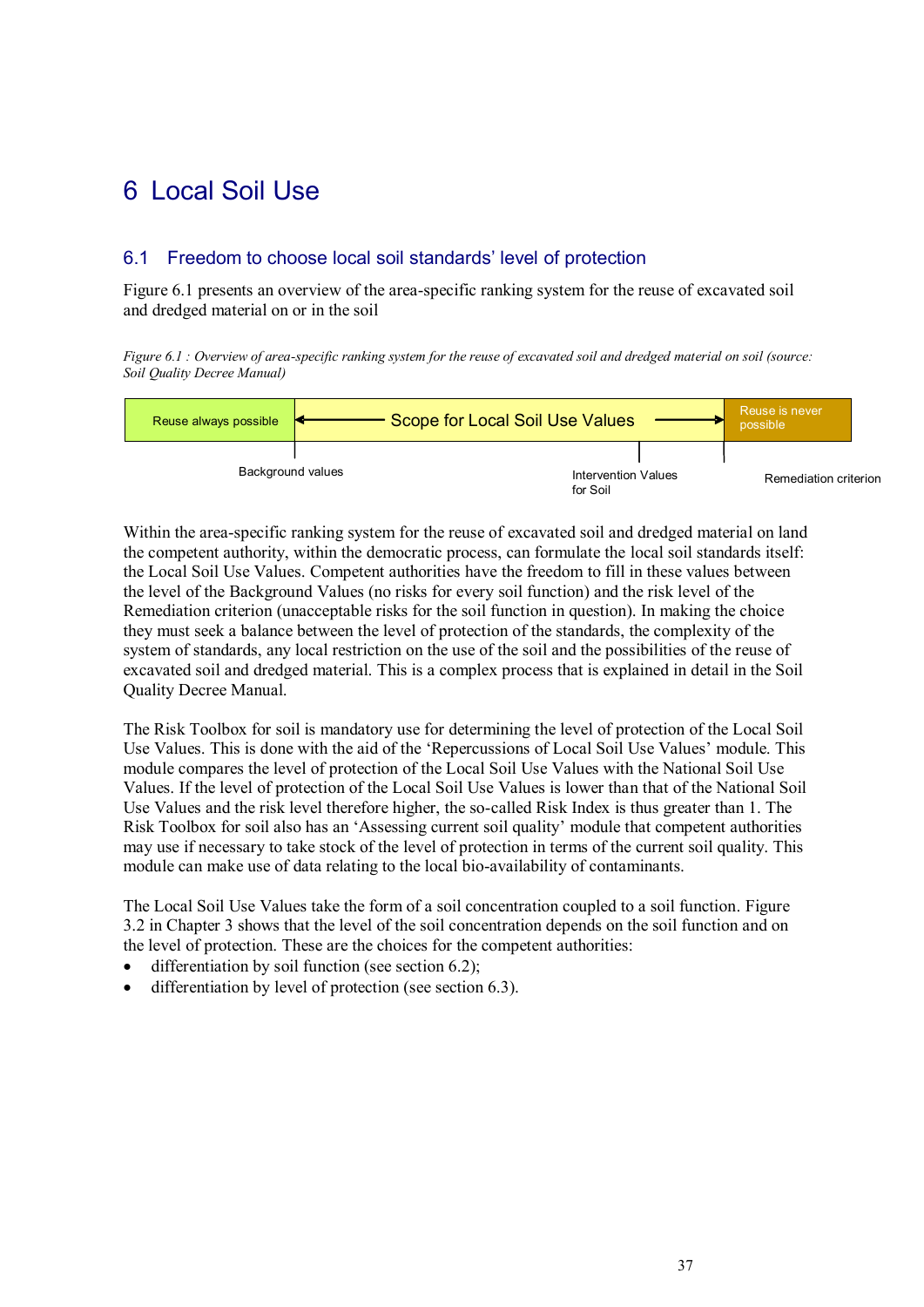#### 6.2 Differentiation by soil function in determining Local Soil Use Values

Figure 6.2 shows the differences between the national and the area-specific ranking system geared to differentiation in the soil function. In the national ranking system differentiation is made in the soil function categories 'Background Values' (Agriculture and Nature), and Housing and Industry. Within the area-specific ranking system greater differentiation in the soil functions can be chosen. The choice is the ten soil functions indicated in section 5.5. For Agriculture moreover there are six sub-functions that can be used with the aid of the LAC2006-values (see section 5.4).

Within a soil function category in the national ranking system the most sensitive function determines the level of the soil concentration that belongs to that category. By according separate Local Soil Use Values to the different soil functions within the categories, higher soil concentrations than the Local Soil Use Value can be chosen for the less sensitive soil functions within the category. Here the level of protection is the same as that of the National Soil Use Values. Table 5.1 presents an overview of the possibilities available in terms of risk scenarios. The choice of a certain soil function is directly linked to a certain level of protection (see also figure 5.2). For example if a soil function is chosen for which there is no question of crop consumption, the competent authority has to see to it that no crops are grown in that area where this soil function applies. In other words if there are more differentiations in soil functions then there may be restrictions on use.



*Figure 6.2 : Differentiations in soil functions within the national and the area- specific ranking system*

The Risk Toolbox for soil uses the 'Repercussions of Local Soil Use Values' module to check against National Soil Use Values per soil function and the LAC2006 values to assess whether the level of protection complies with the National Soil Use Values. The accompanying soil concentrations per substance can be found in the Report on standards and soil quality assessment (VROM, 2007).

Taking more specific account of the soil function makes the system of standards and soil functions more complex, but it is a good way of dealing at decentral level in a responsible and sustainable way with higher concentrations of contaminants in the soil. The level of protection is the same as in the national ranking system, so in this no concessions are made. The local authority explains its choices in the Soil Management Memorandum. The Memorandum also indicates any restrictions on use. In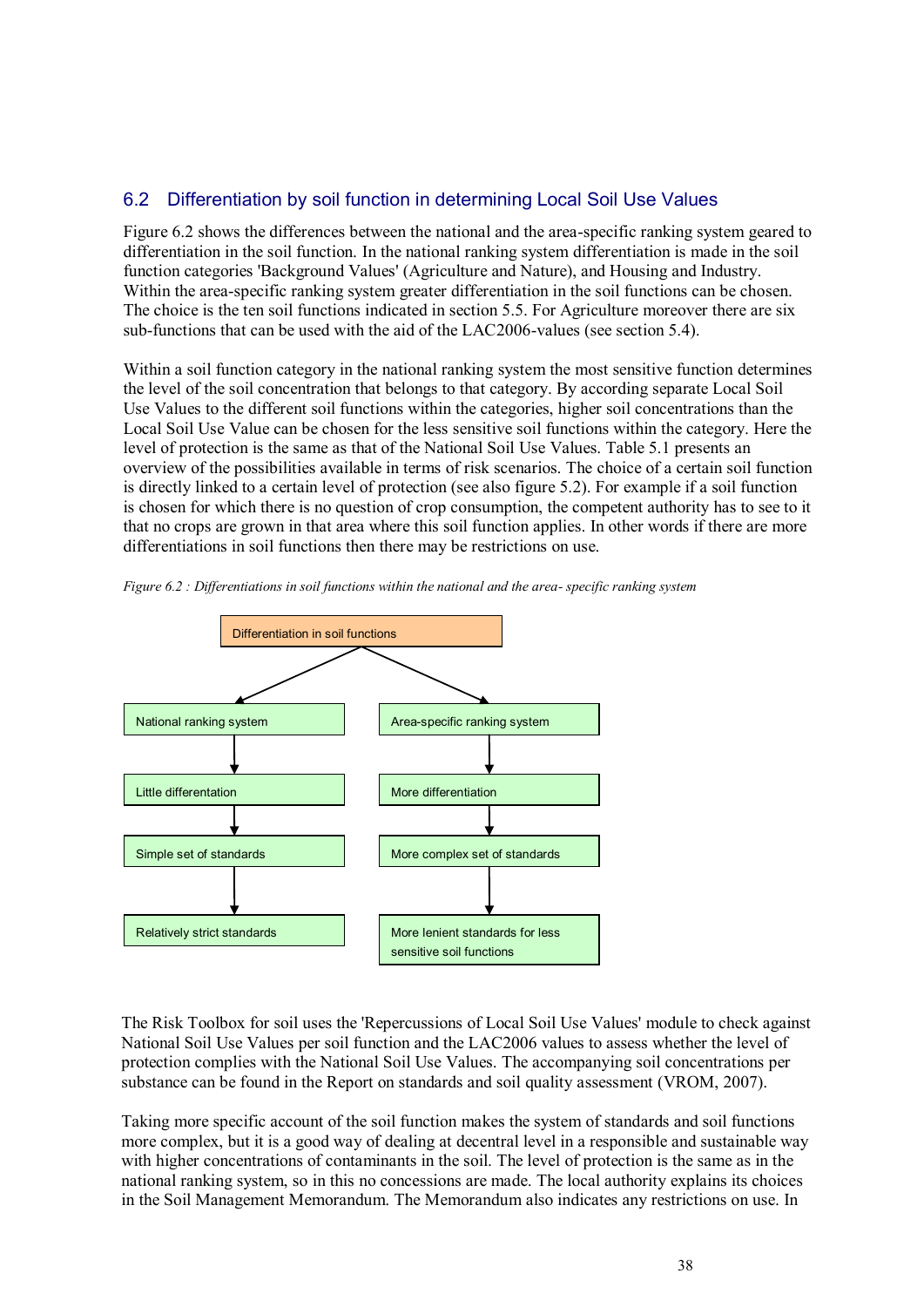the case of more differentiation in soil function there are 'no risks' and the soil quality continues to be suitable for the soil function in question.

### 6.3 Differentiation by level of protection in determining the Local Soil Use Values

#### 6.3.1 Choices of level of protection

Figure 3.1 in chapter 3 presents an overview of the levels of protection. The level of protection for the Local Soil Use Values may lie below or above the level of the National Soil Use Values.

There are three options for dealing with the level of protection and the choice of soil concentrations in determining the Local Soil Use Values:

- Option 1: stricter than the national ranking system as regards the level of protection and soil concentrations;
- Option 2: complying with the national ranking system as regards the level of protection, but more scope when it comes to soil concentrations. This is possible by bearing in mind the local bio-availability;
- Option 3: responsibility is accepted for a lower level of protection than in the national ranking system. As regards soil concentrations more scope than in the case of the national ranking system.

The choice to determine the Local Soil Use Values will frequently be made on the basis of the existing soil quality. The sections below explain this.

### 6.3.2 Option 1: Stricter area-specific policy

In the national ranking system the reuse of excavated soil and dredged material is permitted if the quality of the material to be used meets the strictest requirements of:

- $\bullet$  the category applying to the existing soil quality;
- the category applying to the soil function.

If for example the existing soil quality just fails to comply with the Background Values, this comes into the Housing category. If the case in point is a housing area, because of its function this can be classified in the Housing category. In a case of this kind it is possible that when applying the national ranking system the soil quality will deteriorate (to a limited extent). More information on this can be found in the Soil Quality Decree Manual.

The competent authority can prevent such a deterioration by setting Local Soil Use Values that are more strict that the National Soil Use Values. Local authorities explain in their Soil Management Memorandum why they have opted to do so. The Local Soil Use Values go with soil concentrations which are lower than the National Soil Use Value for Housing (for soil functions and areas with a soil quality that go with this) or lower than the National Soil Use Value for Industry (for the soil functions and areas with a soil quality that go with this). However the Local Soil Use Values cannot be below the Background Values. The Background Values are the national always-limit in the entire system of standards for soil management to which no exception can be made.

The level of protection of the Local Soil Use Values in the case of option 1 is higher than the level of the National Soil Use Values. There are no risks and the soil quality continues to be suitable for the soil functions in question.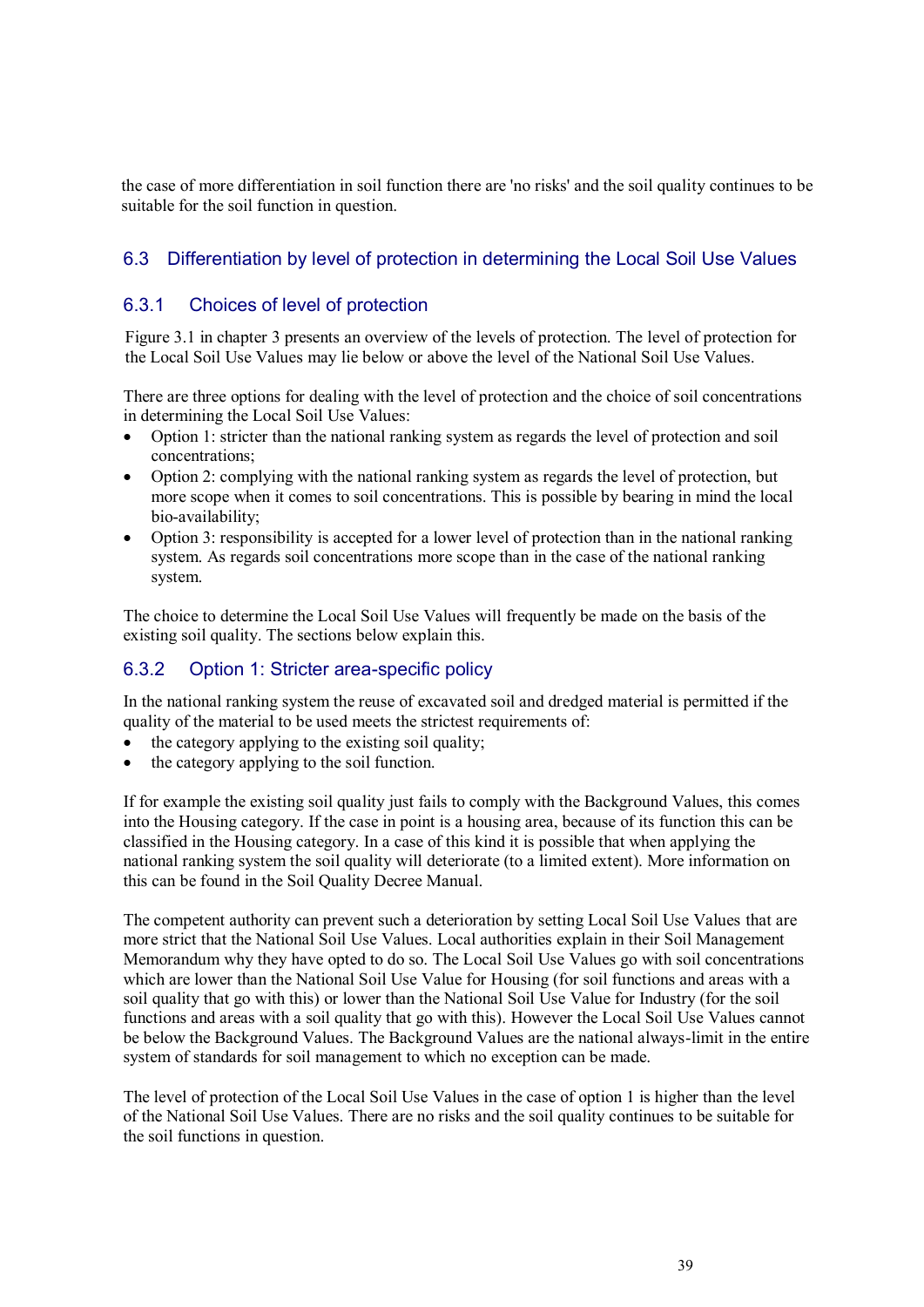#### 6.3.3 Option 2: Taking into account a lower bio-availability

It may be the case that the existing soil quality in an area is poorer than the National Soil Use Value that goes with the soil function in question. The competent authority will then possibly set a Local Soil Use Value at the level of the existing soil quality in that area. This ensures that reuse of excavated soil can take place unimpeded in the area in question. The Risk Toolbox for soil in the 'Repercussions for Local Soil Use Values' module indicates that the level of protection for the Local Soil Use Values is lower than the level of protection for the National Soil Use Values (the Risk Index is higher than 1).

Using the 'Assessing current soil quality' module in the Risk toolbox for soil it can possibly be demonstrated that the current soil quality nevertheless complies with the level of protection of the National Soil Use Values. The module mentioned can use data on the bio-availability of the contaminated substances in the current situation, for example measured concentrations in crops for consumption. The National Maximum Soil Use Values use a concentration in crops for consumption that is predicted by a model. These can be replaced by measured concentrations in the 'Assessment of current soil quality' module. The measured concentrations in situ may be lower than the predicted concentrations because the bio-availability is lower than the bio-availability assumed in the model. Option 2 therefore means that by taking into account a lower bio-availability it can be demonstrated that the Local Soil Use Values comply with the level of protection of the National Soil Use Values.

In the Soil Management Memorandum competent authorities explain that the Local Soil Use Values are based on the current soil quality and that these comply with the risk level of the National Soil Use Values if the local bio-availability of the contaminated substances is taken into account. The competent authorities must also say how they prevent excavated soil or dredged material being reused in the area with concentrations of contaminants which are the same as the current soil quality but where there is a higher bio-availability of these substances. The soil quality in this case continues locally to be suitable for the soil function.

#### 6.3.4 Option 3: Taking responsibility for a lower level of protection

If the existing soil quality in an area is poorer than the National Soil Use Values for the soil function in question and the competent authority wishes to base the Local Soil Use Values on this, it may be that option 2 is not a solution. The level of protection of the Local Soil Use Values is lower than that of the National Soil Use Values even if account is taken of bio-availability. The area-specific ranking system allows this as long as the risk level remains below that of the Remediation criterion.

The competent authorities in such a situation take the responsibility for a lower level of protection than has been agreed nationally. This will primarily occur if there is a risk to the ecosystem which, in combination with the actual use of the area, is regarded as being a less relevant problem than for example social problems. In opting for a lower level of protection than that of the National Soil Use Values, in accordance with the 'Repercussions of National Soil Use Values' module, competent authorities must make a strong case in their Soil Management Memorandum for the problems they are preventing. Moreover, any restrictions on use and the way in which these are enforced must also be recorded in the Soil Management Memorandum.

These options within the system provide the decentralized competent authority with the ideal scope for coordinating soil standards to their own local soil contamination problems. In this case, too, the soil quality locally continues to be suitable for the soil function.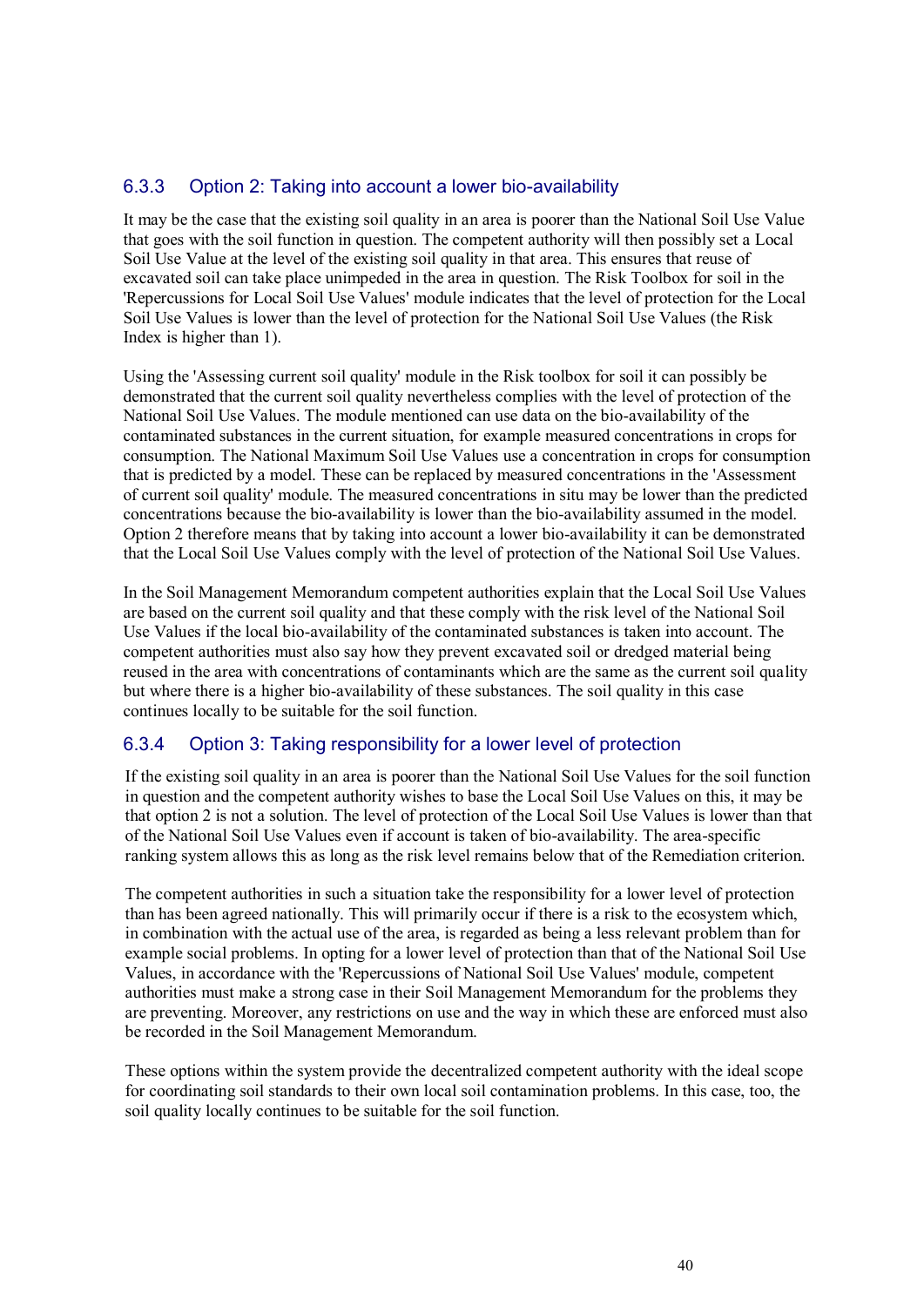Figure 6.3 provides an overview of the options described above.

*Figure 6.3: Options for the level of protection of the Local Soil Use Values*

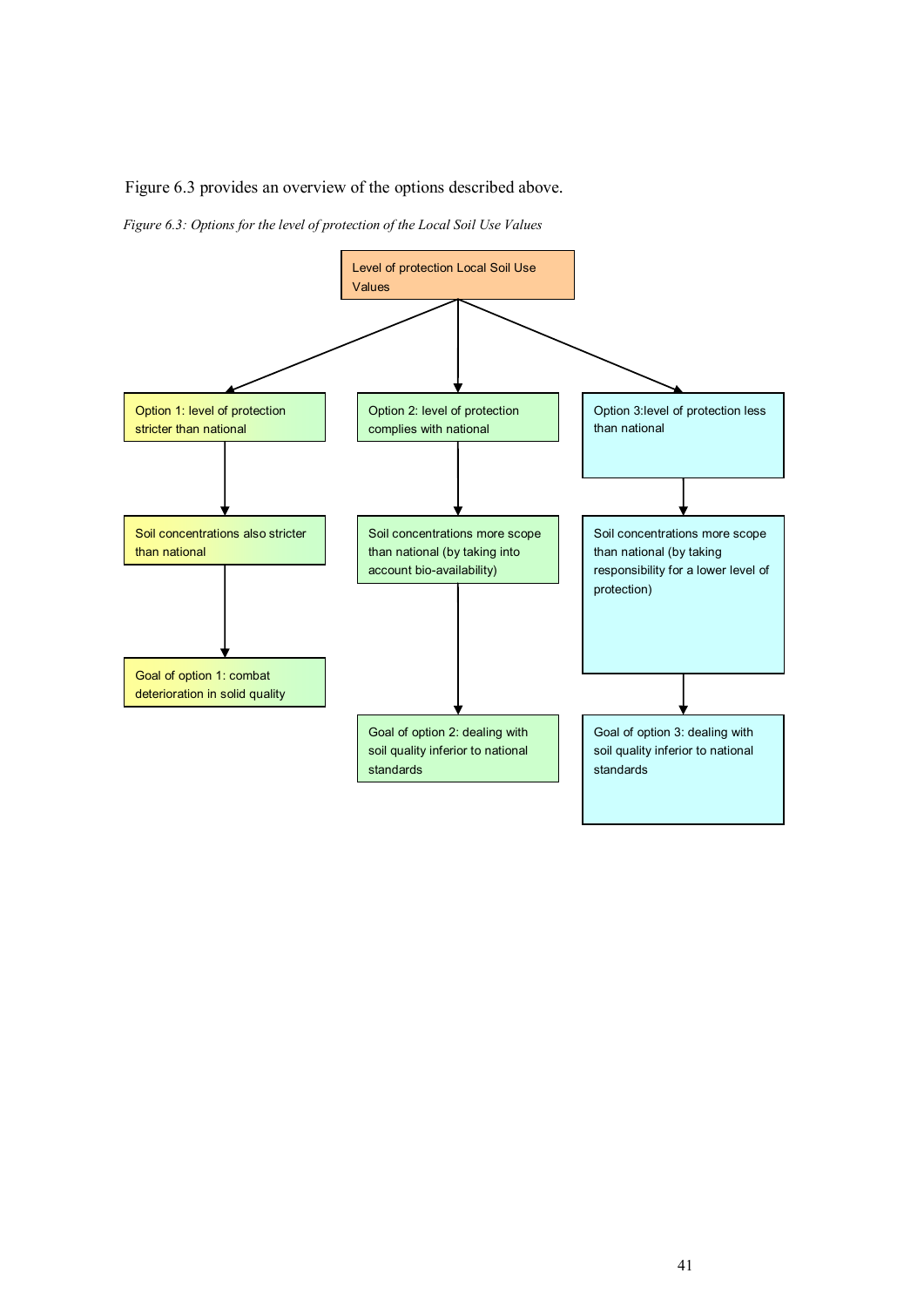## 7 National and Local Soil Use Values for aquatic sediment

### 7.1 Continuing suitability for aquatic sediment

Figure 7.1 gives an overview of the national and the area-specific ranking system for the reuse of excavated soil and dredged material in aquatic sediment.

*Figure 7.1: Overview of national and area-specific ranking system for the reuse of excavated soil and dredging material in aquatic sediment (source: Soil Quality Decree Manual).*



Aquatic sediments are much more dynamic than soil. New sediment is constantly being formed and the so-called recontamination level is consequently a major basis for deciding on the standards for the reuse of excavated soil and dredged material in aquatic sediment. The standstill principle constitutes the point of departure for the aquatic sediment standards in question. This applies above all to the national ranking system for aquatic sediment.

Within the area-specific ranking system the competent authority can decide on local standards for aquatic sediment. The level of protection for Local Soil Use Values for the reuse of excavated soil and dredged material in aquatic sediment is set in relation to the level of protection of the national ranking system. The following sections explain the underpinning of the set of standards for the reuse of excavated soil and dredged material in aquatic sediment. For information on the role of the different standards and the choice between the national and the area-specific ranking system reference can be made to the Soil Quality Decree Manual.

#### 7.2 The always-limit for aquatic sediment

The Background Values constitute the always-limit for the unconditional reuse of excavated soil and dredged material in aquatic sediment (see section 3.2). The other limits depend on the choice of the competent authority for the national ranking system or the area-specific ranking system.

#### 7.3 The underpinning of the national ranking system for aquatic sediment

The Soil Use Value quality category B has been chosen as the upper limit for the reuse of dredged material in aquatic sediment in the national ranking system. Numerically this is the same as the Intervention Value for aquatic sediment. Section 4.4 explains the underpinning of the Intervention Value for aquatic sediment. Below this standard there are no unacceptable risks for aquatic sediment.

For the reuse of soil in aquatic sediment the Soil Use Value for Industry has been chosen as the upper limit. This ensures that excavated soil that cannot be reused on land cannot subsequently be reused in aquatic sediment.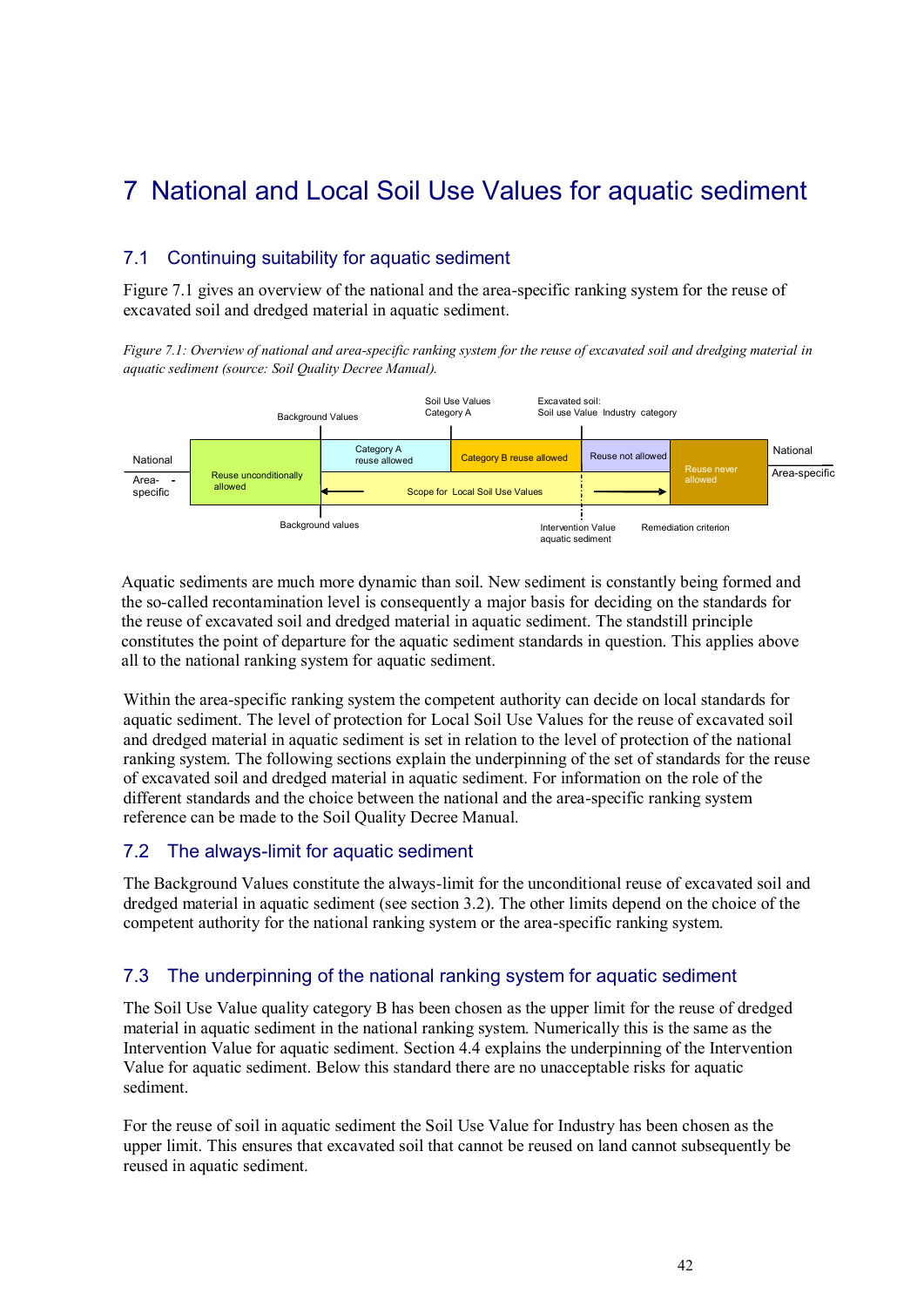For aquatic sediment there is no division into functions. This would mean that reuse of dredged material could occur without restriction for the entire quality range between the Background Value and the Intervention Value for aquatic sediment if no further limits were set. With a view to the Standstill principle Central government regarded this as undesirable. Hence an interim limit has been set: the Soil Use Value quality category A. This means a distinction can be made between category A (relatively clean dredged material) and category B (more contaminated dredged material). Because of the importance of recontamination for aquatic sediment the 95-percentile value of the recontamination level for the branches of the Rhine (HVN-Rijntakken) has been chosen. This value distinguishes between recently arising relatively clean dredged material/aquatic sediment and older, more contaminated material. The choice of this limit means that cleaner and more contaminated material is kept separate properly. The relationship of this value to an ecological risk level of the HC5 (Hazardous Concentration of 5%) has been ascertained (see section 2.4 for an explanation). It emerged that the value chosen is usually lower than the value that goes with the HC5 for sediment. The limit thus chosen offers a sound protection for the ecosystem. For more detailed information reference should be made to the Report on new standards for aquatic sediment (RWS-RIZA, 2007).

In the national ranking system the standard that is based on the HVN-Rijntakken is called the Soil Use Value quality category A.

#### 7.4 The underpinning of the area-specific ranking system for aquatic sediment

Competent authorities can decide for themselves the level of the Local Soil Use Values. The level of protection may lie between 'no risks for every soil function' (Background Values) and 'unacceptable risks for the soil function in question' (the risk level of the Remediation criterion for aquatic sediment). Use of the Risk Toolbox for aquatic sediment is mandatory for setting the level of protection of the Local Soil Use Values.

The Risk Toolbox for aquatic sediment uses the SEDISOIL model for estimating risks to humans depending on the use of the water system (see section 2.3), and the OMEGA model (see section 4.6.3) for assessing the ecological risks for the water ecosystem. These models are used to judge whether there are unacceptable risks within the Remediation criterion for aquatic sediment. The Risk Toolbox for aquatic sediment compares the level of protection for the chosen Local Soil Use Values with that of the National Soil Use Values quality categories A and B.

The National Soil Use Value quality categories A and B are not underpinned by the calculating methods of the Risk Toolbox for aquatic sediment (see section 7.3). This means that the results of the Risk Toolbox for aquatic sediment may differ by substance. For the one substance the ecological risks for the aquatic sediment system at the level of the National Soil Use Value quality category A may be very low while for another substance they may be relatively high. The Risk Toolbox for aquatic sediment provides insight into the substances for which there is a relevant risk for the water ecosystem or for humans. For humans account is taken of the use of the water system which is a main determinant of the level of risk.

With the aid of the Risk Toolbox competent authorities can decide whether to establish the existing quality of the aquatic sediment within an area as the Local Soil Use Value. The same instrument can be used in the case of a sensitive use of the water system to judge whether there is any point in setting a stricter Local Soil Use Value than the Soil Use Value in the national ranking system or whether it is necessary to set restrictions on use.

Competent authorities explain their choices in a Soil Management Memorandum and give the reasons for them. If the Risk Toolbox for aquatic sediment indicates that there is a lower level of protection than in the case of the national ranking system, the competent authorities are required to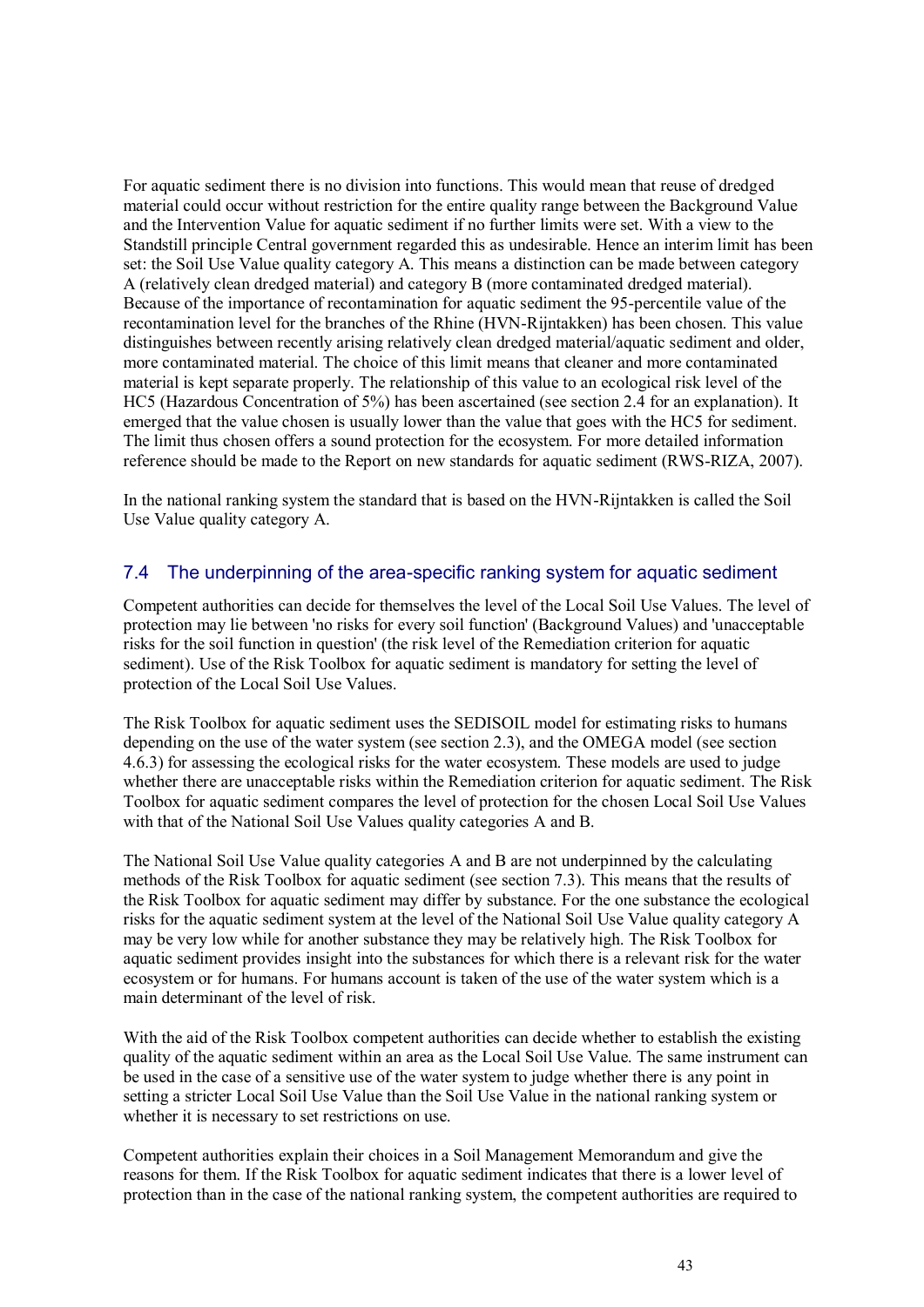justify their choice and explain the problems that they have thus avoided. Even if the competent authorities opt for stricter standards than in the national ranking system, they must indicate in the Soil Management Memorandum why they have done so.

The area-specific ranking system offers local water quality managers the scope to adapt the aquatic sediment standards to local problems. By using the Risk Toolbox for aquatic sediment the balance can be found between the level of protection of the local standards, any restrictions on use of the aquatic sediment and the possibilities of reuse of excavated soil and dredged material.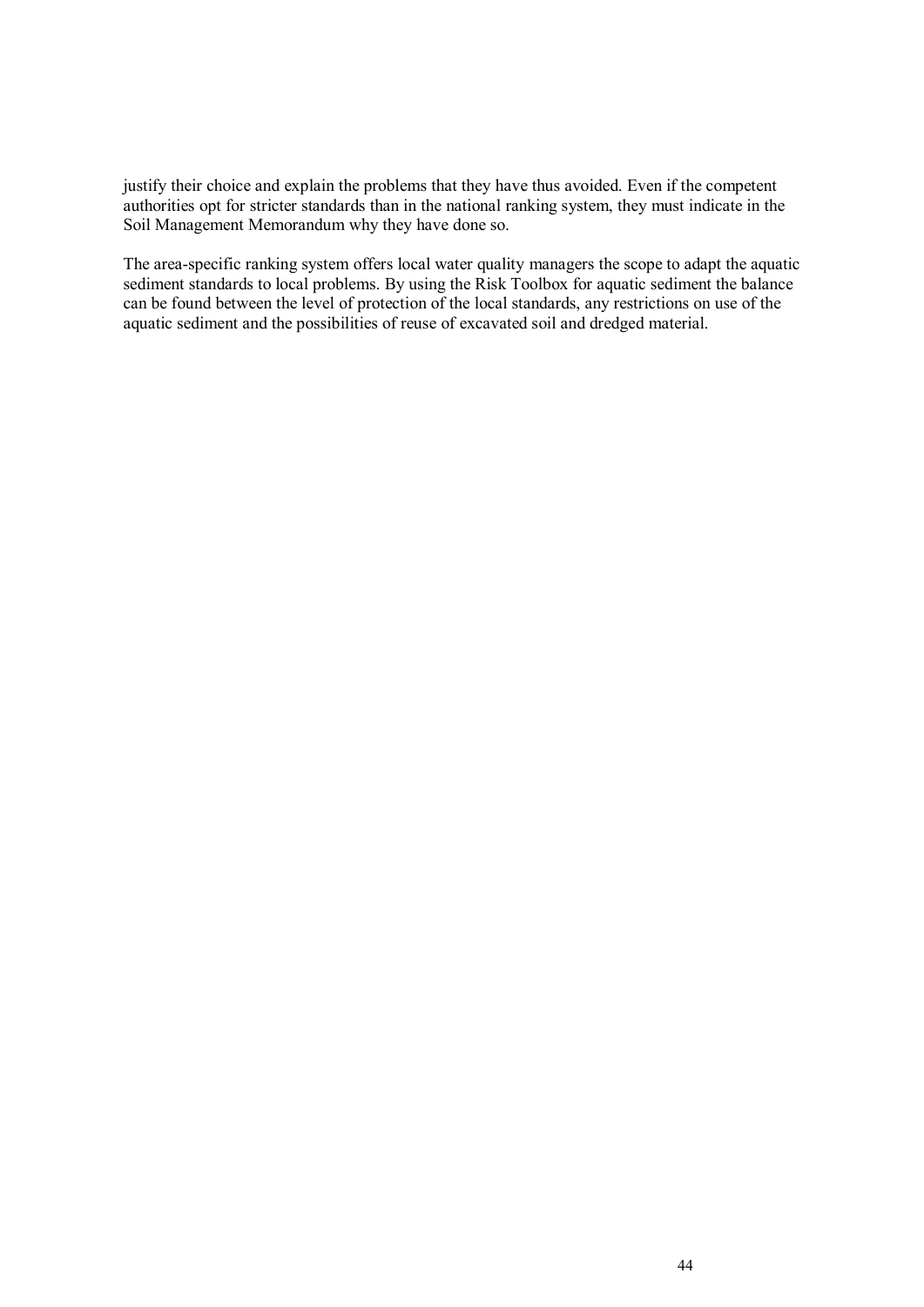### 8 Standards for the spreading of dredged material in surface water

#### 8.1 System of standards for the spreading of dredged material in surface water

Figure 8.1 gives an overview of the national and area-specific ranking system for the spreading of dredged material in surface water.

*Figure 8.1: Overview of the national and area-specific ranking system for the spreading of dredged material in surface water (source: Soil Quality Decree Manual).*



The Intervention Value for aquatic sediment serves as the upper limit for the spreading of dredged material in surface water. Below this standard there are no unacceptable risks for aquatic sediment (see section 4.4). As the always-limit the Background Value also applies in this context (see section 3.2). For fresh and brackish surface water there are separate Soil Use Values set in the national ranking system for the spreading of dredged material in surface water. The underpinning of these limits are explained in sections 8.2 and 8.3. Section 8.4 briefly looks at the choice for Local Soil Use Values within the area-specific context.

#### 8.2 Underpinning the National Soil Use Value for the spreading of dredged material in fresh surface water

The spreading of dredged material in fresh surface water involves moving sediment that is deposited in places where it is not intended to be because of shipping or better discharge.

Given the dynamics of the system the National Soil Use Value is based on the standstill principle. This means that the environmental quality should not deteriorate. It is logical to base the National Soil Use Value on the quality of the suspended particles in surface water which can be precipitating as the newly-formed sediment. The spreading of dredged material in fresh surface water mainly takes place at present in the Rhine area. This is why 95-percentile value of the recontaminant level of the branches of the Rhine (HVN-Rijntakken) has been chosen as the National Soil Use Value. This is the same limit that was adopted as part of the national ranking system for category A for the reuse of excavated soil and dredged material in aquatic sediment. This limit also offers a sound protection of the ecosystem (see section 7.3). The new National Soil Use Values for spreading dredged material in fresh surface water are almost all of them stricter than the present ones.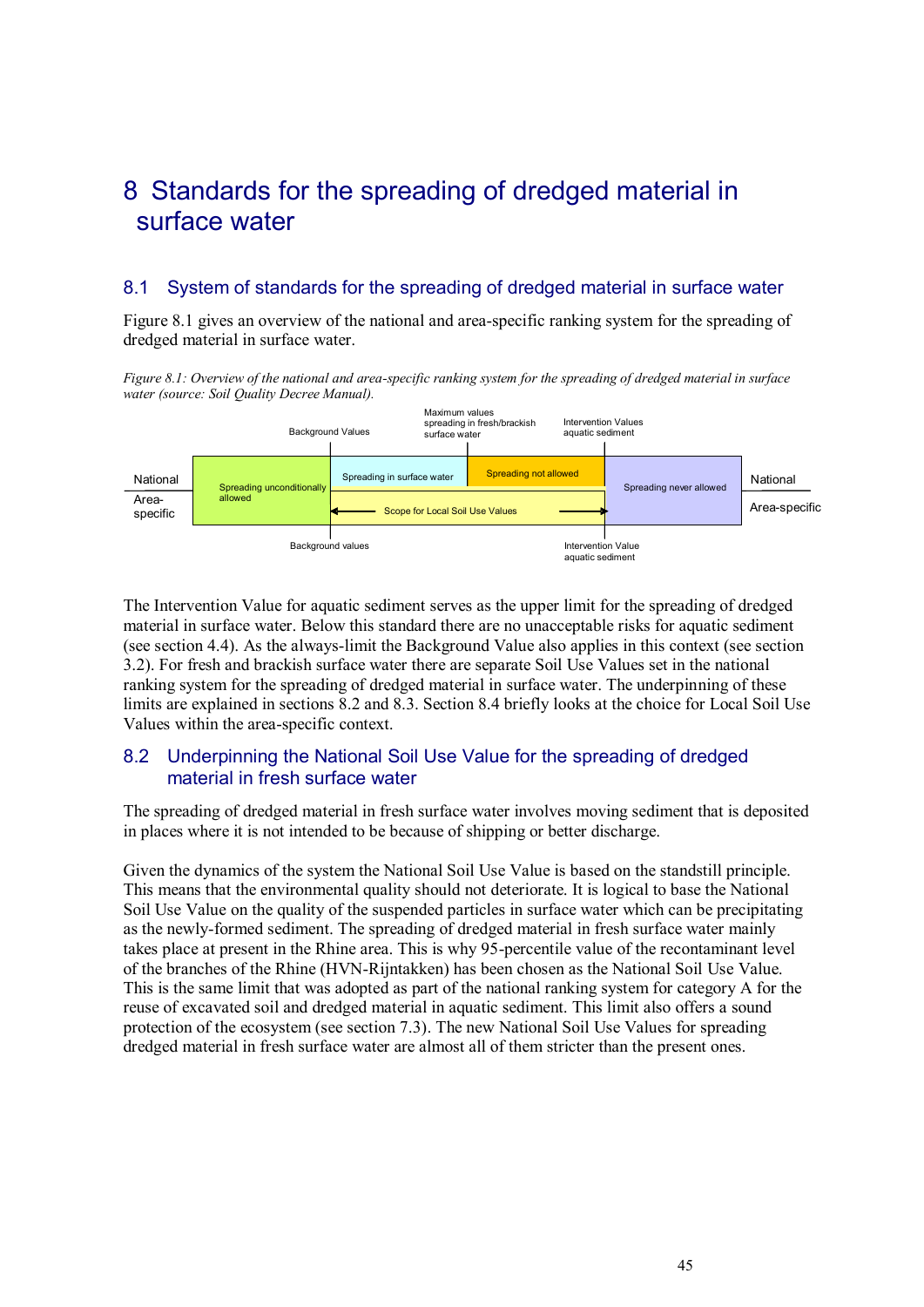#### 8.3 Underpinning the National Soil Use Value for the spreading of dredged material in brackish surface water

The spreading of dredged material in brackish surface water involves the dredged material that is produced in maintaining the depth of the Dutch seaport areas. Up to now the quality of the dredged material to be spread was assessed using the Chemical Toxicity Test (CTT), which is a combination of concentration standards for the chemical quality and the implementation of bio-assays (toxicity tests on water organisms). The latter is done to judge whether substances that have not been measured cause effects. The chemical concentration standards for the spreading of dredged material in brackish surface water date from the early eighties.

Step by step the following changes have been introduced:

- several parameters have been removed;
- standards for the sum PAH and the sum PCB instead of for the individual substances have been introduced<sup>.</sup>
- the soil type correction has been abolished.

Although the standards have a highly pragmatic origin, the values prove to correspond reasonably well with the level at which significant risks to water organisms are expected.

With the coming into force of the Soil Quality Decree and Regulation the CTT has been replaced by the brackish dredged material test (ZBT from the Dutch abbreviation=Zoute Bagger Toets). A major modification is that no bio-assays need to be carried out. Practical experience revealed that the results of bio-assays were insufficiently robust to be used as determining criteria. The check against the concentration standard has remained the same. Only for TBT (the main problem substance in spreading brackish dredged material) is the National Soil Use Value now dependent on the area where the dredged material is to be spread. The National Soil Use Value for TBT links up with the current quality of the brackish water areas in question.

#### 8.4 Local Soil Use Values for spreading dredged material in surface water

Water quality managers can set Local Soil Use Values for spreading dredged material in surface water.

For fresh surface water the Intervention Value for aquatic sediment is the upper limit at which there are never any unacceptable risks. The Local Soil Use Values can be stricter or less strict than the National Soil Use Value for the spreading of dredged material in fresh surface water. Stricter values are self-evident if one wishes to protect certain vulnerable areas elsewhere from the deposition of dredged material of a poorer quality than the present one. Less strict values are self-evident if the spreading of dredged material for example is needed for shipping but the quality of this does not comply with the National Soil Use Value for the spreading of dredged material in fresh surface water. Water quality managers have to weigh the choice between the problem that the dredged material is causing in the place where it now is and in the place where it would end up if it were spread in surface water.

For brackish surface water the National Soil Use Value for the spreading of dredged material in brackish surface water is the upper limit for the Local Soil Use Values. Local Soil Use Values will therefore only be set with a view to additional protection for certain vulnerable areas.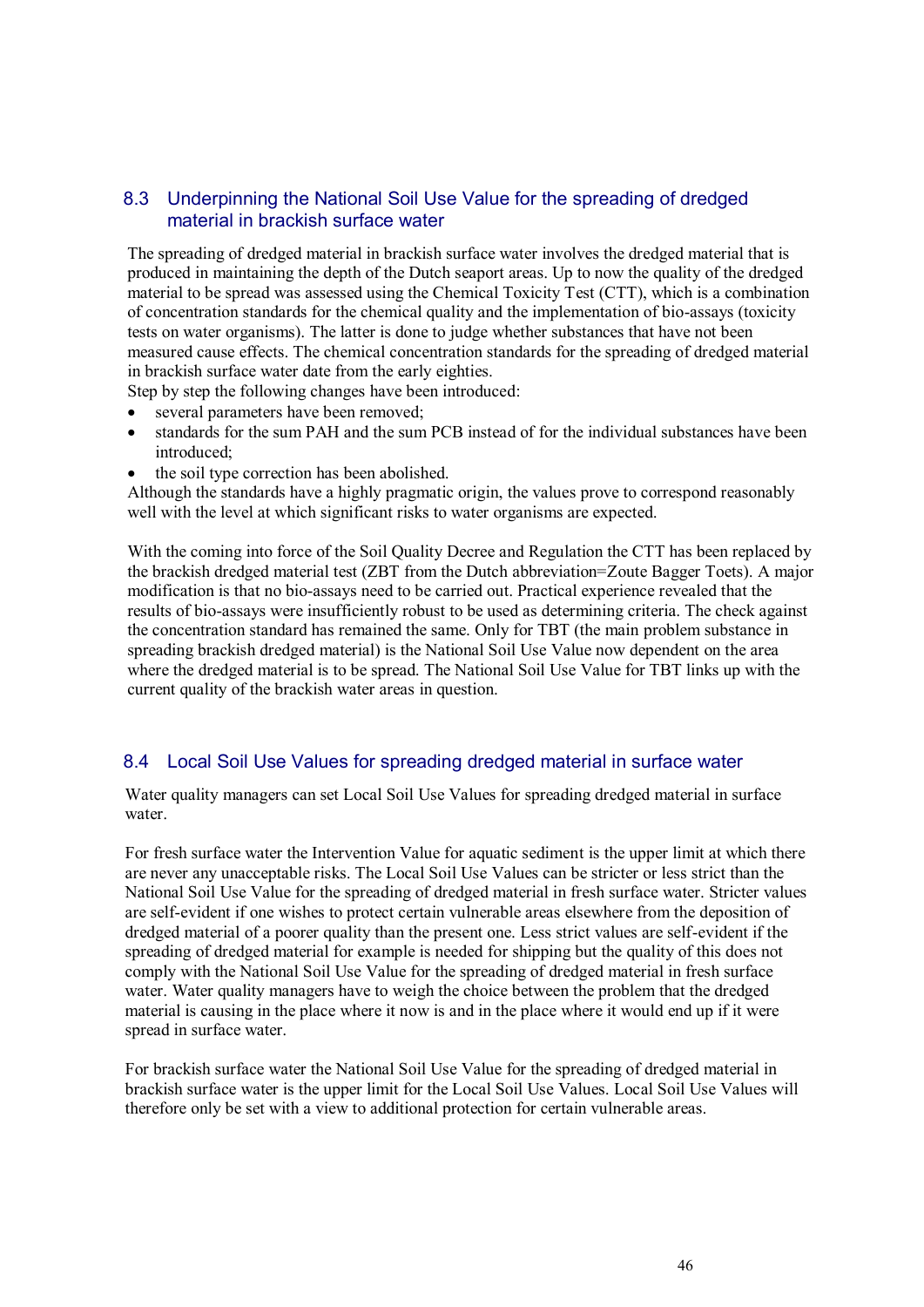### 9 Standards for spreading dredged material on the adjacent parcel of land

#### 9.1 System of standards and chosen assessment method

This chapter is about the spreading of dredged material on the adjacent parcel of land on the basis of the so-called 'obligation to receive'. Regular dredging is necessary to keep water courses clear so that they retain their function of discharging water. For the spreading of dredged material on the adjacent parcel of land there is only a national ranking system.

Figure 9.1 gives an overview of the ranking system for the spreading of dredged material on the adjacent parcel of land

*Figure 9.1: Overview of the ranking system for the spreading of dredged material on the adjacent parcel of land (source: Soil Quality Decree Manual)*



For the National Soil Use Value for the spreading of dredged material on the adjacent parcel of land ecological risks were first examined because on the whole these are the most critical risks. The ms-PAF method was chosen as the basis so as to link up optimally with the risks of the mixture of substances present (see the explanation of the method in section 2.4). The ms-PAF method makes a better distinction between the ecological risks that go with the quality of the dredged material than the standards by substance that have been used to date. As a result, as far as the risks are concerned, a better choice is made between the dredged material that can be deposited on the adjacent parcel of land and the dredged material that may not be deposited. The measured total concentrations are taken as the basis because the availability of substances may change if the dredged material on the adjacent parcel of land comes into contact with oxygen. So available concentrations, as in the case of the Remediation criterion for aquatic sediment, are not used.

So no standards by substance apply to the spreading or not of dredged material on the adjacent parcel of land but instead the method chosen is a value for the ms-PAF in %. An exception has been made for mineral oil because this cannot be calculated using the ms-PAF method. For a number of metals there are also still standards by substance. For more detailed information reference can be made to the Report on new standards for aquatic sediment (RWS-RIZA, 2007).

#### 9.2 Underpinning the chosen National Soil Use Value

Up to which value of ms-PAF the dredged material can be spread on the adjacent parcel of land is a policy choice. The point of departure is that at least as much dredged material can be deposited on the adjacent parcel of land as with the division into categories which was used until 2007. This is necessary because regular dredging is needed for the water regime and shipping. There have been no indications to date that the system used in which category 1 and 2 dredged material could be deposited on the adjacent parcel of land has resulted in environmental problems (demonstrable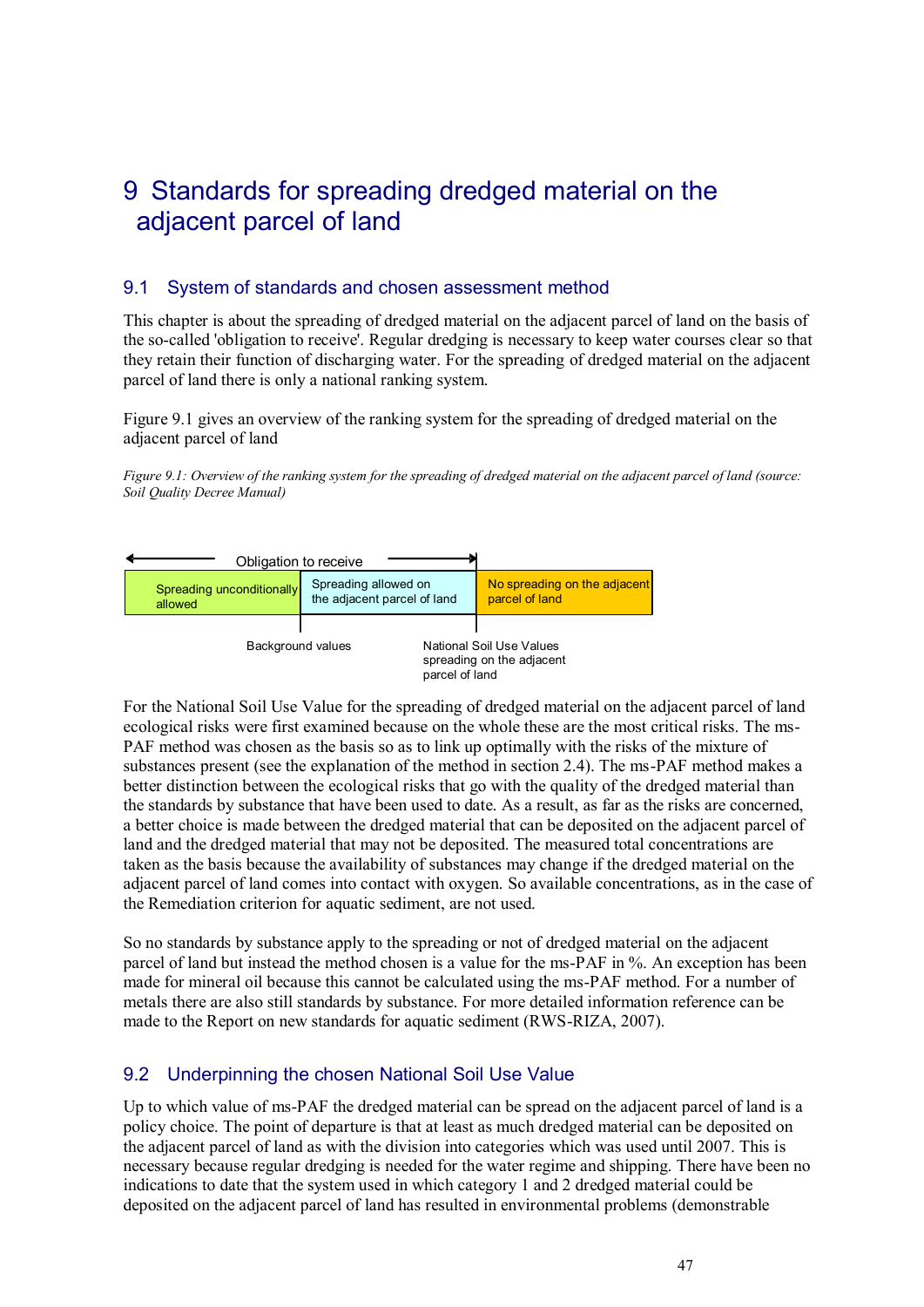ecological risks or risks to humans or agricultural production). The ms-PAF value that goes with the fixed minimum quantity of spreadable dredged material has been worked out. For metals this is 50% and for organic substances 20%. For more information reference can be made to the Report on new standards for aquatic sediment RWS-RIZA, 2007).

An assessment was then carried out to see whether the derived ecological risk limits offered sufficient protection to humans and agricultural production. The dredged material after all is spread on the land. For humans account has been taken of the most vulnerable situation "house with vegetable garden". On the basis of this an extra limit has been set for cadmium in the form of a concentration standard. For the remaining substances it was not necessary to set an additional limit.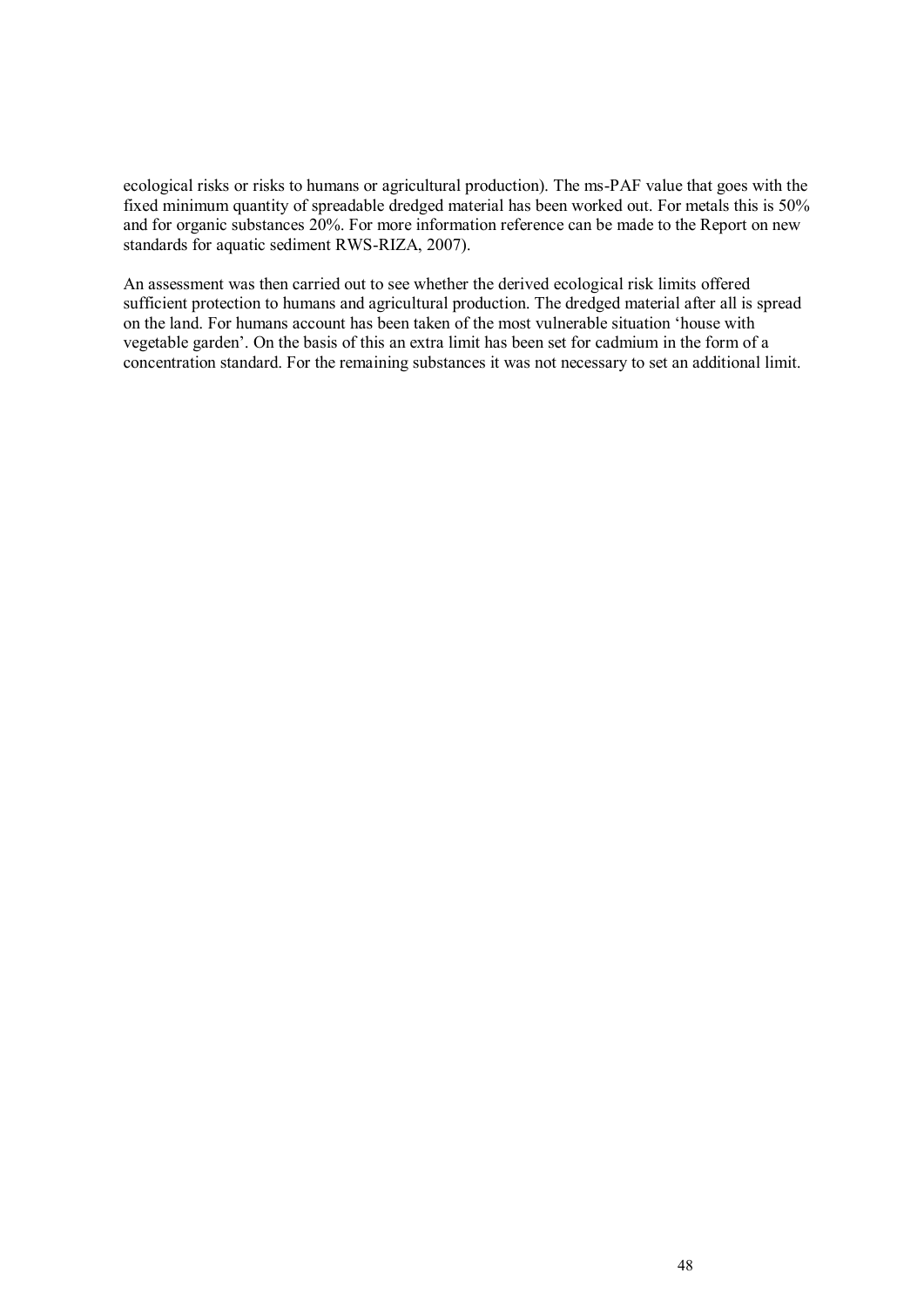### 10 Standards for large-scale soil applications

#### 10.1 Standards and relevant types of risks

The Soil Quality Decree Manual defines a so-called "large-scale soil application" and explains why separate standards have been set for this. For large-scale soil applications there is only a national ranking system. For more information on the role of the standards for large-scale soil applications reference should be made to the Soil Quality Decree Manual.

Figure 10.1 presents an overview of the ranking system for large-scale soil applications

*Figure 10.1: Overview of the ranking system for large-scale soil applications (source: Soil Quality Decree Manual)*



Large-scale soil applications have a surface level, the quality of which must comply with the standards that are in force as part of the national or area-specific ranking system for the reuse of excavated soil and dredged material. As a result no risks occur for humans, for the ecosystem, for dispersion into surface water or for agricultural production as a result of contaminants in the excavated soil or dredged material which is part of the large-scale soil application. The only risk that cannot be prevented by the surface layer is the risk of diffusion into groundwater. That is why the setting of standards for large-scale soil applications focuses on the emission of substances from the large-scale soil application itself.

### 10.2 Underpinning of standards for large-scale soil applications

#### 10.2.1 Standards for large-scale soil applications on land

For large-scale soil applications on land standards apply for the total concentrations in the material to be used and the maximum emission values for the leaching from the material.

Maximum emission values for metals are based on the same protection goals as for stony building materials. For soil, groundwater and surface water a limit has been set on the basis of ecological risks because this is usually the most sensitive criterion. The limit for soil and groundwater is HC5 (Hazardous Concentration 5%, see section 2.4 for an explanation). For surface water the point of departure for setting the standard is the HC5/10. For setting the emission standards for large-scale soil applications a layer thickness of 5 meters (instead of 0.5 meters for building materials) has been assumed. A correction factor has been applied for leaching from non-suspect soils. For detailed technical information reference can be made to the RIVM report (Verschoor et al, 2006) which elaborates on the underpinning of the standards for building materials. The setting of standards for large-scale soil applications links up with these.

Alongside the Maximum emission values for leaching Emission target values have been set in the form of soil concentrations. The Emission target values are based on existing values from the former Building Materials Decree.

The aforementioned approach can for the time being apply only to metals. For organic parameters there are still no suitable leaching tests available which is why no Maximum emission values could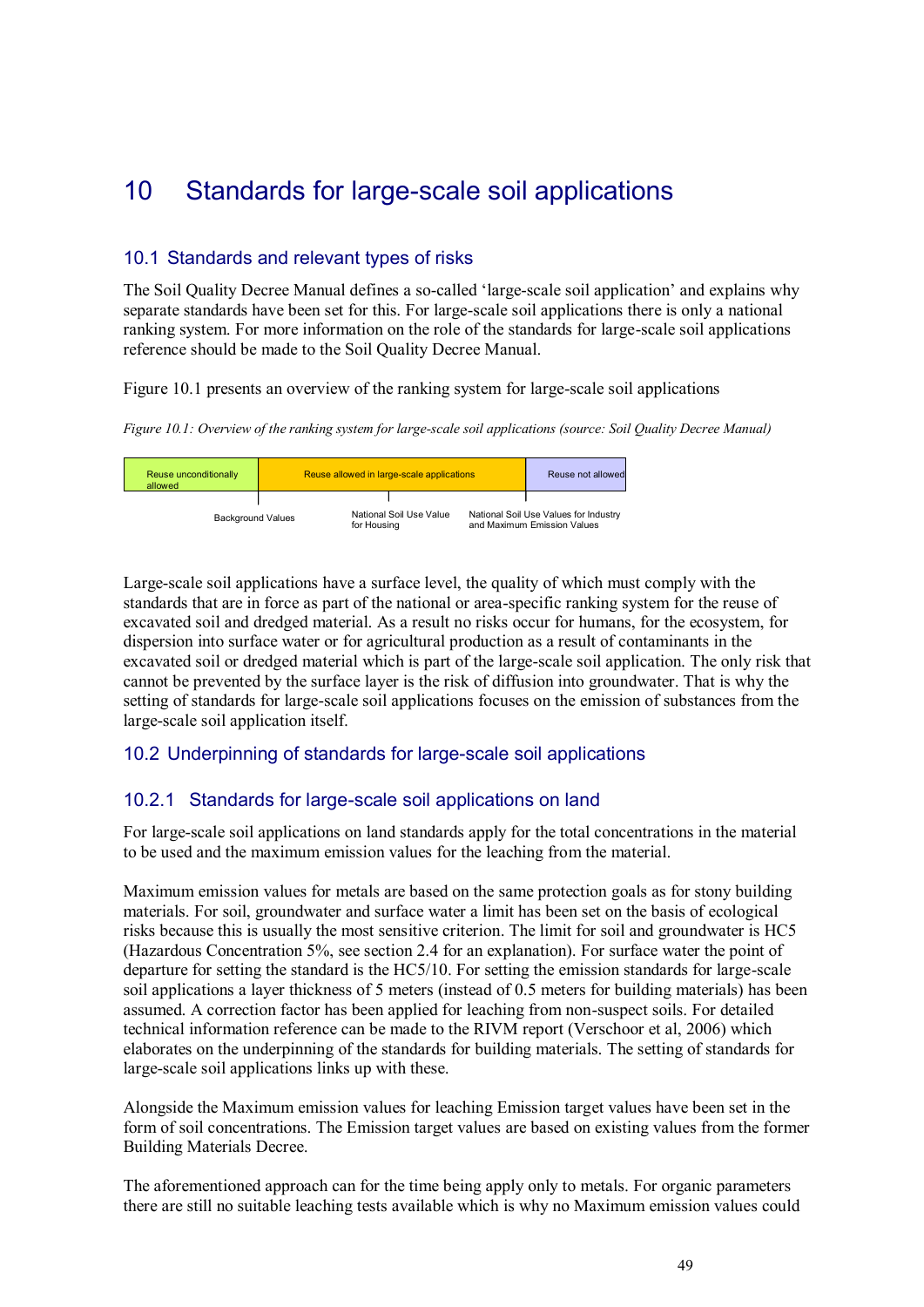be set for these. Limits have been set for the total concentrations of metals, anorganic and organic substances in the soil material so as nevertheless to set a limit for organic compounds. This ensures that no highly contaminated excavated soil or dredged material is used in large-scale soil applications. The standards used are existing ones from the standards system so that this remains consistent and clear. For large-scale applications on land the limit that has been set is the National Soil Use Value for Industry.

#### 10.2.2 Standards for large-scale soil applications in aquatic sediment

For large-scale soil applications in aquatic sediment the Maximum emission values and emission target values apply. But there is an exception. If dredged material is used below the water level and remains within the management remit of the water quality manager the Maximum emission values and the emission target values are not applicable. Here the standstill principle applies within the area. The large-scale soil application is used to rearrange dredged material within the area, for example in connection with drainage, water depth or water quality.

There is a great deal of knowledge available about the leaching and dispersion of substances from dredged material depots. Under water different geochemical circumstances prevail and different transport mechanisms occur than above water. The leaching of contaminants in permanently wet situations only takes place to a minor degree. Nevertheless for large-scale soil applications in wet situations (below the water level) standards for the total concentrations in the material to be used still apply. The limit for the total concentrations for dredged material is the National Soil Use Value quality category  $B$  (= the Intervention Value for aquatic sediment). This is commensurate with a consistent system of standards. The values for dredged material serve in this situation as emission target values to protect the groundwater. By using the Intervention Value for aquatic sediment as the national upper limit for dredged material in large-scale applications under water, the groundwater is offered protection comparable to such applications on land.

For large-scale soil applications in aquatic sediment, which do not come under the aforementioned exception, standards also apply for the total concentrations in the material to be used. The limit for the total concentrations for dredged material (as with the applications below water within the management area) is the National Soil Use Value quality category B (= the Intervention Value for aquatic sediment). For excavated soil this limit is set at the National Soil Use Value for Industry so as to prevent excavated soil which cannot be reused on land being reused in large-scale soil applications in aquatic sediment. This, too, is commensurate with a consistent system of standards.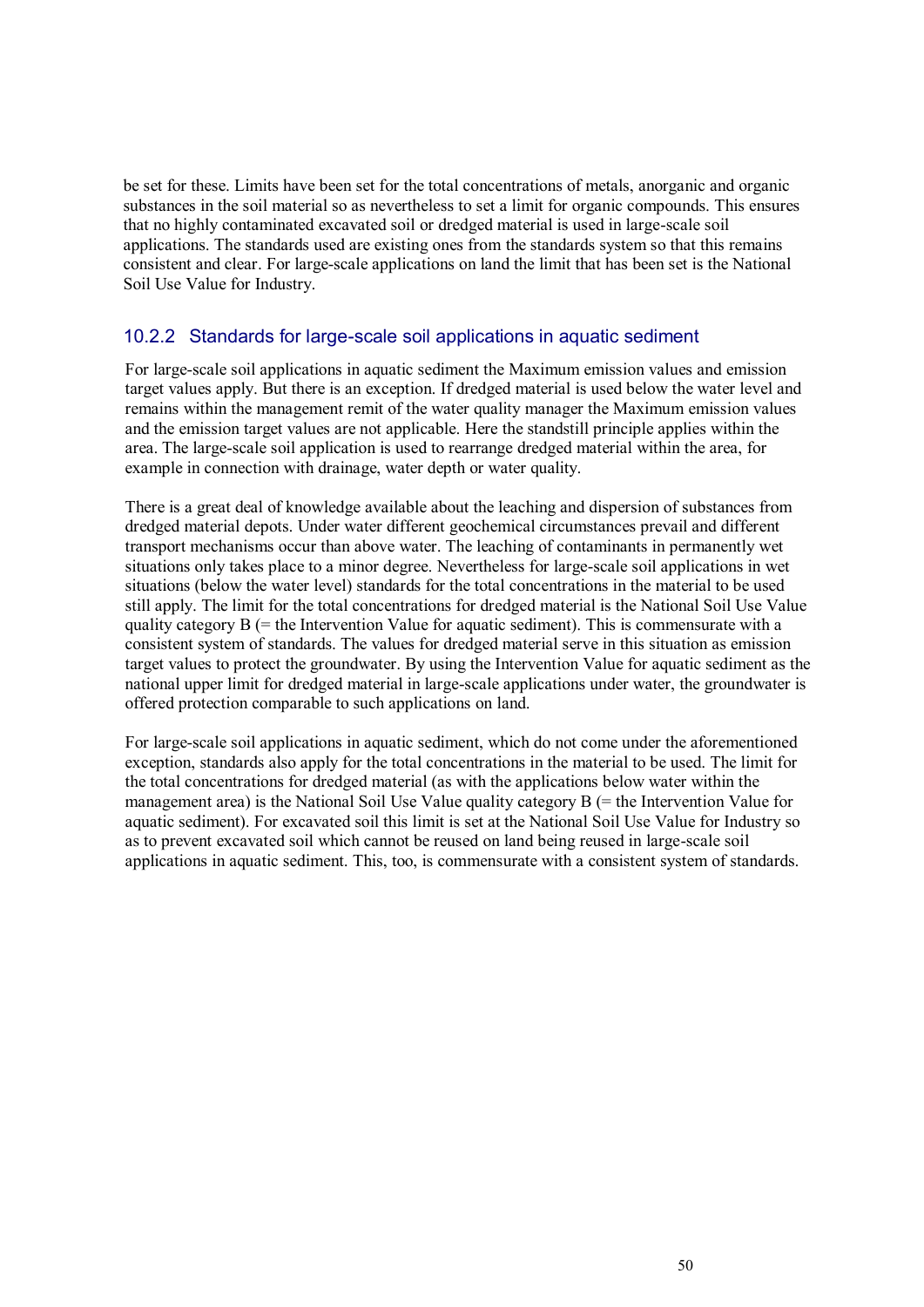### 11 Towards a clear and consistent system of standards

This report presents an overview of the filling in of the complete system of standards for the chemical quality of soils and aquatic sediment. The basis for the limits that have been set is thus clear:

- There is a limit under which 'everything can be done and is allowed' and there are no conditions set for the reuse of excavated soil and dredged material;
- There is a limit above which the soil quality is 'too bad' in relation to the soil function; then there is an urgent need for remediation;

In between these two limits the reuse of excavated soil and dredged material is permitted under conditions. Within this context competent authorities may, if they wish, use national standards or they may develop local standards.

For a number of specific applications individual limits have been chosen which best link up with the application in question. In the case of these applications an attempt has been made as much as possible to use the standards that have already been developed for the limits referred to above.

The limits set for soil are mainly based on environmental risks. For aquatic sediment the recontamination level is an important basis for filling in the standards.

Central government has taken a major step towards a clear and consistent system of standards with the renewed set of standards in the Soil Quality Decree and the latest updates of the Circulars for the remediation of soil and aquatic sediment. Limits have been set to protect humans and the environment, the use of the soil has been taken into account and scope has been created for choices at the local level to take account of special developments as well as the possibilities of reusing excavated soil and dredged material.

But the scientific train moves on. New insights will arise which will mean that the standards can be refined even more than they have been at the moment and there will be policy developments in Europe, for instance, which cannot be ignored. Practical operations benefit from stability in the setting of standards. Central government will consequently take due care in deciding whether future changes are really necessary.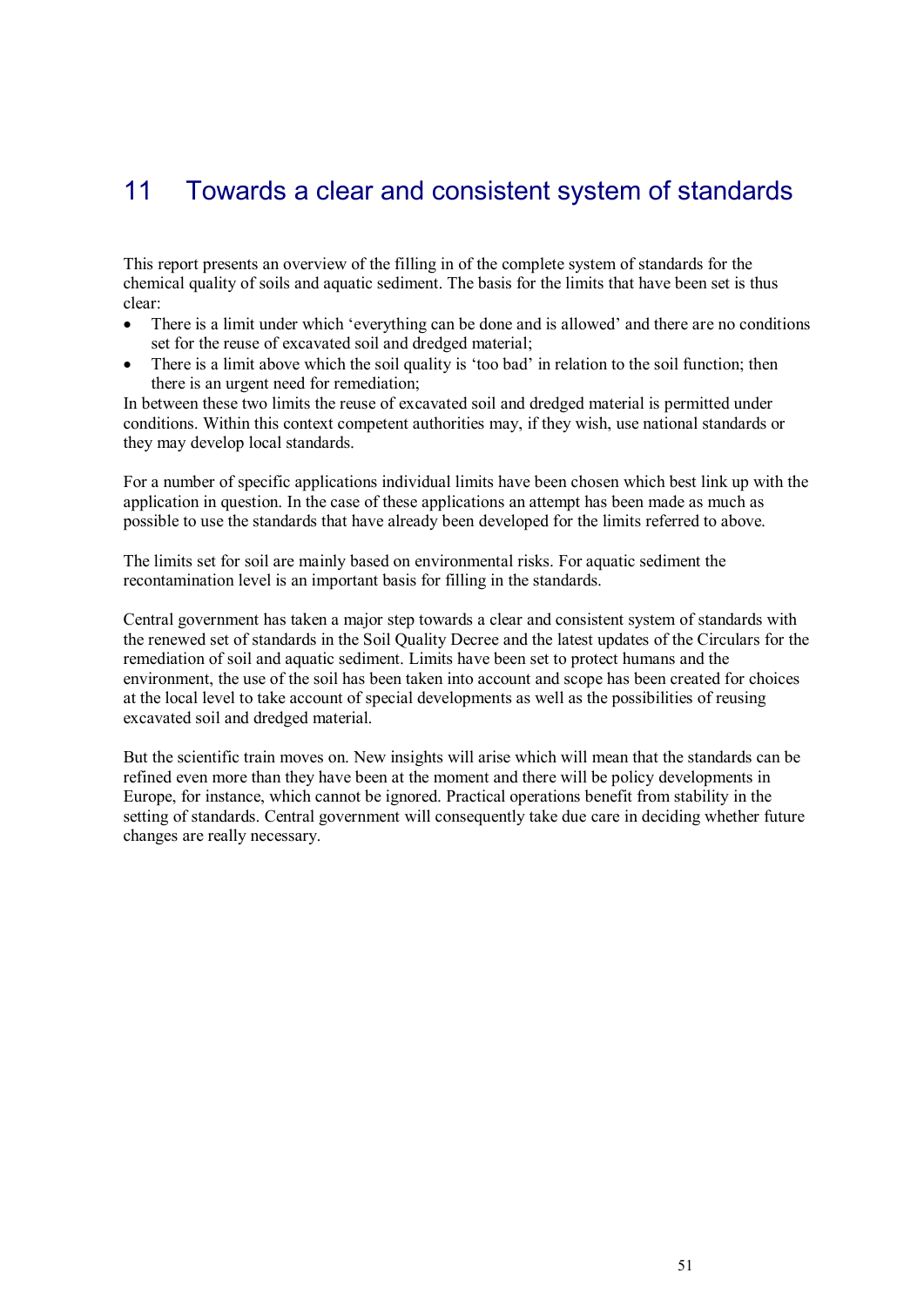# 12 Definitions

| Background values                                       | Standards based on measurement data from non-suspect<br>areas in the Netherlands, below which there are no<br>conditions for the reuse of excavated soil and dredged<br>material.                                                                                                                                                                                                 |
|---------------------------------------------------------|-----------------------------------------------------------------------------------------------------------------------------------------------------------------------------------------------------------------------------------------------------------------------------------------------------------------------------------------------------------------------------------|
| Soil function                                           | The purpose for which the soil is used. For example for<br>agriculture, nature or housing.                                                                                                                                                                                                                                                                                        |
| Soil function category                                  | Group of diverse soil functions for which a single Soil Use<br>Value has been adopted in the national hazard ranking<br>system of the Soil Quality Decree.                                                                                                                                                                                                                        |
| Cointinuing suitability for the soil function           | Soil quality level that allows for the sustainable<br>retention of the soil function. There are no environmental<br>risks in relation to the function in question.                                                                                                                                                                                                                |
| National Soil Use Valued                                | Standards that play a role in the reuse of excavated soil<br>and dredged material subject to the conditions of the<br>national hazard ranking system in the Soil Quality<br>Decree. For soil these values are linked to the soil<br>function and to the continuing suitability for this function.<br>For aquatic sediment these values are linked to the<br>recontamination level |
| Large-scale Soil applications                           | Applications defined in the Soil Quality Regulation in<br>which larger quantities of excavated soil or dredged<br>material are incorporated, for example in roads, dikes and<br>noise barriers.                                                                                                                                                                                   |
| HC50: Hazardous Concentration 50%                       | A PAF of 50%                                                                                                                                                                                                                                                                                                                                                                      |
| Recontamination level                                   | The chemical quality level at which the aquatic sediment<br>becomes contaminated by the supply of new sediment.                                                                                                                                                                                                                                                                   |
| <b>Intervention Values</b>                              | Standards based on human and ecological risks, which<br>are used as the first step in the Remediation criterion and<br>above which the reuse of excavated soil and dredged<br>material is subject to very strict conditions.                                                                                                                                                      |
| Local Soil Use Values                                   | Standards that play a role in the reuse of excavated soil<br>and dredged material subject to conditions of the area-<br>specific hazard ranking system in the Soil Quality Decree.<br>The level of these standards may be determined, within<br>certain limits, by the decentralized competent authority.                                                                         |
| MPR-human: Maximum Permissible Risk Level for<br>humans | Maximum exposure dose of humans to a chemical<br>substance, below which the effects are absent or<br>permissible.                                                                                                                                                                                                                                                                 |
| PAF: Potentially Affected Fraction                      | The percentage of potentially present species in an<br>ecosystem for which the NOEC of a certain substance is<br>exceeded.                                                                                                                                                                                                                                                        |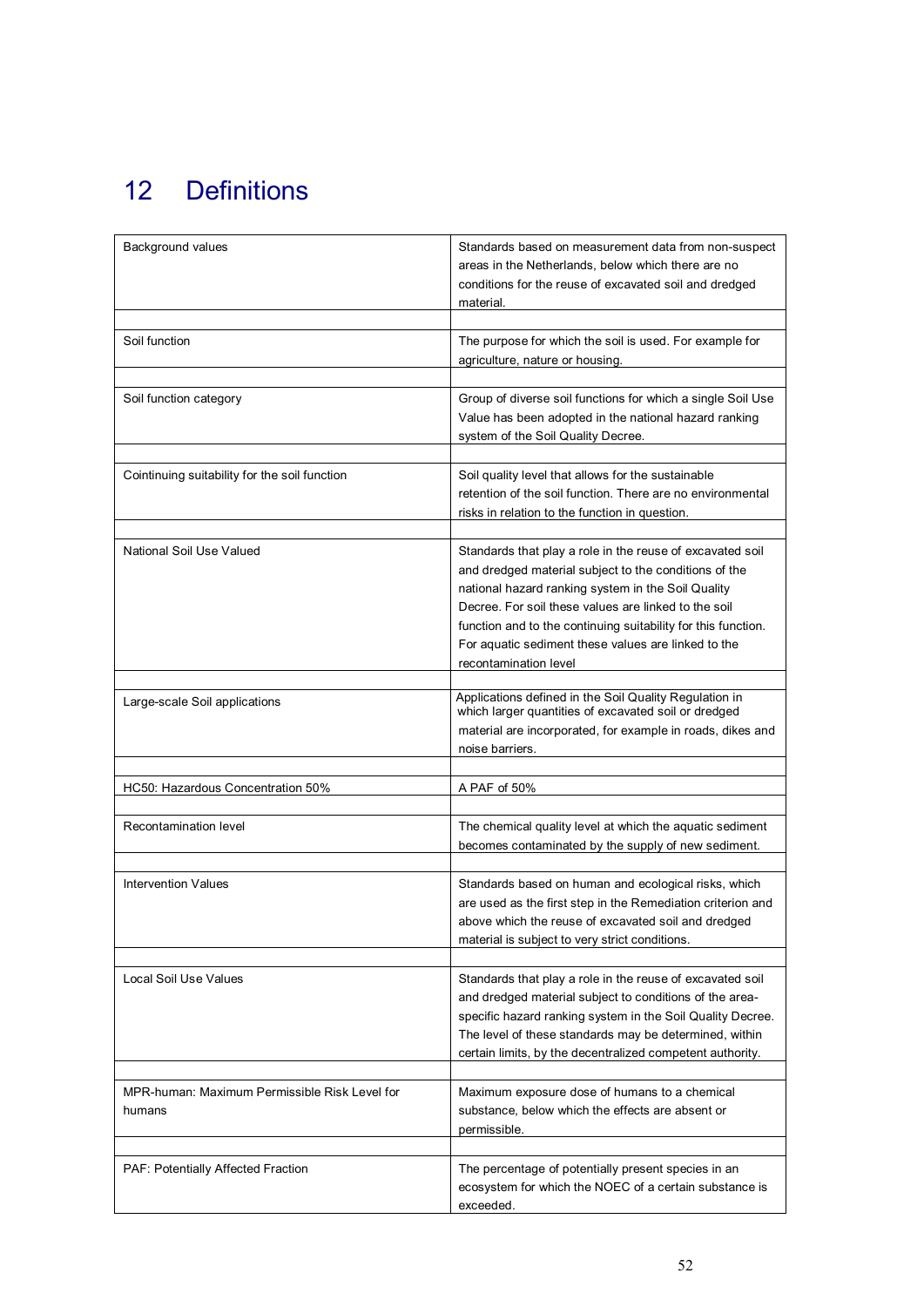| Ms-PAF: Potentially Affected Fraction multiple<br>substances | The same as the PAF, but in this case the PAFs of the<br>combination of the substances in the soil or aquatic<br>sediment are 'added up together'.                                                                              |
|--------------------------------------------------------------|---------------------------------------------------------------------------------------------------------------------------------------------------------------------------------------------------------------------------------|
| NOEC: No Observed Effect Concentration                       | The highest concentration of a substance in the soil or<br>water in the range of tested concentrations in a chronic<br>toxicity test, in which there is no question of an effect on a<br>test organism.                         |
|                                                              |                                                                                                                                                                                                                                 |
| Unacceptable risks                                           | The limit set by the Remediation criterion above which the<br>environmental risks are such that remediation must be<br>carried out urgently.                                                                                    |
|                                                              |                                                                                                                                                                                                                                 |
| Remediation criterion                                        | Area-specific assessment system to determine whether<br>there are unacceptable risks as a result of contamination<br>of the soil or aquatic sediment. There are separate<br>Remediation criteria for soil and aquatic sediment. |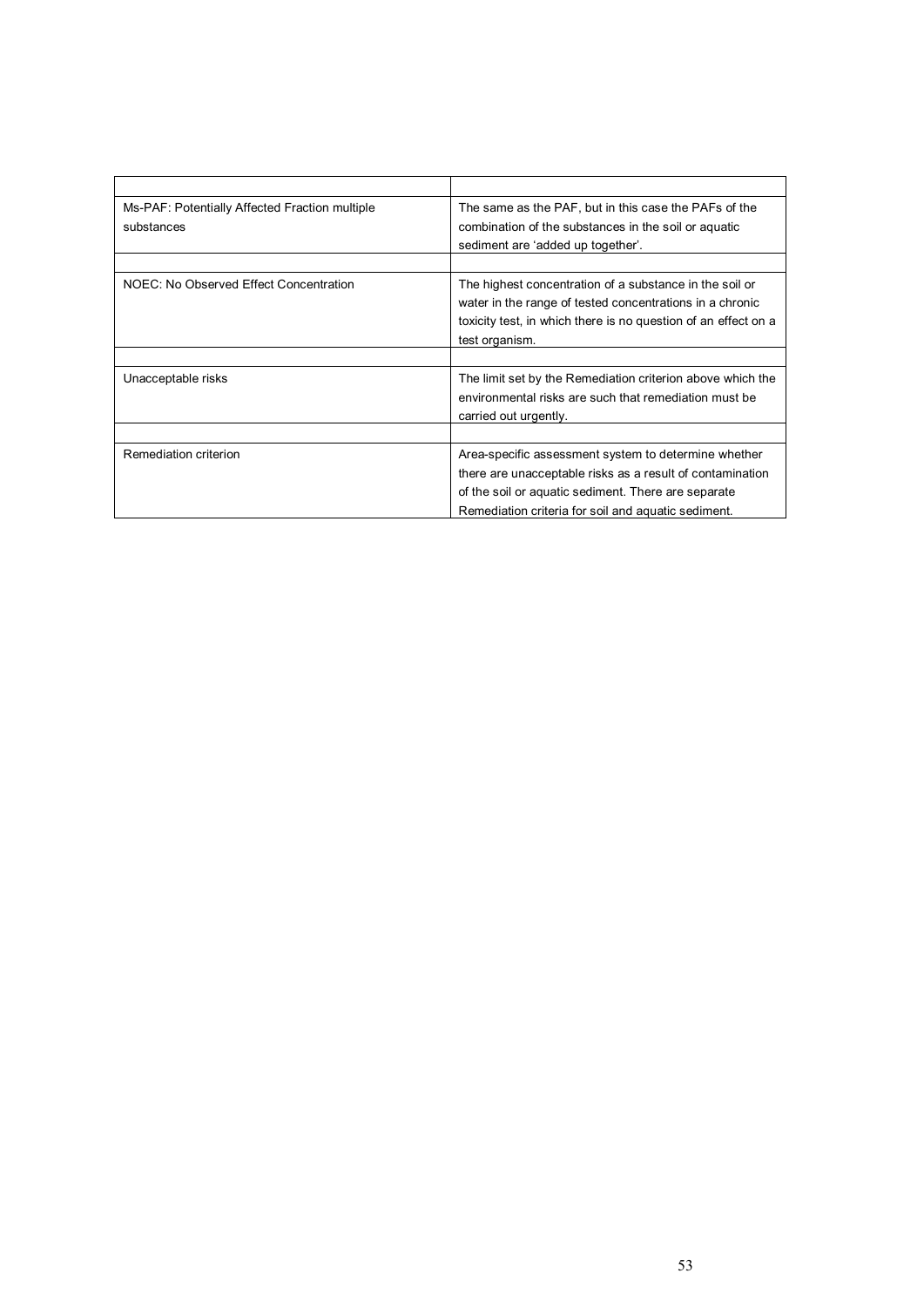### 13 Literature

Baars, A.J, R.M.C. Theelen, P.J.C.M. Janssen, J.M. Hesse, M.E. van Apeldoorn, C.M. Meijerink, L.Verdam and M.J. Zeilmaker (2001), Re-evaluation of the human-toxicological maximum permissible risk levels, RIVM report 711701025, March 2001, RIVM, Bilthoven

Circular on soil remediation, VROM,  $2006$ ,  $2<sup>nd</sup>$  version

Circular on the remediation of aquatic sediment, V&W, 2007

Dirven-Van Breemen, E.M, J.P.A. Lijzen, P.F. Otte, P.L.A. van Vlaardingen, J. Spijker, E.M.J. Verbruggen, F.A. Swartjes, J.E. Groenenberg and M. Rutgers (2007), Landelijke Referentiewaarden ter onderbouwing van maximale waarden in het bodembeleid, (National land use specific reference values: a basis for maximum values in Dutch soil policy) RIVM report 711701053/2007, RIVM, Bilthoven

Soil Quality Decree Manual, SenterNovem, 2007

Lamé F.P.J, D.J. Brus and R.H. Nieuwenhuis (2005), Background concentrations 2000, Digital report, TNO report NITG 04-242-A, 7 January 2005

Lamé F.P.J and R.H. Nieuwenhuis (2006), Beleidsmatig vervolg AW2000, Voorstellen voor normwaarden op achtergrondniveau en de bijbehorende toetsingsregel, (Policy follow up to AW2000, Proposals for standards at background level and the accompanying ranking system) TNOreport 2006-UR0044/A, 3 April 2006

Lijzen, J.P.A, A.J. Baars, P.F. Otte, M.G.J. Rikken, F.A. Swartjes, E.M.J. Verbruggen and A.P. van Wezel (2001), Technical evaluation of the Intervention Values for Soil/Sediment and Groundwater, Human and ecotoxicological risk assessment and derivation of risk limits for soil, aquatic sediment and groundwater, RIVM rapport 711701023, February 2001, RIVM, Bilthoven

Römkens, P.F.A.M, J.E. Groenenberg, R.P.J.J. Rietra and W. de Vries (2007), Onderbouwing LAC2006 waarden en overzicht van bodem-plant relaties ten behoeve van de Risicotoolbox, Alterra report 1442

Rutgers, M, Ch. Mulder, A.J. Schouten, J.J. Bogte, A.M. Breure, J. Bloem, G.A.J.M. Jagers op Akkerhuis, J.H. Faber, N. van Eekeren, F.W. Smeding, H. Keidel, R.G.M. de Goede and L. Brussaard (2005), Typering van bodemecosystemen, Duurzaam bodemgebruik met referenties voor biologische bodemkwaliteit, (Soil system profiling in the Netherlands with ten references for biological soil quality) RIVM report 607604007/2005, RIVM, Bilthoven

RWS-RIZA (2007), Nieuwe Normen Waterbodems (New standards for aquatic sediment)

Verschoor, A.J, J.P.A. Lijzen, H.H. van den Broek, R.F.M.J. Cleven, R.N.J. Comans, J.J. Dijkstra and P.H.M. Vermij (2006), Kritische emissiewaarden voor bouwstoffen, Milieuhygiënische onderbouwing en consequenties voor bouwmaterialen, (Emission limit values for building materials. Environmental foundation and consequences for building materials) RIVM report 711701043/2006, RIVM, Bilthoven

VROM (2007), Normstelling en bodemkwaliteitsbeoordeling, Onderbouwing en beleidsmatige keuzes voor de bodemstandards in 2005 en 2006 (Setting standards and soil quality assessment, Underpinning and policy choices for soil standards in 2005 and 2006)